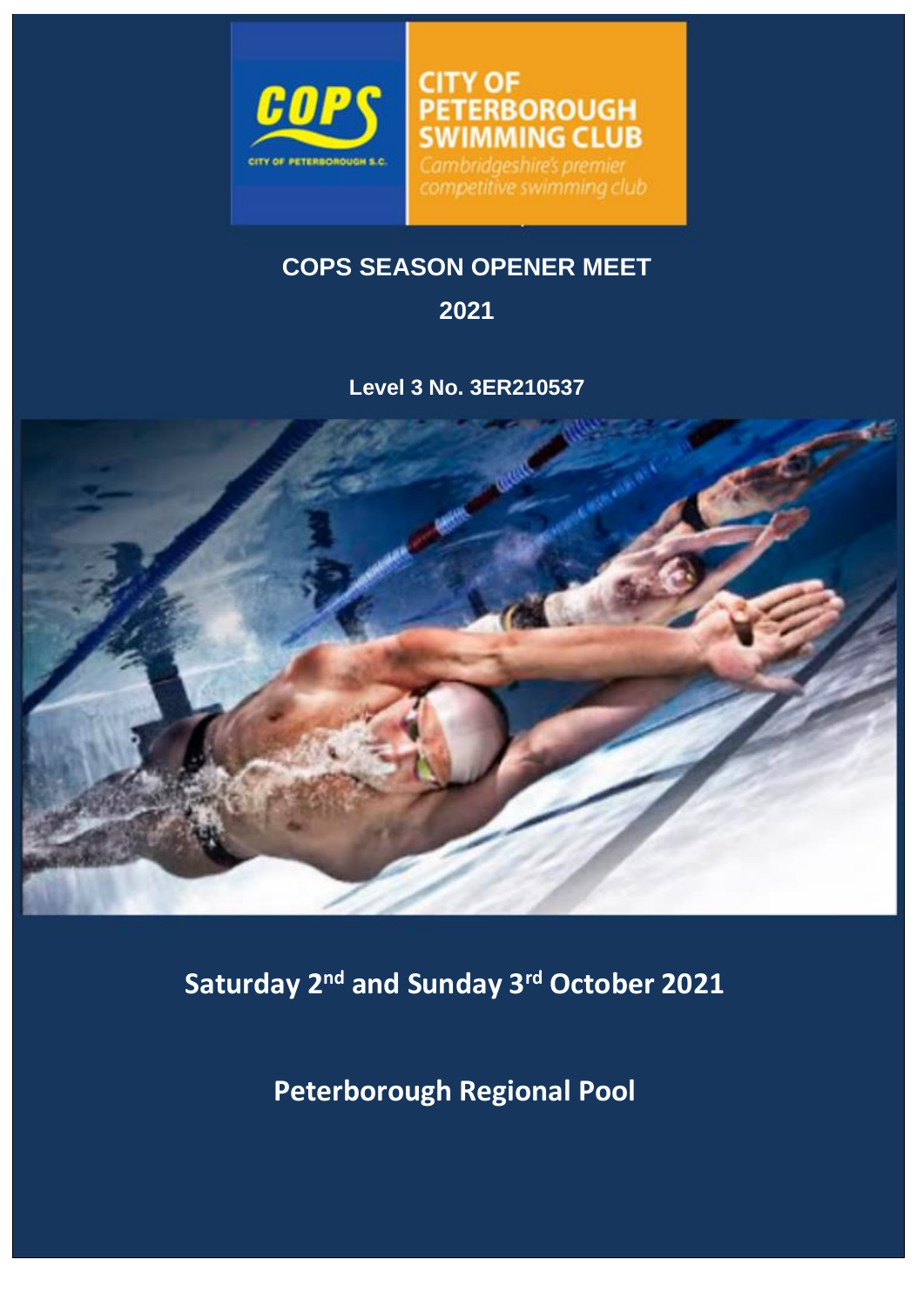# **Welcome to City of Peterborough SC**

It gives us great pleasure to welcome spectators back to the City of Peterborough S.C. for the first time in nearly two years. Much has changed in the time we have been away. Some of our meet routines will be slightly different for our Season Opener Meet and may take a little longer than usual. We thank you for your patience and cooperation. While restrictions have been lifted, we are still taking some precautions to limit mixing and possible infection.

We recommend that those spectating have received both doses of vaccination at least 14 days before the event. If possible, please take a rapid lateral flow test before the meet. If you are unwell or have symptoms, please don't attend.

On arrival swimmers, coaches and spectators will need to wait on the grass area in front of the pool in club groups. We will take swimmers, coaches, and team managers into the pool club by club. Once swimmers have entered, we will bring in spectators, again one club at a time. Please follow the instructions from the volunteers who will direct you to your club's spectator seating area. Please use the sanitiser stations on entry and around the building. The entry desk will be outside of the pool.

We ask that families try to limit the number of spectators and encourage people to only spectate when it is their child's event. We recommend wearing masks on the balcony.

We will not be running sign-in for events to prevent congestion.

During the pandemic, construction has started on the new Peterborough University. This has reduced parking spaces near the pool. For other parking options please see the information [here.](https://en.parkopedia.co.uk/parking/carpark/regional_pool/pe1/peterborough/?arriving=202109181300&leaving=202109181500) Please be aware that this may add more time to your journey.

Like many clubs, we have seen changes in membership over the pandemic and we have many volunteers in new roles. Without such volunteers, clubs and competitions would not run and we thank them all.

Unfortunately, the meet was over-subscribed and a significant number of entries have been rejected, in line with the meet conditions. Our apologies for any disappointment.

Given that this is the first licenced meet for many swimmers since the pandemic, we hope that swimmers' times reflect their resilience and hard work over the last 18 months, and we wish everyone the best of luck.

# **Simon Martin/Nathan Griffin**

# **Joint Chairpersons**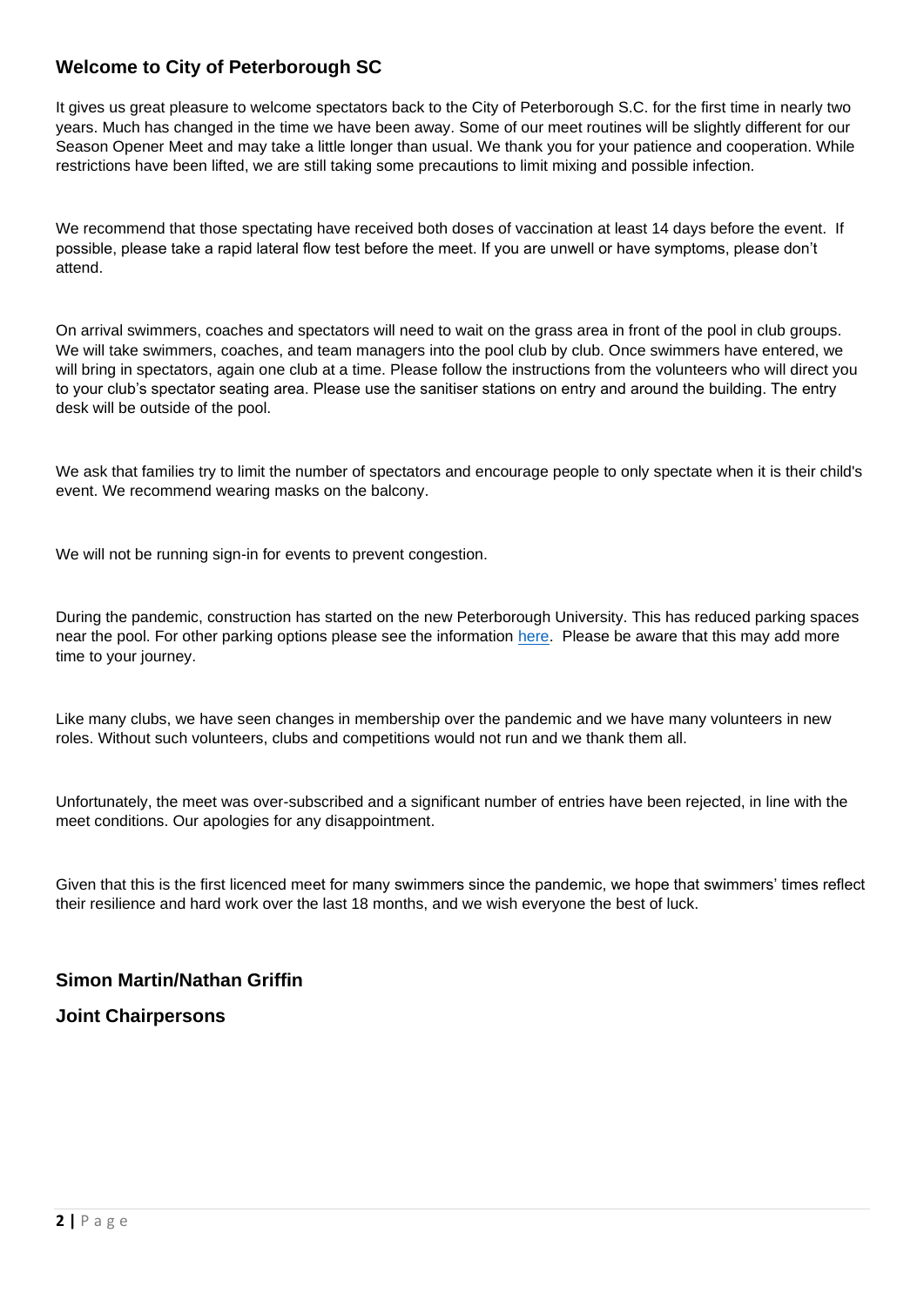# **SESSION TIMES**

|         |                  | <b>Saturday</b>  | <b>Sunday</b>    |                  |  |
|---------|------------------|------------------|------------------|------------------|--|
|         | <b>Session 1</b> | <b>Session 2</b> | <b>Session 3</b> | <b>Session 4</b> |  |
| Warm-Up | 13:15            | 17:00            | 08:00            | 12:30            |  |
| Racing  | 14:00            | 17:30            | 09:00            | 13:30            |  |

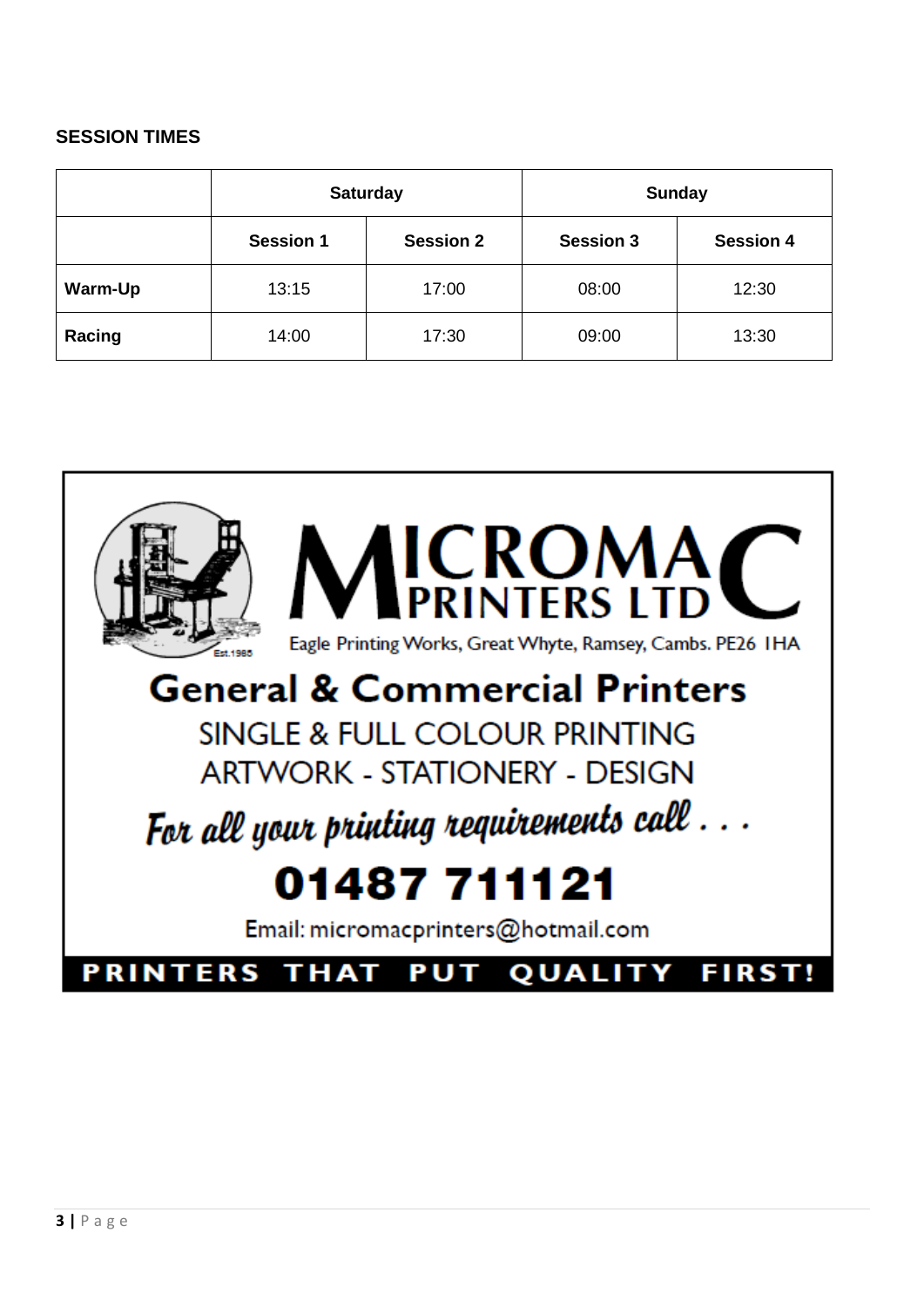City of Peterborough Swim Club HY-TEK's MEET MANAGER 5.0 - Page 1

**COPS Season Opener - 02/10/2021 to 03/10/2021 Meet Program - Seesion 1 - Saturday**

#### **Event 101 Men 50 SC Meter Butterfly**

|                          | Event 101<br>Men 50 SC Meter Butterily |     |                     |                  |  |
|--------------------------|----------------------------------------|-----|---------------------|------------------|--|
|                          | <b>Lane Name</b>                       | Age | <b>Team</b>         | <b>Seed Time</b> |  |
| Heat                     | 1 of 17 Finals                         |     | Starts at 02:00 PM  |                  |  |
| 2                        | Murray, Edward                         | 13  | West Norfolk        | 1:02.71          |  |
| 3                        | Larham, Alfie J                        | 9   | PETT-EA             | 1:01.36          |  |
| $\overline{4}$           | Jakoniuk, Marek                        | 12  | West Norfolk        | 1:01.86          |  |
|                          | Heat 2 of 17 Finals Starts at 02:02 PM |     |                     |                  |  |
| 2                        | Warby, George                          | 10  | Wisbech             | 58.59            |  |
| 3                        | Hill, Cory                             | 10  | West Norfolk        | 56.96            |  |
| $\overline{4}$           | Brunton, Alex J                        | 9   | PETT-EA             | 57.56            |  |
| 5                        | Campbell - Maughan, Jal 11             |     | West Norfolk        | 58.72            |  |
|                          | Heat 3 of 17 Finals Starts at 02:04 PM |     |                     |                  |  |
| 1                        | Turner, Toby                           | 9   | West Norfolk        | 55.83            |  |
| $\overline{c}$           | Baker, Kameron D                       | 10  | PETT-EA             | 51.13            |  |
| 3                        | Miller, Lleyton                        | 10  | PETT-EA             | 48.63            |  |
| 4                        | Laucis, Alan                           | 11  | PETT-EA             | 50.74            |  |
| 5                        | Busby, Aston                           | 11  | Wisbech             | 51.21            |  |
| 6                        | Piscopo, Zachary                       | 10  | PETT-EA             | 56.87            |  |
| Heat                     | 4 of 17 Finals Starts at 02:05 PM      |     |                     |                  |  |
| 1                        | New, Callum                            | 11  | West Norfolk        | 47.12            |  |
| $\overline{c}$           | Pienkos, Piotr                         | 12  | PETT-EA             | 45.75            |  |
| 3                        | Liddell, Samuel                        | 10  | West Norfolk        | 44.12            |  |
| $\overline{\mathbf{4}}$  | Jagger, Thomas-Arthur                  | 12  | <b>West Norfolk</b> | 45.10            |  |
| 5                        | Elderkin, Jake                         | 11  | PETT-EA             | 45.98            |  |
| 6                        | Nowak, Patryk                          | 11  | PETT-EA             | 47.13            |  |
|                          | Heat 5 of 17 Finals Starts at 02:06 PM |     |                     |                  |  |
| 1                        | Pattison, Alexander                    | 11  | West Norfolk        | 43.29            |  |
| $\overline{c}$           | Baxter, Thomas                         | 11  | Wisbech             | 43.19            |  |
| 3                        | Bridges, Nicholas D                    | 13  | PETT-EA             | 43.10            |  |
| $\overline{4}$           | Steele, Ned                            | 11  | West Norfolk        | 43.12            |  |
| 5                        | Pasztor, Conor S                       | 12  | <b>CAMT-EA</b>      | 43.26            |  |
| 6                        | Artingstall, Sam J                     | 13  | <b>CAMT-EA</b>      | 43.99            |  |
|                          | Heat 6 of 17 Finals                    |     | Starts at 02:08 PM  |                  |  |
| 1                        | Joslin, Zac M                          | 12  | CAMT-EA             | 42.71            |  |
| 2                        | Bedford, Evan                          | 13  | NOST-EA             | 41.28            |  |
| 3                        | Birdsall, Charlie R                    | 11  | <b>CAMT-EA</b>      | 41.03            |  |
| $\overline{\mathbf{4}}$  | Wilkshire, Harry                       | 12  | Wisbech             | 41.09            |  |
| 5                        | Montgomery, Zach                       | 11  | NOST-EA             | 42.06            |  |
| 6                        | Barannikov, Danny                      | 13  | PETT-EA             | 42.91            |  |
| Heat                     | 7 of 17 Finals                         |     | Starts at 02:09 PM  |                  |  |
| $\,1$                    | Dougall, Alex P                        | 13  | PETT-EA             | 40.32            |  |
| $\mathbf{2}$             | Stoica, Vlad A                         | 13  | <b>CAMT-EA</b>      | 39.78            |  |
| 3                        | Stavrov, Georgi                        | 12  | PETT-EA             | 39.06            |  |
| $\overline{\mathcal{L}}$ | Kotzenberg, Heinrich                   | 13  | CAMT-EA             | 39.40            |  |
| 5                        | Coles, Joshua R                        | 13  | PETT-EA             | 40.03            |  |
| 6                        | Profitt, Oliver L                      | 12  | PETT-EA             | 41.01            |  |
| Heat                     | 8 of 17 Finals                         |     | Starts at 02:10 PM  |                  |  |
| 1                        | Wratten, Will O                        | 12  | CAMT-EA             | 38.81            |  |
| 2                        | Valenzuela-Niedbalsk, M 13             |     | CAMT-EA             | 38.27            |  |
| 3                        | Baranowicz, Bartosz A                  | 14  | PETT-EA             | 38.09            |  |
| $\overline{\mathcal{L}}$ |                                        | 13  | West Norfolk        |                  |  |
| 5                        | Yeaman, Nathan                         |     | Wisbech             | 38.09            |  |
|                          | Wilson, Alex                           | 15  | CAMT-EA             | 38.31            |  |
| 6                        | Modolell, Juan                         | 13  |                     | 38.89            |  |

|                          | Heat 9 of 17 Finals Starts at 02:11 PM  |          |                         |                |
|--------------------------|-----------------------------------------|----------|-------------------------|----------------|
| 1                        | Stapleton, Jack                         | 14       | PETT-EA                 | 37.19          |
| $\overline{c}$           | Carter, George                          | 13       | <b>CAMT-EA</b>          | 36.69          |
| 3                        | Kadar, Norbert                          | 12       | <b>CAMT-EA</b>          | 36.36          |
| $\overline{4}$           | Johnson, Adam G                         | 12       | CAMT-EA                 | 36.66          |
| 5                        | Simkus, Zilvinas                        | 13       | PETT-EA                 | 36.84          |
| 6                        | Rehus, Charlie                          | 12       | PETT-EA                 | 37.51          |
|                          | Heat 10 of 17 Finals Starts at 02:12 PM |          |                         |                |
| $\mathbf{1}$             | Winslow, Samuel                         | 14       | <b>CAMT-EA</b>          | 35.39          |
| $\overline{2}$           | Grimmer, Daniel                         | 14       | West Norfolk            | 35.03          |
| 3                        | Wilson, Jamie                           | 12       | Wisbech                 | 34.80          |
| 4                        | Hunter, Oscar                           | 12       | NOST-EA                 | 35.00          |
| 5                        | Mann, Henry                             | 13       | NOST-EA                 | 35.31          |
| 6                        | Johnson, Harry                          | 14       | West Norfolk            | 36.13          |
| Heat                     | 11 of 17 Finals Starts at 02:13 PM      |          |                         |                |
| 1                        | Bacon, Jacob J                          | 10       | PETT-EA                 | 34.38          |
| $\overline{c}$           | Gilman, Jake                            | 15       | NOST-EA                 | 34.14          |
| 3                        | Swindale, Jack R                        | 13       | PETT-EA                 | 33.55          |
| $\overline{4}$           | Mouzoures, George                       | 17       | PETT-EA                 | 33.57          |
| 5                        | Gendy, Adam                             | 14       | Wisbech                 | 34.16          |
| 6                        | Uttarkar, Kirtan                        | 14       | PETT-EA                 | 34.75          |
|                          | Heat 12 of 17 Finals Starts at 02:14 PM |          |                         |                |
| $\mathbf{1}$             | Eden, Ben                               | 17       | Wisbech                 | 32.97          |
| 2                        | Senturk, Batu                           | 14       | <b>CAMT-EA</b>          | 32.90          |
| 3                        | Gurev-Markovachev, Paı 15               |          | PETT-EA                 | 32.31          |
| $\overline{4}$           | Arnup, Finlay                           | 14       | NOST-EA                 | 32.90          |
| 5                        | Lee, Kian H                             | 13       | PETT-EA                 | 32.91          |
| 6                        | Harrop, Austin                          | 15       | CAMT-EA                 | 33.00          |
| Heat                     | 13 of 17 Finals                         |          | Starts at 02:15 PM      |                |
| 1                        | Smith, Harrison                         | 16       | West Norfolk            | 32.22          |
| $\overline{c}$           | Loughlin, Connor                        | 16       | Wisbech                 | 31.79          |
| 3                        |                                         | 13       | PETT-EA                 | 31.25          |
|                          | Bennett, Rufus S                        |          |                         |                |
| $\overline{4}$           | Veiga, Maximilian                       | 14       | CAMT-EA                 | 31.45          |
| 5                        | Burrell, Rhys                           | 14       | West Norfolk            | 31.88          |
| 6                        | Moyses, Daniel B                        | 15       | PETT-EA                 | 32.25          |
|                          | Heat 14 of 17 Finals Starts at 02:17 PM |          |                         |                |
| $\mathbf{1}$             | De Wildt, Ross                          | 13       | CAMT-EA                 | 30.85          |
| $\overline{2}$           | Griffin, Keiran                         | 15       | PETT-EA                 | 30.78          |
| 3 <sup>1</sup>           | Sackree, Joshua                         | 13       | PETT-EA                 | 30.41          |
| 4                        | Monie, Matthew                          | 16       | CAMT-EA                 | 30.43          |
| 5                        | Andrews, Lewis                          | 14       | NOST-EA                 | 30.80          |
| 6                        | Isle, Harvey                            | 16       | <b>West Norfolk</b>     | 31.15          |
| Heat                     | 15 of 17 Finals                         |          | Starts at 02:18 PM      |                |
| 1                        | Williamson, James                       | 14       | CAMT-EA                 | 30.04          |
| 2                        | Jayakody, Menuka                        | 14       | NOST-EA                 | 29.63          |
| 3                        | Martin, Josh J                          | 15       | PETT-EA                 | 29.62          |
| $\overline{4}$           | Ball, Tom                               | 17       | West Norfolk            | 29.63          |
| 5                        | Dearing, Orlando E                      | 13       | PETT-EA                 | 29.69          |
| 6                        | Hall, Riley J                           | 14       | <b>CAMT-EA</b>          | 30.12          |
|                          | Heat 16 of 17 Finals                    |          | Starts at 02:19 PM      |                |
| $\mathbf{1}$             | Peacock, Jamie M                        | 15       | PETT-EA                 | 29.44          |
| $\overline{2}$           | De Wildt, Timo                          | 17       | CAMT-EA                 | 28.89          |
| 3                        | Whiteman, George A                      | 16       | PETT-EA                 | 28.25          |
| $\overline{\mathcal{L}}$ | Dyke, Henri                             | 16       | NOST-EA                 | 28.81          |
| 5<br>6                   | Ormsby, Edward<br>Oglesby, Tobias       | 14<br>17 | CAMT-EA<br>West Norfolk | 28.98<br>29.49 |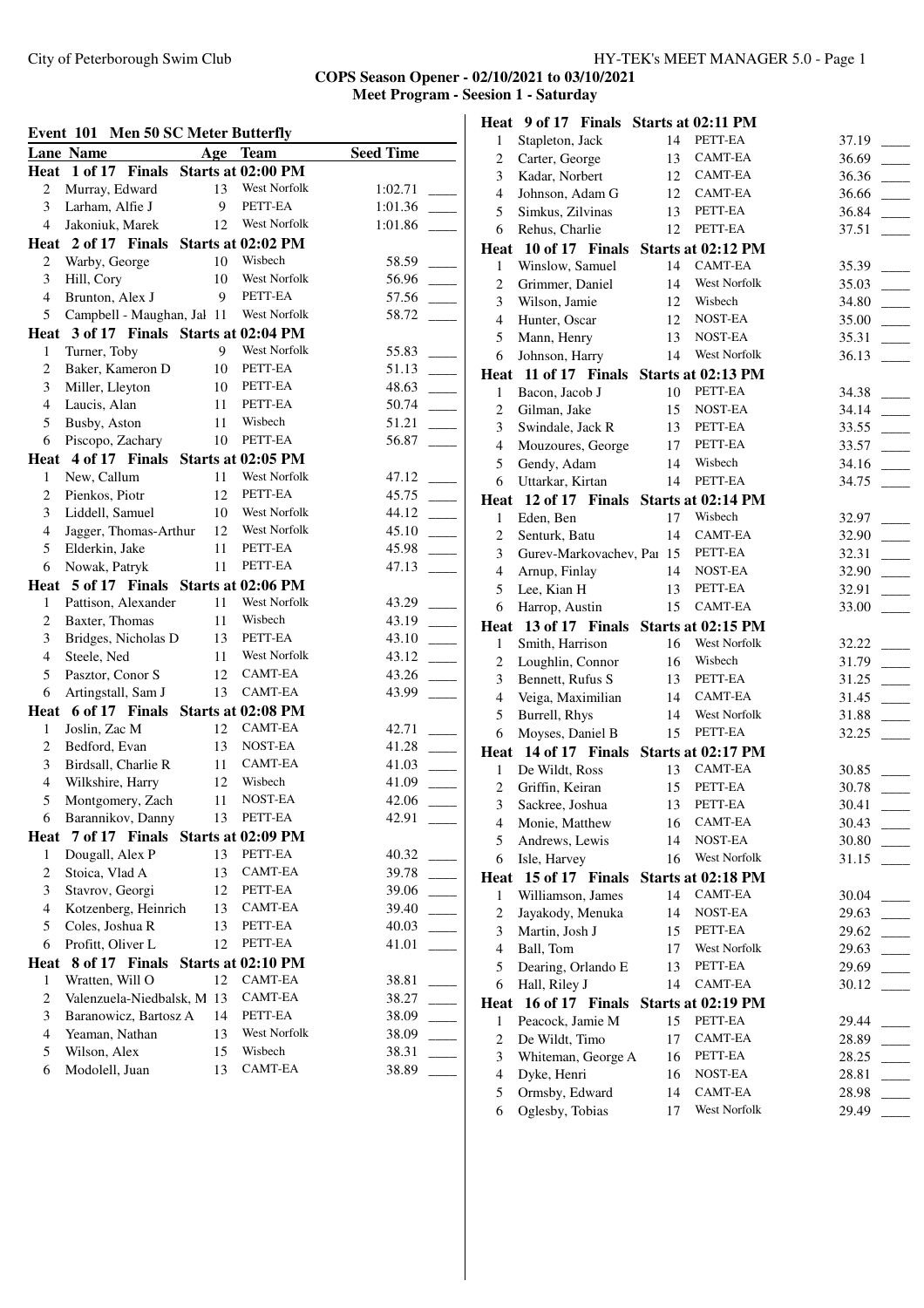|                | Heat 17 Finals (#101 Men 50 SC Meter Butterfly) |     |                         |                  |  |
|----------------|-------------------------------------------------|-----|-------------------------|------------------|--|
| $\mathbf{1}$   | Addis, Robert                                   | 17  | West Norfolk            | 27.56            |  |
| $\mathbf{2}$   | Campbell - Maughan, Za 22                       |     | West Norfolk            | 27.20            |  |
| 3              | Goodacre, Alex                                  | 26  | <b>CAMT-EA</b>          | 27.03            |  |
| 4              | Rose, Samuel                                    | 18  | <b>West Norfolk</b>     | 27.18            |  |
| 5              | Williamson, Christopher                         | 16  | <b>CAMT-EA</b>          | 27.47            |  |
| 6              | Woodhouse, Ben                                  | 17  | NOST-EA                 | 28.21            |  |
|                |                                                 |     |                         |                  |  |
|                | Event 102 Women 50 SC Meter Butterfly           |     |                         |                  |  |
|                | Lane Name                                       | Age | <b>Team</b>             | <b>Seed Time</b> |  |
|                | Heat 1 of 23 Finals Starts at 02:21 PM          |     |                         |                  |  |
| $\overline{c}$ | Norman, Ella-Louise                             | 11  | Wisbech                 | 1:07.20          |  |
| 3              | Anderson, Polly                                 | 9   | West Norfolk            | 1:03.84          |  |
| $\overline{4}$ | Wilson, Amelie D                                | 10  | PETT-EA                 | 1:04.00          |  |
|                | Heat 2 of 23 Finals                             |     | Starts at 02:22 PM      |                  |  |
| 1              | Melinyte, Milana                                | 9   | Wisbech                 | 1:03.25          |  |
| 2              | Collison, Florence                              | 11  | West Norfolk            | 58.69            |  |
| 3              | Stevenson, Amelie L                             | 10  | PETT-EA                 | 57.92            |  |
| $\overline{4}$ | Rose, Madeline                                  | 10  | Wisbech<br>West Norfolk | 58.35            |  |
| 5              | Welham - Smith, Calleigl 11                     |     |                         | 1:00.65          |  |
|                | Heat 3 of 23 Finals Starts at 02:24 PM          |     |                         |                  |  |
| $\mathbf{1}$   | Leadbitter, Alannah N                           | 14  | PETT-EA                 | 55.03            |  |
| $\overline{c}$ | Dev-Sherman, Megan                              | 13  | NOST-EA                 | 53.56            |  |
| 3              | Kidman, Lola                                    | 12  | West Norfolk            | 52.04            |  |
| $\overline{4}$ | Jackson, Ruby                                   | 11  | West Norfolk            | 53.12            |  |
| 5              | Greenwood, Alisha                               | 11  | West Norfolk            | 54.08            |  |
| 6              | Gilbert, Molly M                                | 11  | PETT-EA                 | 56.30            |  |
|                | Heat 4 of 23 Finals Starts at 02:25 PM          |     |                         |                  |  |
| 1              | Sibley, Caitlin                                 | 13  | Wisbech                 | 51.25            |  |
| $\overline{c}$ | Smith, Esmai                                    | 10  | Wisbech                 | 51.09            |  |
| 3              | Crowson, Penelope                               | 11  | PETT-EA                 | 50.75            |  |
| $\overline{4}$ | Johnson, Alexis F                               | 10  | PETT-EA                 | 50.89            |  |
| 5              | Hannon, Holly E                                 | 13  | PETT-EA                 | 51.15            |  |
| 6              | Smith, Shayla                                   | 12  | West Norfolk            | 51.50            |  |
|                | Heat 5 of 23 Finals Starts at 02:27 PM          |     |                         |                  |  |
| $\mathbf{1}$   | Baxter, Ruby                                    | 10  | Wisbech                 | 49.84            |  |
| $\overline{c}$ | Gyselings, Freya M                              | 11  | PETT-EA                 | 49.32            |  |
| 3              | Bridges, Emily J                                | 10  | PETT-EA                 | 48.82            |  |
| $\overline{4}$ | Duncan, Ruby A                                  | 12  | PETT-EA                 | 49.05            |  |
| 5              | Condon, Esa-Rose                                | 9   | Wisbech<br>West Norfolk | 49.72            |  |
| 6              | Turner, Faith                                   | 11  |                         | 50.26            |  |
| Heat           | 6 of 23 Finals Starts at 02:28 PM               |     |                         |                  |  |
| 1              | Guillen Montanes, Anna                          | 13  | <b>CAMT-EA</b>          | 48.19            |  |
| $\overline{c}$ | Haddock, Olivia                                 | 11  | West Norfolk            | 47.98            |  |
| 3              | Collins, Eloise                                 | 12  | West Norfolk            | 47.72            |  |
| $\overline{4}$ | Wilson, Sophia                                  | 12  | West Norfolk            | 47.81            |  |
| 5              | Herridge, Kitty                                 | 14  | NOST-EA<br>PETT-EA      | 48.03            |  |
| 6              | Gaizauskaite, Migle E                           | 12  |                         | 48.62            |  |
| Heat           | 7 of 23 Finals Starts at 02:29 PM               |     |                         |                  |  |
| 1              | Warby, Layla                                    | 12  | Wisbech                 | 47.02            |  |
| $\overline{c}$ | Gyselings, Indya R                              | 13  | PETT-EA                 | 46.50            |  |
| 3              | Fraser, Isobel E                                | 12  | PETT-EA                 | 46.36            |  |
| $\overline{4}$ | Lamacraft, Celeste L                            | 14  | CAMT-EA                 | 46.46            |  |
| 5              | Virzintaite, Austeja                            | 12  | Wisbech                 | 46.88            |  |
| 6              | Campbell-Maughan, Spil 13                       |     | West Norfolk            | 47.26            |  |

|                | Heat 8 of 23 Finals Starts at 02:31 PM  |          |                         |                                     |
|----------------|-----------------------------------------|----------|-------------------------|-------------------------------------|
| $\mathbf{1}$   | Steele, Eliza                           | 13       | <b>West Norfolk</b>     | 45.81                               |
| $\overline{c}$ | Gurev-Markovachev, Lil                  | 11       | PETT-EA                 | 45.00                               |
| 3              | Ringwood, Belle                         | 11       | <b>West Norfolk</b>     | 43.06                               |
| $\overline{4}$ | Smith, Ebony                            | 11       | Wisbech                 | 43.84                               |
| 5              | Burton, Isabella                        | 11       | Wisbech                 | 45.40                               |
| 6              | Bailey, Kari-Ella                       | 11       | Wisbech                 | 46.19                               |
|                | Heat 9 of 23 Finals Starts at 02:32 PM  |          |                         |                                     |
| 1              | Sajudeen, Tyra                          | 11       | CAMT-EA                 | 42.66                               |
| 2              | Whipp, Libby                            | 13       | NOST-EA                 | 42.56                               |
| 3              | Orton, Pelin P                          | 14       | <b>CAMT-EA</b>          | 41.39                               |
| $\overline{4}$ | Stewart, Isla M                         | 11       | PETT-EA                 | 42.25                               |
| 5              | Hill, Charlie                           | 12       | West Norfolk            | 42.65                               |
| 6              | Grantham, Daisy                         | 15       | NOST-EA                 | 42.88                               |
|                | Heat 10 of 23 Finals Starts at 02:33 PM |          |                         |                                     |
| $\mathbf{1}$   | Garrod, Poppy                           | 12       | PETT-EA                 | 41.06                               |
| $\overline{c}$ | Doig, Sophie                            | 15       | West Norfolk            | 40.90                               |
| 3              | Tuffnell, Jemima M                      | 16       | PETT-EA                 | 40.62                               |
| $\overline{4}$ | McCarthy, Ashlee M                      | 12       | PETT-EA                 | 40.65                               |
| 5              | Hamilton, Verity                        | 10       | NOST-EA                 | 41.03                               |
| 6              | Andre-Barrett, Sofia A                  | 12       | CAMT-EA                 | 41.09                               |
|                | Heat 11 of 23 Finals Starts at 02:34 PM |          |                         |                                     |
| 1              | Collins, Libby                          | 15       | West Norfolk            | 39.69                               |
| 2              | Howard, Phoebe                          | 14       | NOST-EA                 | $\mathcal{L}^{\text{max}}$<br>39.53 |
| 3              | Colbourne, Amy                          | 15       | NOST-EA                 | 39.22                               |
| 4              | Hornigold, Pemberley                    | 13       | West Norfolk            | 39.50                               |
| 5              | Jones, Megan                            | 13       | West Norfolk            | 39.62                               |
| 6              | Murrell, Lily P                         | 12       | NOST-EA                 | 40.15                               |
|                |                                         |          |                         |                                     |
|                | Heat 12 of 23 Finals                    |          | Starts at 02:35 PM      |                                     |
| 1              | Wilson, Zoe                             | 13       | Wisbech                 | 39.09                               |
| $\overline{c}$ | Marcinek, Wiktoria                      | 13       | West Norfolk            | 38.46                               |
| 3              | Ostil, Karylle                          | 12       | West Norfolk            | 38.25                               |
| $\overline{4}$ | Harding, Charlisse                      | 12       | NOST-EA                 | 38.43                               |
| 5              | Sutika-Totlebena, Kristin 13            |          | West Norfolk            | 38.70                               |
| 6              | Coles, Caitlin M                        | 13       | PETT-EA                 | 39.14                               |
|                | Heat 13 of 23 Finals Starts at 02:37 PM |          |                         |                                     |
| 1              | Gray, Mia                               | 12       | NOST-EA                 | 37.79                               |
| $\mathbf{2}$   | Richards, Zara                          | 14       | <b>CAMT-EA</b>          | 37.50                               |
| 3              | Rumsby, Bethany                         | 12       | NOST-EA                 | 37.06                               |
| 4              | Brace, Ruby                             | 13       | PETT-EA                 | 37.09                               |
| 5              | Montgomery, Amber                       | 15       | NOST-EA                 | 37.56                               |
| 6              | Jones, Bethan                           | 15       | West Norfolk            | 37.91                               |
| Heat           | 14 of 23 Finals                         |          | Starts at 02:38 PM      |                                     |
| 1              | Skittrell, Olivia                       | 14       | West Norfolk            | 36.78                               |
| $\mathbf{2}$   | Burrows, Molly                          | 12       | PETT-EA                 | 36.63                               |
| 3              | Wingate, Juniper                        | 14       | CAMT-EA                 | 36.50                               |
| $\overline{4}$ | Bellamy, Chloe                          | 14       | West Norfolk            | 36.60                               |
| 5              | Woodrow, Erin                           | 13       | West Norfolk            | 36.75                               |
| 6              | Baldwin, Beatrix M                      | 14       | NOST-EA                 | 36.92                               |
| Heat           | $15$ of $23$ Finals                     |          | Starts at 02:39 PM      |                                     |
| 1              | Mikolajewska, Weronika 13               |          | PETT-EA                 | 36.20                               |
| 2              | Gilman, Sienna                          | 12       | NOST-EA                 | 36.06                               |
| 3              | Nicholson, Abigail                      | 15       | West Norfolk            | 35.54                               |
| 4              | Han, Erica Y                            | 13       | CAMT-EA                 | 35.58                               |
| 5<br>6         | Riches, Abigail<br>Cooper, Kacie        | 12<br>14 | NOST-EA<br>West Norfolk | 36.08<br>36.30                      |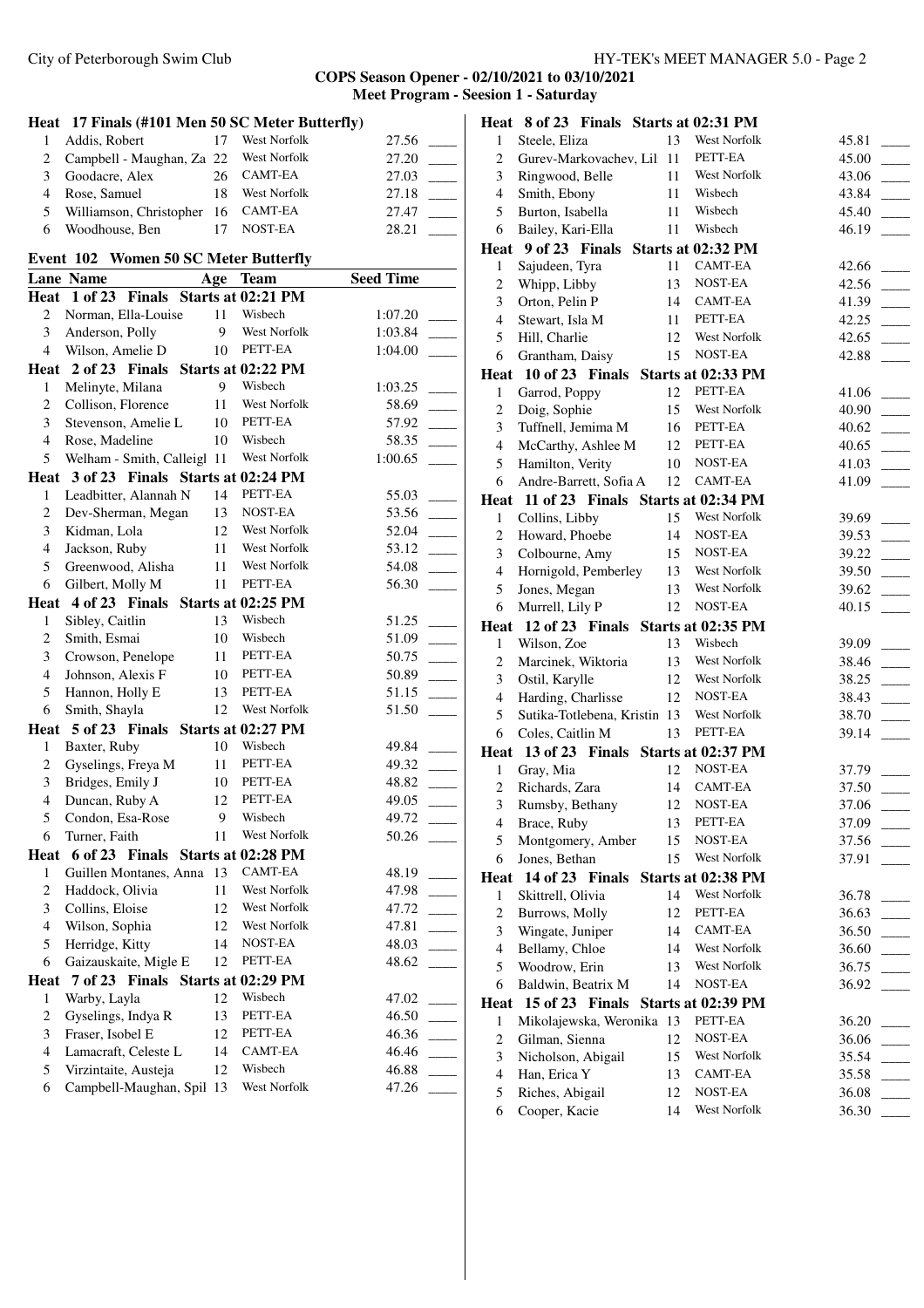# **COPS Season Opener - 02/10/2021 to 03/10/2021 Meet Program - Seesion 1 - Saturday**

|                  | Heat 16 Finals (#102 Women 50 SC Meter Butterfly) |          |                     |                |  |
|------------------|---------------------------------------------------|----------|---------------------|----------------|--|
| $\mathbf{1}$     | Greengrass, Jess A                                | 13       | NOST-EA             | 35.41          |  |
| $\overline{c}$   | Kidman, Esmie                                     | 15       | West Norfolk        | 35.37          |  |
| 3                | Chapman, Eleanor G                                | 13       | PETT-EA             | 35.20          |  |
| $\overline{4}$   | Virzintaite, Aiste                                | 13       | Wisbech             | 35.20          |  |
| 5                | Joslin, Scarlett O                                | 13       | CAMT-EA             | 35.37          |  |
| 6                | Sangiorgio, Maya B                                | 12       | PETT-EA             | 35.50          |  |
|                  | Heat 17 of 23 Finals Starts at 02:41 PM           |          |                     |                |  |
| 1                | Watts, Alice                                      | 12       | <b>CAMT-EA</b>      | 34.98          |  |
| $\boldsymbol{2}$ | Rayner, Jess                                      | 19       | Wisbech             | 34.87          |  |
| 3                | Pearce, Millie R                                  | 15       | PETT-EA             | 34.49          |  |
| $\overline{4}$   | Lauder, Elyn                                      | 14       | <b>West Norfolk</b> | 34.61          |  |
| 5                | Smith, Sydney                                     | 15       | CAMT-EA             | 34.98          |  |
| 6                | Hamilton, Isla                                    | 13       | NOST-EA             | 35.17          |  |
|                  | Heat 18 of 23 Finals                              |          | Starts at 02:42 PM  |                |  |
| $\mathbf{1}$     | Hopkins, Jessica                                  | 16       | NOST-EA             | 34.44          |  |
| $\overline{c}$   | Pitcher, Emily J                                  | 13       | NOST-EA             | 34.22          |  |
| 3                | Mixer, Daisy                                      | 15       | NOST-EA             | 33.93          |  |
| $\overline{4}$   | Sparkes, Sophie                                   | 16       | NOST-EA             | 33.93          |  |
| 5                | Gilbert, Esme A                                   | 14       | PETT-EA             | 34.25          |  |
| 6                | Mather, Izzy A                                    | 13       | CAMT-EA             | 34.46          |  |
| Heat             | 19 of 23 Finals Starts at 02:43 PM                |          |                     |                |  |
| 1                | Han, Angela Y                                     | 15       | CAMT-EA             | 33.80          |  |
| $\overline{c}$   | Jones, Evie                                       | 17       | NOST-EA             | 33.64          |  |
| 3                | Richardson, Caitlin                               | 15       | NOST-EA             | 33.62          |  |
| $\overline{4}$   | Griffin, Sophie L                                 | 17       | PETT-EA             | 33.63          |  |
| 5                | Wilson, Isla G                                    | 13       | PETT-EA             | 33.64          |  |
| 6                | Fulluck-Holmes, Isla K                            | 14       | PETT-EA             | 33.82          |  |
|                  | Heat 20 of 23 Finals Starts at 02:44 PM           |          |                     |                |  |
|                  |                                                   |          |                     |                |  |
| $\mathbf{1}$     | Jarrett, Hannah                                   | 17       | NOST-EA             | 32.88          |  |
| 2                | Bloomfield, Jessica                               | 15       | <b>CAMT-EA</b>      | 32.76          |  |
| 3                | Liddell, Chloe                                    | 15       | <b>West Norfolk</b> | 32.64          |  |
| 4                | Bello, Elena                                      | 15       | CAMT-EA             | 32.72          |  |
| 5                | Coleman, Jasmine                                  | 15       | NOST-EA             | 32.78          |  |
| 6                | Davis, Lilly K                                    | 13       | PETT-EA             | 33.21          |  |
|                  | Heat 21 of 23 Finals Starts at 02:45 PM           |          |                     |                |  |
| 1                | Minett, Olivia                                    | 13       | PETT-EA             | 32.33          |  |
| $\overline{c}$   | Scott, Indy M                                     | 15       | CAMT-EA             | 31.76          |  |
| 3                | Hammond, Lauren                                   | 16       | <b>CAMT-EA</b>      | 31.23          |  |
| 4                | Shaw, Charlotte J                                 | 14       | PETT-EA             | 31.51          |  |
| 5                | Andrews, Katie                                    | 16       | NOST-EA             | 31.92          |  |
| 6                | Dorman, Leah                                      | 14       | PETT-EA             | 32.37          |  |
| Heat             | 22 of 23 Finals                                   |          | Starts at 02:46 PM  |                |  |
| $\mathbf{1}$     | Wightman, Leah                                    | 16       | West Norfolk        | 30.97          |  |
| $\overline{c}$   | Zecchini, Anouk                                   | 14       | CAMT-EA             | 30.83          |  |
| 3                | Willis, Hannah L                                  | 15       | PETT-EA             | 30.36          |  |
| $\overline{4}$   | Donovan, Megan G                                  | 14       | PETT-EA             | 30.62          |  |
| 5                | Treharne, Lara E                                  | 14       | PETT-EA             | 30.83          |  |
| 6                | Ammann, Leonie E                                  | 15       | CAMT-EA             | 31.19          |  |
| Heat             | 23 of 23 Finals                                   |          | Starts at 02:47 PM  |                |  |
| 1                | O'Brien, Sarah                                    | 24       | West Norfolk        | 30.23          |  |
| $\overline{c}$   | Shaw, Jess E                                      | 16       | PETT-EA             | 29.61          |  |
| 3                | Holgate, Georgia R                                | 13       | CAMT-EA             | 29.30          |  |
| $\overline{4}$   | Pappas-Katsiafas Pom, S                           | 16       | CAMT-EA             | 29.57          |  |
| 5<br>6           | Smith, Charlotte<br>Smith, Rebecca                | 14<br>18 | NOST-EA<br>NOST-EA  | 30.07<br>30.26 |  |

# **Event 103 Men 100 SC Meter Backstroke**

|                          | <b>Lane Name</b>                       | Age      | <b>Team</b>         | <b>Seed Time</b>   |  |
|--------------------------|----------------------------------------|----------|---------------------|--------------------|--|
|                          | Heat 1 of 11 Finals Starts at 02:48 PM |          |                     |                    |  |
| 2                        | Turner, Toby                           | 9        | West Norfolk        | 2:05.00            |  |
| 3                        | Jakoniuk, Marek                        | 12       | West Norfolk        | 1:55.17            |  |
| $\overline{\mathcal{L}}$ | Campbell - Maughan, Jal 11             |          | West Norfolk        | 2:03.03            |  |
|                          | Heat 2 of 11 Finals Starts at 02:51 PM |          |                     |                    |  |
| 2                        | Liddell, Samuel                        | 10       | West Norfolk        | 1:52.35            |  |
| 3                        | Pattison, Alexander                    | 11       | West Norfolk        | 1:42.78            |  |
| $\overline{4}$           | Stoica, Vlad A                         | 13       | <b>CAMT-EA</b>      | 1:42.92            |  |
| 5                        | Doig, Tom                              | 11       | West Norfolk        | 1:54.82            |  |
|                          | Heat 3 of 11 Finals Starts at 02:54 PM |          |                     |                    |  |
| $\mathbf{1}$             | Jagger, Thomas-Arthur                  | 12       | <b>West Norfolk</b> | 1:38.53            |  |
| 2                        | Profitt, Oliver L                      | 12       | PETT-EA             | 1:36.77            |  |
| 3                        | Croxford, Troy                         | 15       | Wisbech             | 1:31.86            |  |
| $\overline{4}$           | Ryan, Theo                             | 11       | West Norfolk        | 1:35.12            |  |
| 5                        | Kotzenberg, Heinrich                   | 13       | CAMT-EA             | 1:37.02            |  |
| 6                        | Heather, George                        | 11       | PETT-EA             | 1:41.30            |  |
|                          | Heat 4 of 11 Finals Starts at 02:56 PM |          |                     |                    |  |
| $\mathbf{1}$             | Monk, Theo                             | 13       | CAMT-EA             | 1:30.68            |  |
| $\overline{c}$           | Baxter, Thomas                         | 11       | Wisbech             | 1:26.79            |  |
| 3                        | Stavrov, Georgi                        | 12       | PETT-EA             | 1:26.67            |  |
| $\overline{4}$           | Wilkshire, Harry                       | 12       | Wisbech             | 1:26.67            |  |
| 5                        | Bacon, Jacob J                         | 10       | PETT-EA             | 1:27.15            |  |
| 6                        | Steele, Ned                            | 11       | West Norfolk        | 1:31.81            |  |
|                          | Heat 5 of 11 Finals Starts at 02:59 PM |          |                     |                    |  |
| $\mathbf{1}$             | Baranowicz, Bartosz A                  | 14       | PETT-EA             | 1:25.28            |  |
| 2                        | Birdsall, Charlie R                    | 11       | CAMT-EA             | 1:24.52            |  |
| 3                        | Jacob, Frank A                         | 12       | CAMT-EA             | 1:23.84            |  |
| $\overline{4}$           | Pasztor, Conor S                       | 12       | CAMT-EA             | 1:24.09            |  |
| 5                        | Artingstall, Sam J                     | 13       | CAMT-EA             | 1:25.22            |  |
| 6                        | Montgomery, Zach                       | 11       | NOST-EA             | 1:25.42            |  |
|                          | Heat 6 of 11 Finals                    |          | Starts at 03:01 PM  |                    |  |
| $\mathbf{1}$             | Uttarkar, Kirtan                       | 14       | PETT-EA             | 1:23.19            |  |
| 2                        | Wilson, Jamie                          | 12       | Wisbech             | 1:20.64            |  |
| 3                        | Hunter, Oscar                          | 12       | NOST-EA             | 1:17.85            |  |
| $\overline{4}$           | Johnson, Harry                         | 14       | <b>West Norfolk</b> | 1:18.57            |  |
| 5                        | Glasscock, Oliver                      | 13       | Wisbech             | 1:21.94            |  |
| 6                        | Rehus, Charlie                         | 12       | PETT-EA             | 1:23.21            |  |
|                          |                                        |          |                     |                    |  |
|                          | Heat 7 of 11 Finals Starts at 03:03 PM |          | CAMT-EA             |                    |  |
| $\mathbf{1}$<br>2        | Winslow, Samuel<br>Yeaman, Nathan      | 14<br>13 | West Norfolk        | 1:16.83<br>1:15.25 |  |
|                          |                                        |          | Wisbech             |                    |  |
| 3                        | Eden, Ben                              | 17       | CAMT-EA             | 1:12.61            |  |
| $\overline{\mathcal{A}}$ | Harrop, Austin                         | 15       | PETT-EA             | 1:13.97            |  |
| 5                        | Swindale, Jack R                       | 13       | NOST-EA             | 1:16.16            |  |
| 6                        | Mann, Henry                            | 13       |                     | 1:17.36            |  |
| Heat                     | 8 of 11 Finals                         |          | Starts at 03:05 PM  |                    |  |
| $\mathbf{1}$             | Bennett, Rufus S                       | 13       | PETT-EA             | 1:12.25            |  |
| $\overline{c}$           | Loughlin, Connor                       | 16       | Wisbech             | 1:11.98            |  |
| 3                        | Isle, Harvey                           | 16       | West Norfolk        | 1:08.59            |  |
| $\overline{4}$           | Moyses, Daniel B                       | 15       | PETT-EA             | 1:08.66            |  |
| 5                        | Tkacenko, Nedas                        | 15       | West Norfolk        | 1:12.10            |  |
| 6                        | Peacock, Jamie M                       | 15       | PETT-EA             | 1:12.60            |  |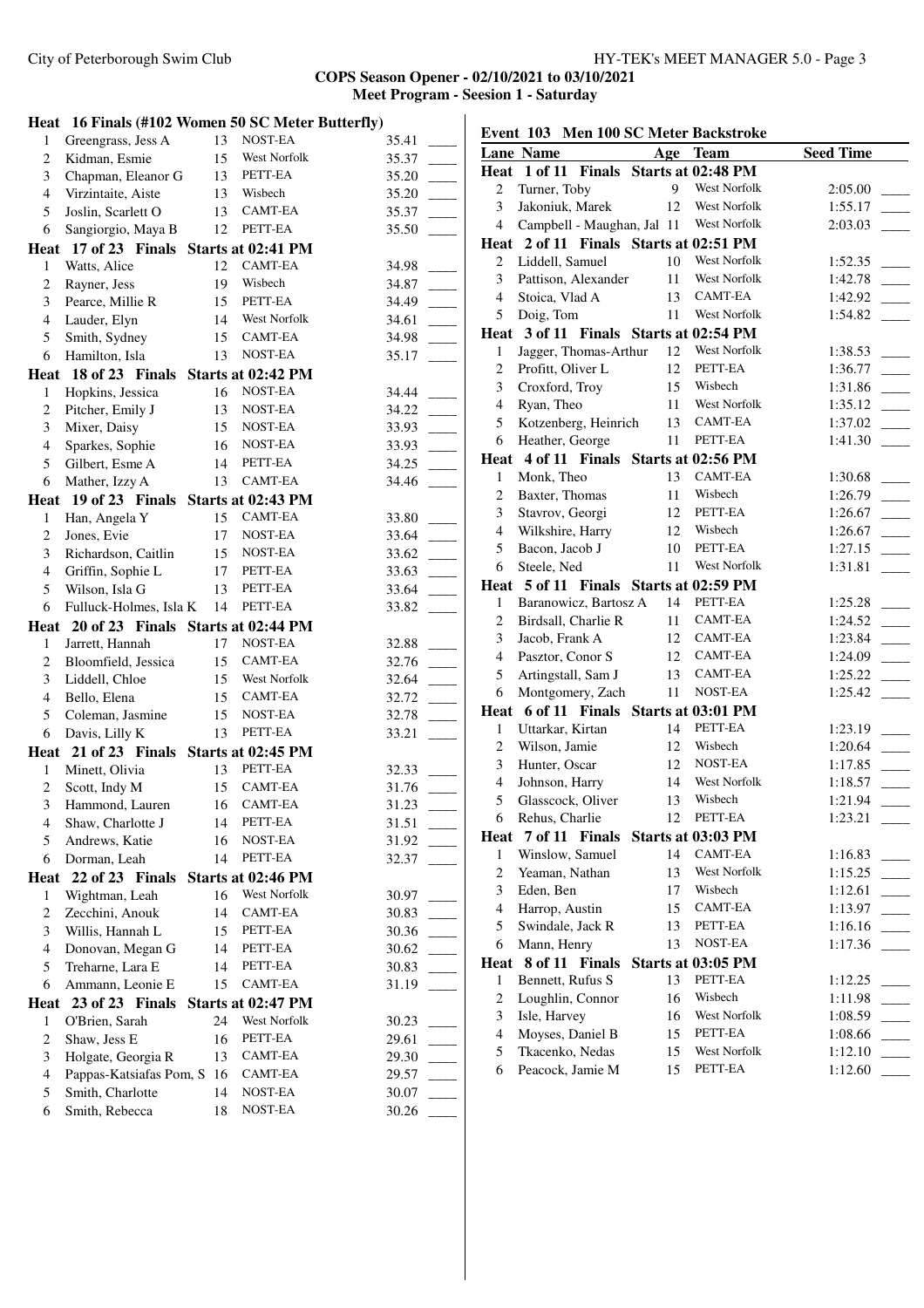|                | Heat 9 Finals (#103 Men 100 SC Meter Backstroke) |     |                     |                  |  |
|----------------|--------------------------------------------------|-----|---------------------|------------------|--|
| $\mathbf{1}$   | Dearing, Orlando E                               | 13  | PETT-EA             | 1:08.28          |  |
| 2              | James, Louis                                     | 15  | NOST-EA             | 1:07.03          |  |
| 3              | Jayakody, Menuka                                 | 14  | NOST-EA             | 1:06.45          |  |
| $\overline{4}$ | Williamson, James                                | 14  | CAMT-EA             | 1:06.58          |  |
| 5              | Singh, Gagan                                     | 14  | PETT-EA             | 1:07.47          |  |
| 6              | Andrews, Lewis                                   | 14  | NOST-EA             | 1:08.41          |  |
|                | Heat 10 of 11 Finals                             |     | Starts at 03:09 PM  |                  |  |
| 1              | Ormsby, Edward                                   | 14  | <b>CAMT-EA</b>      | 1:05.59          |  |
| 2              | Veiga, Maximilian                                | 14  | CAMT-EA             | 1:03.80          |  |
| 3              | Treharne, Zack J                                 | 16  | PETT-EA             | 1:03.22          |  |
| $\overline{4}$ | Oglesby, Tobias                                  | 17  | West Norfolk        | 1:03.37          |  |
| 5              | Kadar, Janos                                     | 14  | <b>CAMT-EA</b>      | 1:05.38          |  |
| 6              | Addis, Robert                                    | 17  | <b>West Norfolk</b> | 1:05.70          |  |
|                | Heat 11 of 11 Finals Starts at 03:11 PM          |     |                     |                  |  |
| 1              | Wall, Ryan                                       | 14  | <b>CAMT-EA</b>      | 1:03.13          |  |
| $\overline{c}$ | Rose, Samuel                                     | 18  | West Norfolk        | 1:01.91          |  |
| 3              | Campbell - Maughan, Za 22                        |     | <b>West Norfolk</b> | 57.60            |  |
| $\overline{4}$ | Woodhouse, Ben                                   | 17  | NOST-EA             | 1:00.78          |  |
| 5              | Monie, Matthew                                   | 16  | CAMT-EA             | 1:01.98          |  |
| 6              | Williamson, Christopher 16                       |     | CAMT-EA             | 1:03.13          |  |
|                | Event 104 Women 100 SC Meter Backstroke          |     |                     |                  |  |
|                | <b>Lane Name</b>                                 | Age | <b>Team</b>         | <b>Seed Time</b> |  |
| Heat           | 1 of 15 Finals                                   |     | Starts at 03:13 PM  |                  |  |
| 2              | Smith, Esmai                                     | 10  | Wisbech             | 2:04.38          |  |
| 3              | Sibley, Caitlin                                  | 13  | Wisbech             | 1:49.44          |  |
| $\overline{4}$ | Turner, Faith                                    | 11  | West Norfolk        | 1:55.36          |  |
|                | Heat 2 of 15 Finals                              |     | Starts at 03:15 PM  |                  |  |
| 1              | Bridges, Emily J                                 | 10  | PETT-EA             | 1:46.64          |  |
| $\overline{c}$ | Gurev-Markovachev, Lil 11 PETT-EA                |     |                     | 1:45.00          |  |
|                | $1.3135 \pm 1.03132$                             |     |                     |                  |  |

| 3              | Campbell-Maughan, Spil 13 |    | <b>West Norfolk</b> | 1:42.50 |
|----------------|---------------------------|----|---------------------|---------|
| $\overline{4}$ | Burton, Isabella          | 11 | Wisbech             | 1:42.81 |
| 5              | Hannon, Holly E           | 13 | PETT-EA             | 1:45.92 |
| 6              | Jackson, Ruby             | 11 | <b>West Norfolk</b> | 1:48.31 |
|                |                           |    |                     |         |
|                | Heat 3 of 15 Finals       |    | Starts at 03:18 PM  |         |
| 1              | Baxter, Ruby              | 10 | Wisbech             | 1:41.69 |
| 2              | Ringwood, Belle           | 11 | <b>West Norfolk</b> | 1:40.69 |
| 3              | Bailey, Kari-Ella         | 11 | Wisbech             | 1:38.22 |
| $\overline{4}$ | Doig, Olivia              | 13 | <b>West Norfolk</b> | 1:40.57 |
| 5              | Haddock, Olivia           | 11 | West Norfolk        | 1:41.18 |
| 6              | Rose, Madeline            | 10 | Wisbech             | 1:42.07 |
| Heat           | 4 of 15 Finals            |    | Starts at 03:20 PM  |         |
| 1              | Duncan, Ruby A            | 12 | PETT-EA             | 1:37.75 |
| 2              | Virzintaite, Austeja      | 12 | Wisbech             | 1:36.15 |
| 3              | Sangiorgio, Maya B        | 12 | PETT-EA             | 1:35.62 |
| 4              | Hill, Charlie             | 12 | <b>West Norfolk</b> | 1:36.04 |
| 5              | Stewart, Isla M           | 11 | PETT-EA             | 1:37.57 |
| 6              | Peebles, Poppy            | 12 | <b>West Norfolk</b> | 1:38.06 |
| Heat           | 5 of 15 Finals            |    | Starts at 03:23 PM  |         |
| 1              | Cushion, Emma J           | 11 | PETT-EA             | 1:33.79 |
| 2              | Warby, Layla              | 12 | Wisbech             | 1:33.42 |
| 3              | Whipp, Libby              | 13 | NOST-EA             | 1:32.94 |
| $\overline{4}$ | Smith, Ebony              | 11 | Wisbech             | 1:33.29 |
| 5              | Greenwood, Alisha         | 11 | West Norfolk        | 1:33.48 |
| 6              | Garrod, Poppy             | 12 | PETT-EA             | 1:34.14 |
|                |                           |    |                     |         |

|                         | Heat 6 of 15 Finals Starts at 03:25 PM  |          |                     |                    |
|-------------------------|-----------------------------------------|----------|---------------------|--------------------|
| $\mathbf{1}$            | Johnson, Milly                          | 11       | West Norfolk        | 1:31.40            |
| $\overline{c}$          | Steele, Eliza                           | 13       | West Norfolk        | 1:29.39            |
| $\mathfrak{Z}$          | McCarthy, Ashlee M                      | 12       | PETT-EA             | 1:28.72            |
| $\overline{4}$          | Richards, Zara                          | 14       | CAMT-EA             | 1:28.82            |
| 5                       | Salmon, Phoebe                          | 13       | NOST-EA             | 1:31.35            |
| 6                       | Gyselings, Freya M                      | 11       | PETT-EA             | 1:32.31            |
|                         | Heat 7 of 15 Finals Starts at 03:28 PM  |          |                     |                    |
| 1                       | Sajudeen, Tyra                          | 11       | <b>CAMT-EA</b>      | 1:27.45            |
| $\overline{c}$          | Stimpson, Daisy                         | 12       | West Norfolk        | 1:26.66            |
| 3                       | Rumsby, Bethany                         | 12       | NOST-EA             | 1:26.22            |
| $\overline{4}$          | Hornigold, Pemberley                    | 13       | <b>West Norfolk</b> | 1:26.56            |
| 5                       | Murrell, Lily P                         | 12       | NOST-EA             | 1:27.38            |
| 6                       | Coles, Caitlin M                        | 13       | PETT-EA             | 1:28.21            |
|                         | Heat 8 of 15 Finals Starts at 03:30 PM  |          |                     |                    |
| 1                       | Lauder, Elyn                            | 14       | West Norfolk        | 1:24.84            |
| $\overline{c}$          | Sutika-Totlebena, Kristin 13            |          | West Norfolk        | 1:24.11            |
| $\mathfrak{Z}$          | Tuffnell, Jemima M                      | 16       | PETT-EA             | 1:22.99            |
| $\overline{4}$          | Andre-Barrett, Sofia A                  | 12       | CAMT-EA             | 1:24.05            |
| 5                       | Wilson, Zoe                             | 13       | Wisbech             | 1:24.28            |
| 6                       | Burrows, Molly                          | 12       | PETT-EA             | 1:25.34            |
| Heat                    | 9 of 15 Finals                          |          | Starts at 03:32 PM  |                    |
| 1                       | Pearce, Millie R                        | 15       | PETT-EA             | 1:20.94            |
| $\overline{c}$          | Watts, Alice                            | 12       | CAMT-EA             | 1:19.45            |
| 3                       | Woodrow, Erin                           | 13       | West Norfolk        | 1:19.28            |
| $\overline{4}$          | Virzintaite, Aiste                      | 13       | Wisbech             | 1:19.44            |
| 5                       | Condon, Abi                             | 13       | Wisbech             | 1:20.76            |
| 6                       | Colbourne, Amy                          | 15       | NOST-EA             | 1:21.07            |
|                         | Heat 10 of 15 Finals                    |          | Starts at 03:34 PM  |                    |
| 1                       | Marcinek, Wiktoria                      | 13       | West Norfolk        | 1:18.93            |
| 2                       | Kidman, Esmie                           | 15       | West Norfolk        | 1:17.38            |
| 3                       | Jones, Evie                             | 17       | NOST-EA             | 1:16.72            |
| $\overline{\mathbf{4}}$ | Skittrell, Olivia                       | 14       | West Norfolk        | 1:17.28            |
| 5                       | Montgomery, Amber                       | 15       | NOST-EA             | 1:18.25            |
| 6                       | Coleman, Jasmine                        | 15       | NOST-EA             | 1:19.24            |
|                         | Heat 11 of 15 Finals Starts at 03:36 PM |          |                     |                    |
| 1                       | Bellamy, Chloe                          | 14       | West Norfolk        | 1:16.31            |
| $\sqrt{2}$              | Mikolajewska, Weronika 13               |          | PETT-EA             | 1:16.19            |
| 3                       | Pitcher, Emily J                        | 13       | NOST-EA             | 1:15.59            |
| 4                       | Treharne, Lara E                        | 14       | PETT-EA             | 1:15.81            |
| 5                       | Nicholson, Abigail                      | 15       | West Norfolk        | 1:16.25            |
| 6                       | Gilman, Sienna                          | 12       | NOST-EA             | 1:16.69            |
| Heat                    | 12 of 15 Finals                         |          | Starts at 03:38 PM  |                    |
| 1                       | Rayner, Jess                            | 19       | Wisbech             | 1:14.98            |
| $\overline{c}$          | Gilbert, Esme A                         | 14       | PETT-EA             | 1:14.54            |
| 3                       | Dorman, Leah                            | 14       | PETT-EA             | 1:14.38            |
| $\overline{4}$          | Zecchini, Anouk                         | 14       | CAMT-EA             | 1:14.53            |
| 5                       | Chapman, Lily                           | 18       | NOST-EA             | 1:14.55            |
| 6                       | Cooper, Kacie                           | 14       | West Norfolk        | 1:15.58            |
| Heat                    | 13 of 15 Finals                         |          | Starts at 03:40 PM  |                    |
| 1                       | Cameron, Belle I                        | 14       | PETT-EA             | 1:13.37            |
| $\overline{c}$          | Mather, Izzy A                          | 13       | CAMT-EA             | 1:13.19            |
| 3                       |                                         |          | PETT-EA             |                    |
|                         | Shaw, Charlotte J                       | 14       |                     | 1:12.75            |
| $\overline{4}$          | Bello, Elena                            | 15       | CAMT-EA             | 1:13.09            |
| 5<br>6                  | Sparkes, Sophie<br>Wilson, Isla G       | 16<br>13 | NOST-EA<br>PETT-EA  | 1:13.30<br>1:13.86 |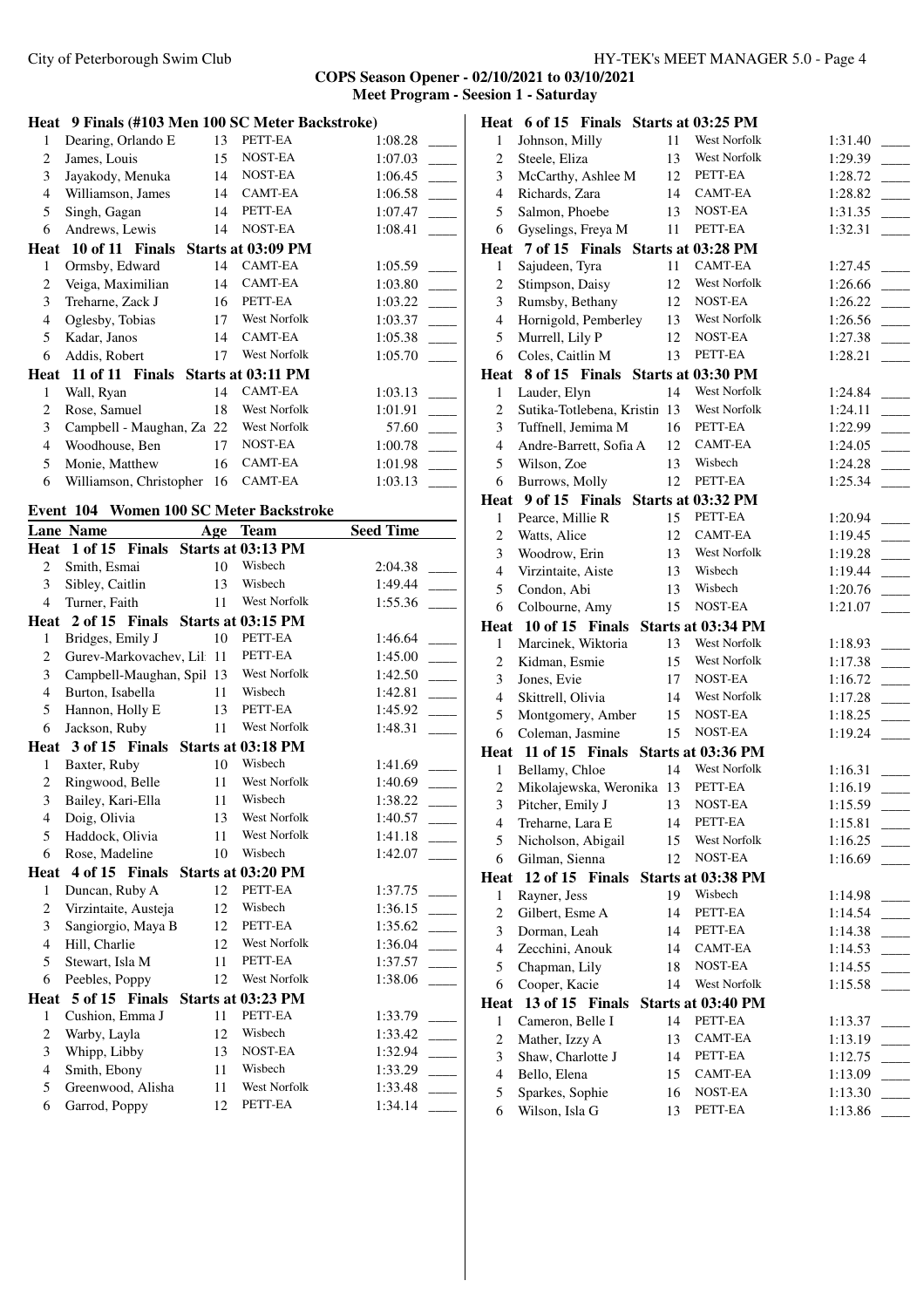City of Peterborough Swim Club HY-TEK's MEET MANAGER 5.0 - Page 5

|                | Heat 14 Finals (#104 Women 100 SC Meter Backstroke) |     |                    |                  |
|----------------|-----------------------------------------------------|-----|--------------------|------------------|
| $\mathbf{1}$   | Cimermanova, Vanesa                                 | 12  | PETT-EA            | 1:11.84          |
| $\overline{c}$ | Griffin, Sophie L                                   | 17  | PETT-EA            | 1:08.75          |
| 3              | Smith, Rebecca                                      | 18  | NOST-EA            | 1:07.63          |
| $\overline{4}$ | Smith, Charlotte                                    | 14  | NOST-EA            | 1:08.15          |
| 5              | Fulluck-Holmes, Isla K                              | 14  | PETT-EA            | 1:10.56          |
| 6              | Bloomfield, Jessica                                 | 15  | CAMT-EA            | 1:12.08          |
| Heat           | 15 of 15 Finals                                     |     | Starts at 03:44 PM |                  |
| 1              | Donovan, Megan G                                    | 14  | PETT-EA            | 1:07.05          |
| 2              | Andrews, Katie                                      | 16  | NOST-EA            | 1:06.04          |
| 3              | Willis, Hannah L                                    | 15  | PETT-EA            | 1:04.65          |
| $\overline{4}$ | O'Keeffe, Sophie                                    | 19  | <b>CAMT-EA</b>     | 1:04.92          |
| 5              | Wightman, Leah                                      | 16  | West Norfolk       | 1:06.89          |
| 6              | Holgate, Georgia R                                  | 13  | CAMT-EA            | 1:07.44          |
|                | Event 105 Men 200 SC Meter Breaststroke             |     |                    |                  |
|                | <b>Lane Name</b>                                    | Age | Team               | <b>Seed Time</b> |
| Heat           | 1 of 4 Finals                                       |     | Starts at 03:46 PM |                  |
| 1              | Tennant, Samuel                                     | 10  | West Norfolk       | 5:22.44          |
| 2              | Doig, Tom                                           | 11  | West Norfolk       | 4:16.75          |
| 3              | Murray, Edward                                      | 13  | West Norfolk       | 3:51.74          |
| $\overline{4}$ | Steele, Ned                                         | 11  | West Norfolk       | 4:08.33          |
| 5              | Mouzoures, Michael                                  | 12  | PETT-EA            | 4:20.66          |
|                | Heat 2 of 4 Finals Starts at 03:52 PM               |     |                    |                  |
| 1              | Jones, Josh                                         | 12  | Wisbech            | 3:39.19          |
| $\overline{c}$ | Jagger, Thomas-Arthur                               | 12  | West Norfolk       | 3:37.69          |
| 3              | Baxter, Thomas                                      | 11  | Wisbech            | 3:27.10          |
| $\overline{4}$ | Ryan, Theo                                          | 11  | West Norfolk       | 3:36.00          |
| 5              | Wilson, Jamie                                       | 12  | Wisbech            | 3:37.92          |
| 6              | Rehus, Charlie                                      | 12  | PETT-EA            | 3:39.63          |
| Heat           | 3 of 4 Finals Starts at 03:56 PM                    |     |                    |                  |
| 1              | Tennant, Benjamin                                   | 13  | West Norfolk       | 3:15.13          |
| 2              | Mouzoures, George                                   | 17  | PETT-EA            | 3:04.13          |
| 3              | Loughlin, Connor                                    | 16  | Wisbech            | 2:58.58          |
| $\overline{4}$ | Singh, Gagan                                        | 14  | PETT-EA            | 2:59.14          |
| 5              | Wilson, Alex                                        | 15  | Wisbech            | 3:09.57          |
| 6              | Swindale, Jack R                                    | 13  | PETT-EA            | 3:17.72          |
| Heat           | 4 of 4 Finals Starts at 04:00 PM                    |     |                    |                  |
| 1              | Gurev-Markovachev, Par 15                           |     | PETT-EA            | 2:53.73          |
| 2              | Moyses, Daniel B                                    | 15  | PETT-EA            | 2:50.37          |
| 3              | Martin, Josh J                                      | 15  | PETT-EA            | 2:35.62          |
| 4              | Sackree, Joshua                                     | 13  | PETT-EA            | 2:43.00          |
| 5              | Burrell, Rhys                                       | 14  | West Norfolk       | 2:51.57          |
| 6              | Griffin, Keiran                                     | 15  | PETT-EA            | 2:58.25          |
|                | Event 106 Women 200 SC Meter Breaststroke           |     |                    |                  |
|                | <b>Lane Name</b>                                    |     | Age Team           | <b>Seed Time</b> |
| Heat           | 1 of 5 Finals Starts at 04:03 PM                    |     |                    |                  |
|                | 1 Dovtor Duby                                       |     | $10$ Wishech       | 4.41.60          |

| 1 eal 1015 Filiais Starts at 04:05 FM |    |              |         |  |
|---------------------------------------|----|--------------|---------|--|
| Baxter, Ruby                          |    | Wisbech      | 4:41.60 |  |
| 2 Johnson, Alexis F                   | 10 | PETT-EA      | 4:03.49 |  |
| Doig, Olivia                          | 13 | West Norfolk | 4:02.34 |  |
| 4 Wilson, Sophia                      | 12 | West Norfolk | 4:03.05 |  |
| Turner, Faith                         |    | West Norfolk | 4:15.74 |  |
| Collison, Florence                    |    | West Norfolk | NT      |  |
|                                       |    |              |         |  |

|                          | Heat 2 of 5 Finals Starts at 04:09 PM  |     |                                    |                  |
|--------------------------|----------------------------------------|-----|------------------------------------|------------------|
| 1                        | Campbell-Maughan, Spil 13              |     | <b>West Norfolk</b>                | 3:53.22          |
| $\overline{c}$           | Virzintaite, Austeja                   | 12  | Wisbech                            | 3:49.24          |
| 3                        | Garrod, Poppy                          | 12  | PETT-EA                            | 3:40.09          |
| $\overline{4}$           | Stewart, Isla M                        | 11  | PETT-EA                            | 3:41.59          |
| 5                        | Peebles, Poppy                         | 12  | West Norfolk                       | 3:52.58          |
| 6                        | Duncan, Ruby A                         | 12  | PETT-EA                            | 4:01.51          |
|                          | Heat 3 of 5 Finals Starts at 04:13 PM  |     |                                    |                  |
| 1                        | Collins, Eloise                        | 12  | West Norfolk                       | 3:33.88          |
| $\overline{c}$           | Condon, Abi                            | 13  | Wisbech                            | 3:29.16          |
| 3                        | Collins, Libby                         | 15  | West Norfolk                       | 3:24.10          |
| 4                        | Hornigold, Pemberley                   | 13  | <b>West Norfolk</b>                | 3:26.67          |
| 5                        | Brace, Ruby                            | 13  | PETT-EA                            | 3:31.07          |
| 6                        | Hill, Charlie                          | 12  | West Norfolk                       | 3:35.27          |
|                          | Heat 4 of 5 Finals Starts at 04:17 PM  |     |                                    |                  |
| 1                        | Virzintaite, Aiste                     | 13  | Wisbech                            | 3:17.42          |
| $\overline{c}$           | Jones, Bethan                          | 15  | West Norfolk                       | 3:15.90          |
| 3                        | Minett, Olivia                         | 13  | PETT-EA                            | 3:09.72          |
| $\overline{4}$           | Mahoney, Olivia R                      | 13  | PETT-EA                            | 3:13.29          |
| 5                        | Woodrow, Erin                          | 13  | West Norfolk                       | 3:15.96          |
| 6                        | Marcinek, Wiktoria                     | 13  | <b>West Norfolk</b>                | 3:18.87          |
|                          | Heat 5 of 5 Finals Starts at 04:21 PM  |     |                                    |                  |
| 1                        | Sutika-Totlebena, Kristin 13           |     | <b>West Norfolk</b>                | 3:09.06          |
| $\overline{c}$           | Cooper, Kacie                          | 14  | West Norfolk                       | 2:55.69          |
| 3                        | Lee, Molly                             | 20  | West Norfolk                       | 2:38.19          |
| 4                        | O'Brien, Sarah                         | 24  | West Norfolk                       | 2:39.17          |
| 5                        | Skittrell, Olivia                      | 14  | West Norfolk                       | 3:03.77          |
|                          |                                        |     |                                    |                  |
| 6                        | Doig, Sophie                           | 15  | West Norfolk                       | 3:09.20          |
|                          |                                        |     |                                    |                  |
|                          | Event 107 Men 100 SC Meter IM          |     |                                    |                  |
|                          | <b>Lane Name</b>                       | Age | <b>Team</b>                        | <b>Seed Time</b> |
| 2                        | Heat 1 of 16 Finals<br>Tennant, Samuel | 10  | Starts at 04:25 PM<br>West Norfolk | 2:22.26          |
| 3                        |                                        | 11  | West Norfolk                       | 2:17.70          |
| 4                        | Roczniak, David<br>Hill, Cory          | 10  | West Norfolk                       | 2:20.43          |
|                          | Heat 2 of 16 Finals                    |     |                                    |                  |
| 2                        | Jakoniuk, Marek                        | 12  | Starts at 04:28 PM<br>West Norfolk | 2:07.13          |
| 3                        | Doig, Tom                              | 11  | West Norfolk                       | 2:03.94          |
| $\overline{\mathcal{L}}$ |                                        | 9   | PETT-EA                            | 2:05.50          |
| 5                        | Brunton, Alex J<br>Turner, Toby        | 9   | West Norfolk                       | 2:10.46          |
| <b>Heat</b>              | 3 of 16 Finals                         |     | Starts at 04:30 PM                 |                  |
| 1                        | Murray, Edward                         | 13  | West Norfolk                       | 1:58.77          |
| $\overline{c}$           | Warby, George                          | 10  | Wisbech                            | 1:56.81          |
| 3                        | Baker, Kameron D                       | 10  | PETT-EA                            | 1:55.72          |
| $\overline{4}$           | Minns, Ruben I                         | 11  | PETT-EA                            | 1:55.87          |
| 5                        | Heather, George                        | 11  | PETT-EA                            | 1:58.10          |
| 6                        | Larham, Alfie J                        | 9   | PETT-EA                            | 2:00.87          |
| Heat                     | 4 of 16 Finals                         |     | Starts at 04:33 PM                 |                  |
| 1                        | Piscopo, Zachary                       | 10  | PETT-EA                            | 1:53.15          |
| 2                        | New, Callum                            | 11  | West Norfolk                       | 1:47.94          |
| 3                        | Elderkin, Jake                         | 11  | PETT-EA                            | 1:44.06          |
| $\overline{4}$           | Pienkos, Piotr                         | 12  | PETT-EA                            | 1:45.87          |
| 5                        | Liddell, Samuel<br>Busby, Aston        | 10  | West Norfolk                       | 1:50.62          |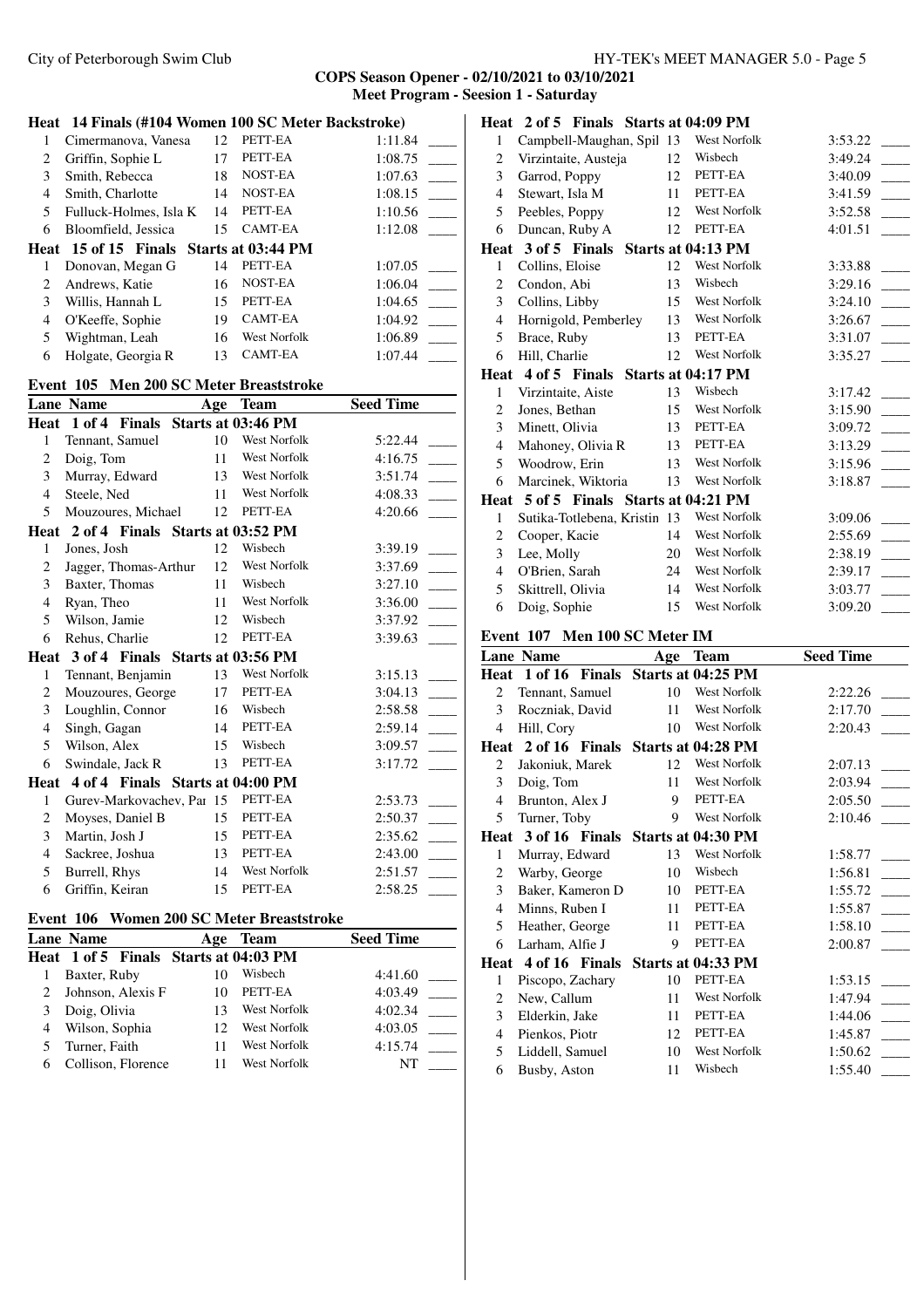#### **COPS Season Opener - 02/10/2021 to 03/10/2021 Meet Program - Seesion 1 - Saturday**

 $1:40.71$  \_ Pattison, Alexander 11 West Norfolk 1:39.24 \_\_\_\_\_ Jagger, Thomas-Arthur 12 West Norfolk 1:36.15 \_\_\_\_\_ Barannikov, Danny 13 PETT-EA 1:36.76 \_\_\_\_\_ Lapas, Dominykas 14 PETT-EA 1:40.43 \_\_\_\_\_ Miller, Lleyton 10 PETT-EA 1:42.72 \_\_\_\_\_

 $1:35.44$  $1:35.04$  $1:34.54$  \_  $1:34.75$  $1:35.44$  $1:35.97$  \_

 $1:34.28$  Modolell, Juan 13 CAMT-EA 1:33.83 \_\_\_\_\_ Birdsall, Charlie R 11 CAMT-EA 1:32.44 \_\_\_\_\_ Tennant, Benjamin 13 West Norfolk 1:33.56 \_\_\_\_\_ Artingstall, Sam J 13 CAMT-EA 1:33.92 \_\_\_\_\_ Simkus, Zilvinas 13 PETT-EA 1:34.42 \_\_\_\_\_

 $1:31.62$  \_ Kadar, Norbert 12 CAMT-EA 1:28.64 \_\_\_\_\_  $1:26.78$  $1:27.47$  $1:30.40$  $1:32.38$  \_

 $1:25.91$  \_ Rehus, Charlie 12 PETT-EA 1:24.97 \_\_\_\_\_ Baranowicz, Bartosz A 14 PETT-EA 1:24.64 \_\_\_\_\_ Carter, George 13 CAMT-EA 1:24.85 \_\_\_\_\_ Jacob, Frank A 12 CAMT-EA 1:25.35 \_\_\_\_\_ Hunter, Oscar 12 NOST-EA 1:26.31 \_\_\_\_\_

 Yeaman, Nathan 13 West Norfolk 1:24.11 \_\_\_\_\_ Valenzuela-Niedbalsk, Mateo 13 CAMT-EA 1:23.53 \_\_\_\_\_ Croxford, Troy 15 Wisbech 1:23.41 \_\_\_\_\_ Gendy, Adam 14 Wisbech 1:23.47 \_\_\_\_\_ Wilson, Jamie 12 Wisbech 1:23.78 \_\_\_\_\_ Johnson, Harry 14 West Norfolk 1:24.49 \_\_\_\_\_

 Jones, Josh 12 Wisbech 1:20.95 \_\_\_\_\_ Burrell, Rhys 14 West Norfolk 1:19.09 \_\_\_\_\_ Mouzoures, George 17 PETT-EA 1:17.55 \_\_\_\_\_ Hall, Riley J 14 CAMT-EA 1:18.46 \_\_\_\_\_ Wilson, Alex 15 Wisbech 1:19.63 \_\_\_\_\_ Grimmer, Daniel 14 West Norfolk 1:22.18 \_\_\_\_\_

 Smith, Harrison 16 West Norfolk 1:16.34 \_\_\_\_\_ Griffin, Keiran 15 PETT-EA 1:14.78 \_\_\_\_\_ Tkacenko, Nedas 15 West Norfolk 1:14.04 \_\_\_\_\_ Stapleton, Jack 14 PETT-EA 1:14.13 \_\_\_\_\_ Senturk, Batu 14 CAMT-EA 1:14.94 \_\_\_\_\_ Swindale, Jack R 13 PETT-EA 1:17.47 \_\_\_\_\_

|                          | Heat 5 Finals (#107 Men 100 SC Meter IM) |          |                           |
|--------------------------|------------------------------------------|----------|---------------------------|
| 1                        | Profitt, Oliver L                        | 12       | PETT-EA                   |
| 2                        | Pattison, Alexander                      | 11       | <b>West Norfolk</b>       |
| 3                        | Jagger, Thomas-Arthur                    | 12       | West Norfolk              |
| 4                        | Barannikov, Danny                        | 13       | PETT-EA                   |
| 5                        | Lapas, Dominykas                         | 14       | PETT-EA                   |
| 6                        | Miller, Lleyton                          | 10       | PETT-EA                   |
| Heat                     | 6 of 16 Finals Starts at 04:37 PM        |          |                           |
| 1                        | Coles, Joshua R                          | 13       | PETT-EA                   |
| $\overline{2}$           | Kotzenberg, Heinrich                     | 13       | CAMT-EA                   |
| 3                        | Monk, Theo                               | 13       | CAMT-EA                   |
| $\overline{4}$           | Steele, Ned                              | 11       | <b>West Norfolk</b>       |
| 5                        | Joslin, Zac M                            | 12       | CAMT-EA                   |
| 6                        | Bridges, Nicholas D                      | 13       | PETT-EA                   |
|                          | Heat 7 of 16 Finals Starts at 04:39 PM   |          |                           |
| 1                        | Pasztor, Conor S                         | 12       | CAMT-EA                   |
| $\overline{c}$           | Modolell, Juan                           | 13       | CAMT-EA                   |
| 3                        | Birdsall, Charlie R                      | 11       | CAMT-EA                   |
| 4                        | Tennant, Benjamin                        | 13       | West Norfolk              |
| 5                        | Artingstall, Sam J                       | 13       | CAMT-EA                   |
| 6                        |                                          | 13       | PETT-EA                   |
|                          | Simkus, Zilvinas                         |          |                           |
| Heat                     | 8 of 16 Finals Starts at 04:42 PM        |          |                           |
| 1                        | Baxter, Thomas                           | 11       | Wisbech                   |
| $\overline{c}$           | Kadar, Norbert                           | 12       | CAMT-EA<br>CAMT-EA        |
| 3                        | Stoica, Vlad A                           | 13       |                           |
| $\overline{4}$           | Bacon, Jacob J                           | 10       | PETT-EA                   |
| 5                        | Stavrov, Georgi                          | 12       | PETT-EA                   |
| 6                        | Dougall, Alex P                          | 13       | PETT-EA                   |
|                          | Heat 9 of 16 Finals Starts at 04:44 PM   |          |                           |
|                          |                                          |          |                           |
| 1                        | Wilkshire, Harry                         | 12       | Wisbech                   |
| $\overline{c}$           | Rehus, Charlie                           | 12       | PETT-EA                   |
| 3                        | Baranowicz, Bartosz A                    | 14       | PETT-EA                   |
| 4                        | Carter, George                           | 13       | CAMT-EA                   |
| 5                        | Jacob, Frank A                           | 12       | CAMT-EA                   |
| 6                        | Hunter, Oscar                            | 12       | NOST-EA                   |
| Heat                     | 10 of 16 Finals Starts at 04:46 PM       |          |                           |
| 1                        | Yeaman, Nathan                           | 13       | West Norfolk              |
| 2                        | Valenzuela-Niedbalsk, M 13 CAMT-EA       |          |                           |
| 3                        | Croxford, Troy                           | 15       | Wisbech                   |
| 4                        | Gendy, Adam                              | 14       | Wisbech                   |
| 5                        | Wilson, Jamie                            | 12       | Wisbech                   |
| 6                        | Johnson, Harry                           | 14       | West Norfolk              |
|                          | Heat 11 of 16 Finals Starts at 04:47 PM  |          |                           |
| 1                        | Jones, Josh                              | 12       | Wisbech                   |
| $\overline{c}$           | Burrell, Rhys                            | 14       | West Norfolk              |
| 3                        | Mouzoures, George                        | 17       | PETT-EA                   |
| $\overline{4}$           | Hall, Riley J                            | 14       | CAMT-EA                   |
| 5                        | Wilson, Alex                             | 15       | Wisbech                   |
| 6                        | Grimmer, Daniel                          | 14       | West Norfolk              |
|                          | 12 of 16<br><b>Finals</b>                |          | <b>Starts at 04:49 PM</b> |
| Heat<br>1                | Smith, Harrison                          | 16       | West Norfolk              |
| $\overline{c}$           | Griffin, Keiran                          | 15       | PETT-EA                   |
| 3                        | Tkacenko, Nedas                          | 15       | West Norfolk              |
| $\overline{\mathcal{L}}$ | Stapleton, Jack                          | 14       | PETT-EA                   |
| 5<br>6                   | Senturk, Batu<br>Swindale, Jack R        | 14<br>13 | CAMT-EA<br>PETT-EA        |

|                | Heat 13 of 16 Finals Starts at 04:51 PM |    |                     |         |
|----------------|-----------------------------------------|----|---------------------|---------|
| 1              | Gurev-Markovachev, Paı 15               |    | PETT-EA             | 1:13.72 |
| 2              | Harrop, Austin                          | 15 | <b>CAMT-EA</b>      | 1:12.44 |
| 3              | Isle, Harvey                            | 16 | <b>West Norfolk</b> | 1:11.53 |
| $\overline{4}$ | Goodacre, Alex                          | 26 | <b>CAMT-EA</b>      | 1:12.10 |
| 5              | De Wildt, Ross                          | 13 | CAMT-EA             | 1:13.60 |
| 6              | Dyke, Henri                             | 16 | NOST-EA             | 1:14.01 |
| Heat           | 14 of 16 Finals                         |    | Starts at 04:53 PM  |         |
| 1              | Loughlin, Connor                        | 16 | Wisbech             | 1:11.12 |
| 2              | Oglesby, Tobias                         | 17 | <b>West Norfolk</b> | 1:10.53 |
| 3              | James, Louis                            | 15 | NOST-EA             | 1:09.03 |
| $\overline{4}$ | Ball, Tom                               | 17 | <b>West Norfolk</b> | 1:10.51 |
| 5              | Moyses, Daniel B                        | 15 | PETT-EA             | 1:10.84 |
| 6              | Dearing, Orlando E                      | 13 | PETT-EA             | 1:11.35 |
| Heat           | 15 of 16 Finals                         |    | Starts at 04:55 PM  |         |
| 1              | Sackree, Joshua                         | 13 | PETT-EA             | 1:08.90 |
|                |                                         |    |                     |         |
| 2              | De Wildt, Timo                          | 17 | <b>CAMT-EA</b>      | 1:08.04 |
| 3              | Treharne, Zack J                        | 16 | PETT-EA             | 1:05.72 |
| 4              | Addis, Robert                           | 17 | <b>West Norfolk</b> | 1:06.34 |
| 5              | Williamson, James                       | 14 | CAMT-EA             | 1:08.79 |
| 6              | Martin, Josh J                          | 15 | PETT-EA             | 1:08.99 |
| Heat           | 16 of 16 Finals                         |    | Starts at 04:56 PM  |         |
| 1              | Woodhouse, Ben                          | 17 | NOST-EA             | 1:05.38 |
| 2              | Ormsby, Edward                          | 14 | <b>CAMT-EA</b>      | 1:04.51 |
| 3              | Rose, Samuel                            | 18 | <b>West Norfolk</b> | 1:01.97 |
| 4              | Campbell - Maughan, Za 22               |    | West Norfolk        | 1:03.61 |
| 5              | Williamson, Christopher                 | 16 | <b>CAMT-EA</b>      | 1:04.97 |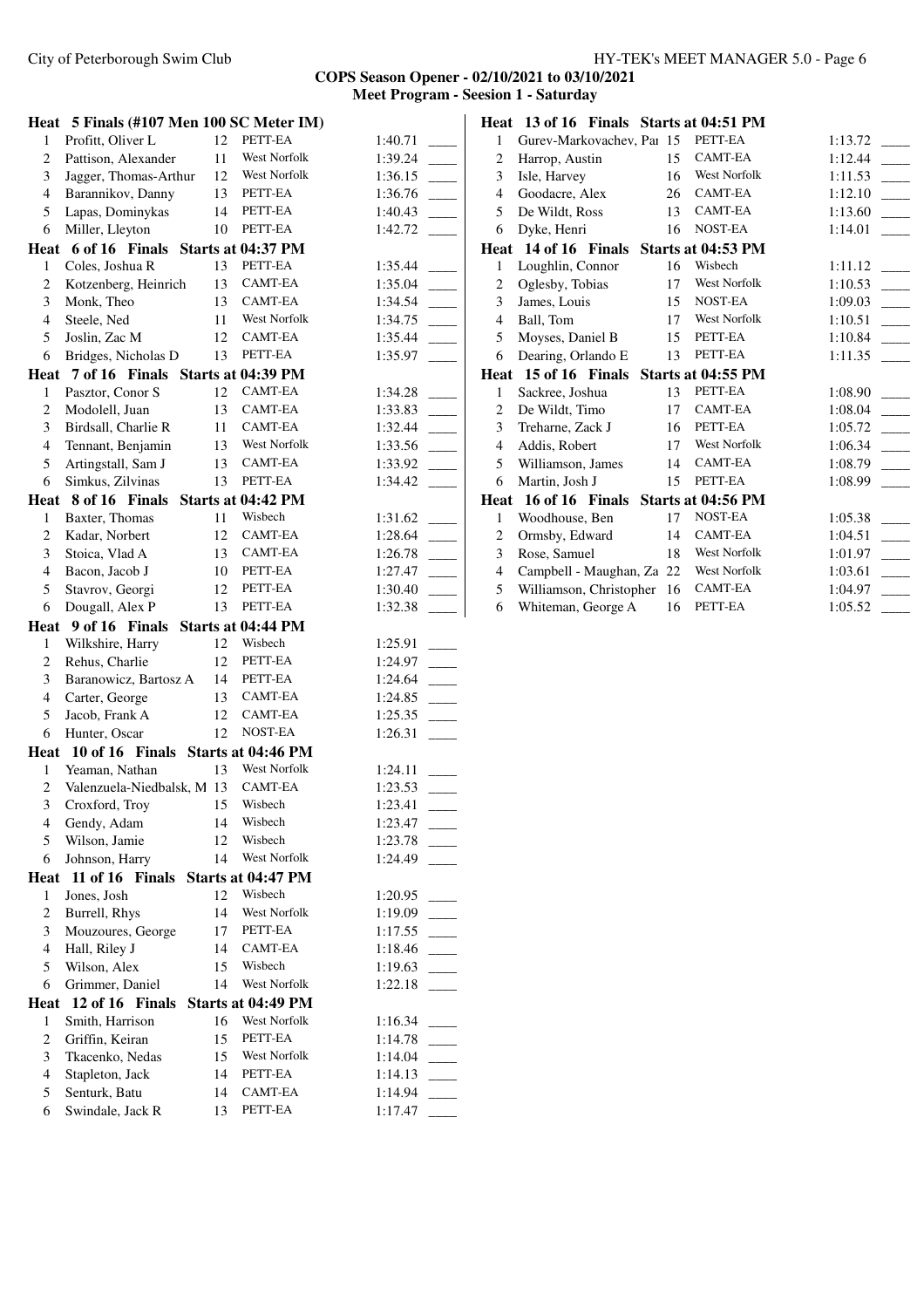City of Peterborough Swim Club HY-TEK's MEET MANAGER 5.0 - Page 1

| <b>Lane Name</b><br><b>Seed Time</b><br>Age<br><b>Team</b><br>Heat 1 of 23 Finals Starts at 05:30 PM |         |
|------------------------------------------------------------------------------------------------------|---------|
|                                                                                                      |         |
|                                                                                                      |         |
| PETT-EA<br>2<br>Gharpure, Annika S<br>9                                                              | 1:14.97 |
| 3<br>Whiter, Charlotte E<br>PETT-EA<br>10                                                            | 1:12.00 |
| $\overline{4}$<br>PETT-EA<br>Ismail, Yusra<br>9                                                      | 1:14.21 |
| 5<br>PETT-EA<br>Veale, Hayley-Marie J<br>11                                                          | 1:19.56 |
| Heat 2 of 23 Finals Starts at 05:33 PM                                                               |         |
| PETT-EA<br>Gentile Micoud, Clara<br>$\mathbf{1}$<br>10                                               | 1:07.75 |
| $\overline{c}$<br>PETT-EA<br>Wilson, Amelie D<br>10                                                  | 1:01.04 |
| PETT-EA<br>3<br>Smith, Lexi E<br>10                                                                  | 1:00.43 |
| 9<br>PETT-EA<br>4<br>Makaka, Makyla                                                                  | 1:00.44 |
| 5<br>9<br>PETT-EA<br>Pais, Olivia                                                                    | 1:02.16 |
| PETT-EA<br>6<br>Kean, Maisie E<br>10                                                                 | 1:08.88 |
| Heat 3 of 23 Finals Starts at 05:34 PM                                                               |         |
| PETT-EA<br>Cooper, Leonie M<br>11<br>1                                                               | 56.87   |
| 2<br>Norman, Ella-Louise<br>11<br>Wisbech                                                            | 55.42   |
| 3<br>Condon, Esa-Rose<br>9<br>Wisbech                                                                | 54.28   |
| $\overline{4}$<br>PETT-EA<br>Leadbitter, Alannah N<br>14                                             | 54.74   |
| 5<br>Gilbert, Molly M<br>PETT-EA<br>11                                                               | 56.13   |
| 6<br>9<br>Melinyte, Milana<br>Wisbech                                                                | 58.22   |
| 4 of 23 Finals Starts at 05:36 PM<br><b>Heat</b>                                                     |         |
| <b>West Norfolk</b><br>1<br>Turner, Faith<br>11                                                      | 52.97   |
| $\overline{c}$<br>Gaizauskaite, Migle E<br>PETT-EA<br>12                                             | 52.30   |
| PETT-EA<br>3<br>Crowson, Penelope<br>11                                                              | 52.21   |
| NOST-EA<br>Herridge, Kitty<br>4<br>14                                                                | 52.23   |
| 5<br>PETT-EA<br>Shilani, Efsan A<br>12                                                               | 52.86   |
| PETT-EA<br>6<br>Stevenson, Amelie L<br>10                                                            | 53.30   |
| 5 of 23 Finals Starts at 05:38 PM<br>Heat                                                            |         |
| West Norfolk<br>Kidman, Lola<br>12<br>1                                                              | 51.50   |
| 2<br>Howser, Isabella<br>12<br>PETT-EA                                                               | 50.97   |
| 3<br>Bitvinskaite, Vitaute<br>14<br>PETT-EA                                                          | 50.57   |
| PETT-EA<br>$\overline{4}$<br>Johnson, Alexis F<br>10                                                 | 50.88   |
| 5<br>Ellington, Madison<br>West Norfolk<br>11                                                        | 51.35   |
| Smith, Esmai<br>Wisbech<br>6<br>10                                                                   | 51.90   |
| Heat 6 of 23 Finals Starts at 05:39 PM                                                               |         |
| PETT-EA<br>1<br>Ladds, Maddison A<br>11                                                              | 48.81   |
| $\overline{c}$<br>West Norfolk<br>Smith, Shayla<br>12                                                | 48.30   |
| $\overline{3}$<br>10 PETT-EA<br>Bridges, Emily J                                                     | 47.12   |
| West Norfolk<br>Khalil, Maia<br>4<br>12                                                              | 47.89   |
| West Norfolk<br>Jackson, Ruby<br>11<br>5                                                             | 48.60   |
| Hannon, Holly E<br>13<br>PETT-EA<br>6                                                                | 49.85   |
| 7 of 23 Finals<br>Starts at 05:41 PM<br><b>Heat</b>                                                  |         |
| Wisbech<br>Rose, Madeline<br>10<br>1                                                                 | 46.92   |
| Baxter, Ruby<br>Wisbech<br>$\overline{\mathbf{c}}$<br>10                                             | 46.06   |
| Haddock, Olivia<br>West Norfolk<br>3<br>11                                                           | 45.81   |
| West Norfolk<br>$\overline{\mathcal{L}}$<br>Campbell-Maughan, Spil<br>13                             | 45.91   |
| Guillen Montanes, Anna<br>5<br>CAMT-EA<br>13                                                         | 46.72   |
| PETT-EA<br>6<br>Gurev-Markovachev, Lil 11                                                            | 47.00   |

|                         | Heat 8 of 23 Finals Starts at 05:43 PM |          |                         |                |
|-------------------------|----------------------------------------|----------|-------------------------|----------------|
| $\mathbf{1}$            | Gyselings, Indya R                     | 13       | PETT-EA                 | 45.28          |
| $\overline{c}$          | Ivanova, Aleksandra H                  | 11       | PETT-EA                 | 44.47          |
| 3                       | Duncan, Ruby A                         | 12       | PETT-EA                 | 44.12          |
| $\overline{4}$          | Butcher, Eliza                         | 12       | West Norfolk            | 44.18          |
| 5                       | Virzintaite, Austeja                   | 12       | Wisbech                 | 44.72          |
| 6                       | Stewart, Isla M                        | 11       | PETT-EA                 | 45.31          |
|                         | Heat 9 of 23 Finals Starts at 05:44 PM |          |                         |                |
| 1                       | Ringwood, Belle                        | 11       | West Norfolk            | 44.00          |
| $\overline{\mathbf{c}}$ | Collins, Eloise                        | 12       | West Norfolk            | 43.84          |
| 3                       | Greenwood, Alisha                      | 11       | West Norfolk            | 43.57          |
| $\overline{4}$          | Gyselings, Freya M                     | 11       | PETT-EA                 | 43.78          |
| 5                       | White, Genevieve                       | 13       | CAMT-EA                 | 43.85          |
| 6                       | Garrod, Poppy                          | 12       | PETT-EA                 | 44.09          |
|                         | Heat 10 of 23 Finals                   |          | Starts at 05:46 PM      |                |
| 1                       | Collins, Libby                         | 15       | West Norfolk            | 43.05          |
| $\overline{c}$          | Gray, Mia                              | 12       | NOST-EA                 | 42.66          |
| 3                       | Coles, Caitlin M                       | 13       | PETT-EA                 | 42.22          |
| $\overline{4}$          | Dev-Sherman, Megan                     | 13       | NOST-EA                 | 42.59          |
| 5                       | Hill, Charlie                          | 12       | West Norfolk            | 42.93          |
| 6                       | Fraser, Isobel E                       | 12       | PETT-EA                 | 43.15          |
| Heat                    | 11 of 23 Finals Starts at 05:47 PM     |          |                         |                |
| 1                       | Orton, Pelin P                         | 14       | CAMT-EA                 | 42.02          |
| 2                       | Richards, Zara                         | 14       | <b>CAMT-EA</b>          | 41.03          |
| 3                       | Hornigold, Pemberley                   | 13       | <b>West Norfolk</b>     | 40.87          |
| $\overline{4}$          | Ostil, Karylle                         | 12       | West Norfolk            | 40.87          |
| 5                       | Smith, Ebony                           | 11       | Wisbech                 | 41.09          |
| 6                       | McCarthy, Ashlee M                     | 12       | PETT-EA                 | 42.20          |
|                         | Heat 12 of 23 Finals                   |          | Starts at 05:49 PM      |                |
| $\mathbf{1}$            | Stimpson, Daisy                        | 12       | West Norfolk            | 40.77          |
| 2                       | Sajudeen, Tyra                         | 11       | CAMT-EA                 | 40.44          |
| 3                       | Murrell, Lily P                        | 12       | NOST-EA                 | 39.81          |
| $\overline{4}$          | Rumsby, Bethany                        | 12       | NOST-EA                 | 40.31          |
| 5                       | Sangiorgio, Maya B                     | 12       | PETT-EA                 | 40.44          |
| 6                       | Doig, Sophie                           | 15       | West Norfolk            | 40.79          |
|                         | Heat 13 of 23 Finals                   |          | Starts at 05:50 PM      |                |
| 1                       | Hamilton, Verity                       | 10       | NOST-EA                 | 39.51          |
| $\overline{\mathbf{c}}$ | Greengrass, Jess A                     | 13       | NOST-EA                 | 39.46          |
| 3                       | Staff, Abi                             | 17       | NOST-EA                 | 39.26          |
| 4                       | Kett, Anabelle R                       | 12       | PETT-EA                 | 39.28          |
| 5                       | Wingate, Juniper                       | 14       | CAMT-EA                 | 39.46          |
| 6                       | Wilson, Zoe                            | 13       | Wisbech                 | 39.65          |
| Heat                    | 14 of 23 Finals Starts at 05:51 PM     |          |                         |                |
| 1                       | Andre-Barrett, Sofia A                 | 12       | CAMT-EA                 | 39.03          |
| 2                       | Sutika-Totlebena, Kristin 13           |          | West Norfolk            | 39.00          |
| 3                       | Burrows, Molly                         | 12       | PETT-EA                 | 38.75          |
| 4                       | Steele, Eliza                          | 13       | West Norfolk            | 38.91          |
| 5                       | Condon, Abi                            | 13       | Wisbech                 | 39.03          |
| 6                       | Mohamed, Jana N                        | 12       | PETT-EA                 | 39.06          |
| Heat                    | 15 of 23 Finals                        |          | Starts at 05:53 PM      |                |
| 1                       | Monaghan, Chloe M                      | 13       | PETT-EA                 | 38.66          |
| $\overline{c}$          | Liddell, Chloe                         | 15       | West Norfolk            | 38.22          |
| 3                       | Simmonds, Freya                        | 13       | NOST-EA                 | 38.15          |
| $\overline{4}$          |                                        |          |                         |                |
|                         | Han, Erica Y                           | 13       | CAMT-EA                 | 38.22          |
| 5<br>6                  | Tuffnell, Jemima M<br>Lauder, Elyn     | 16<br>14 | PETT-EA<br>West Norfolk | 38.55<br>38.75 |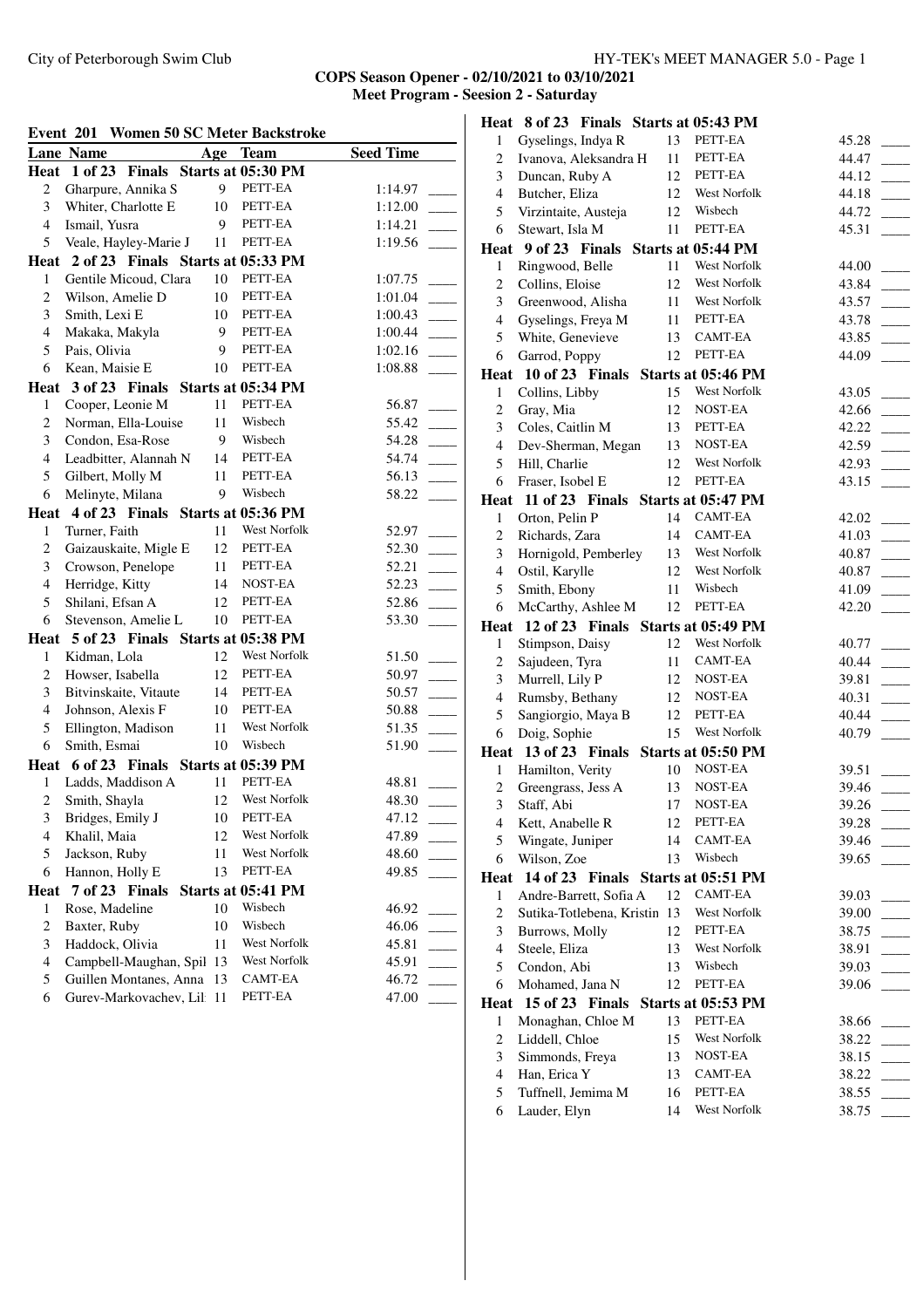|                         | Heat 16 Finals (#201 Women 50 SC Meter Backstroke) |          |                     |                |  |
|-------------------------|----------------------------------------------------|----------|---------------------|----------------|--|
| $\mathbf{1}$            | Riches, Abigail                                    | 12       | NOST-EA             | 37.86          |  |
| $\overline{c}$          | Woodrow, Erin                                      | 13       | West Norfolk        | 37.48          |  |
| 3                       | Marcinek, Wiktoria                                 | 13       | West Norfolk        | 37.37          |  |
| $\overline{4}$          | Hamilton, Isla                                     | 13       | NOST-EA             | 37.39          |  |
| 5                       | Skittrell, Olivia                                  | 14       | <b>West Norfolk</b> | 37.79          |  |
| 6                       | Bruggraber, Heidi                                  | 14       | <b>CAMT-EA</b>      | 37.89          |  |
| Heat                    | 17 of 23 Finals                                    |          | Starts at 05:56 PM  |                |  |
| 1                       | Watts, Alice                                       | 12       | <b>CAMT-EA</b>      | 37.05          |  |
| $\overline{\mathbf{c}}$ | Virzintaite, Aiste                                 | 13       | Wisbech             | 36.81          |  |
| 3                       | Coleman, Jasmine                                   | 15       | NOST-EA             | 36.56          |  |
| $\overline{4}$          | Colbourne, Amy                                     | 15       | NOST-EA             | 36.59          |  |
| 5                       | Simmonds, Ella                                     | 15       | NOST-EA             | 36.84          |  |
| 6                       | Kidman, Esmie                                      | 15       | West Norfolk        | 37.11          |  |
| Heat                    | 18 of 23 Finals Starts at 05:57 PM                 |          |                     |                |  |
| $\mathbf{1}$            | Jones, Evie                                        | 17       | NOST-EA             | 36.02          |  |
| $\overline{c}$          | Mikolajewska, Weronika 13                          |          | PETT-EA             | 35.75          |  |
| 3                       | Dorman, Leah                                       | 14       | PETT-EA             | 35.32          |  |
| $\overline{4}$          | Montgomery, Amber                                  | 15       | NOST-EA             | 35.74          |  |
| 5                       | Gilman, Sienna                                     | 12       | NOST-EA             | 35.77          |  |
| 6                       | Turchyn, Alina                                     | 15       | CAMT-EA             | 36.02          |  |
| Heat                    | 19 of 23 Finals Starts at 05:58 PM                 |          |                     |                |  |
| $\mathbf{1}$            | Bellamy, Chloe                                     | 14       | West Norfolk        | 35.23          |  |
| 2                       | Pearce, Millie R                                   | 15       | PETT-EA             | 35.15          |  |
| 3                       | Wilson, Isla G                                     | 13       | PETT-EA             | 34.66          |  |
| $\overline{4}$          | Rayner, Jess                                       | 19       | Wisbech             | 34.71          |  |
| 5                       | Mather, Izzy A                                     | 13       | CAMT-EA             | 35.18          |  |
| 6                       | Cooper, Kacie                                      | 14       | West Norfolk        | 35.27          |  |
| Heat                    | 20 of 23 Finals Starts at 06:00 PM                 |          |                     |                |  |
|                         |                                                    |          |                     |                |  |
| $\mathbf{1}$            | Chapman, Lily                                      | 18       | NOST-EA             | 34.63          |  |
| $\overline{\mathbf{c}}$ | Sparkes, Sophie                                    | 16       | NOST-EA             | 34.36          |  |
| 3                       | Shaw, Charlotte J                                  | 14       | PETT-EA             | 33.69          |  |
| $\overline{4}$          | Mixer, Daisy                                       | 15       | NOST-EA             | 34.32          |  |
| 5                       | Nicholson, Abigail                                 | 15       | West Norfolk        | 34.55          |  |
| 6                       | Pitcher, Emily J                                   | 13       | NOST-EA             | 34.63          |  |
|                         | 21 of 23 Finals Starts at 06:01 PM                 |          |                     |                |  |
| Heat<br>$\mathbf{1}$    | Fulluck-Holmes, Isla K                             | 14       | PETT-EA             | 33.44          |  |
| $\overline{c}$          | Gilbert, Esme A                                    | 14       | PETT-EA             | 33.10          |  |
| 3                       | Bloomfield, Jessica                                | 15       | CAMT-EA             | 33.09          |  |
| 4                       | Cimermanova, Vanesa                                | 12       | PETT-EA             | 33.09          |  |
| 5                       | Treharne, Lara E                                   | 14       | PETT-EA             | 33.36          |  |
| 6                       | Bello, Elena                                       | 15       | CAMT-EA             | 33.61          |  |
| Heat                    | 22 of 23 Finals                                    |          | Starts at 06:02 PM  |                |  |
| $\mathbf{1}$            | Zecchini, Anouk                                    | 14       | CAMT-EA             | 32.77          |  |
| $\overline{c}$          | Donovan, Megan G                                   | 14       | PETT-EA             | 32.32          |  |
| 3                       | Smith, Charlotte                                   | 14       | NOST-EA             | 31.78          |  |
| $\overline{4}$          | Shaw, Jess E                                       | 16       | PETT-EA             | 31.83          |  |
| 5                       | Pappas-Katsiafas Pom, S                            | 16       | CAMT-EA             | 32.43          |  |
| 6                       | Cameron, Belle I                                   | 14       | PETT-EA             | 32.91          |  |
|                         | 23 of 23 Finals                                    |          | Starts at 06:04 PM  |                |  |
| 1                       | Griffin, Sophie L                                  | 17       | PETT-EA             | 31.47          |  |
| 2                       | Wightman, Leah                                     | 16       | West Norfolk        | 30.93          |  |
| 3                       | O'Keeffe, Sophie                                   | 19       | CAMT-EA             | 30.34          |  |
| Heat<br>$\overline{4}$  | Willis, Hannah L                                   | 15       | PETT-EA             | 30.56          |  |
| 5<br>6                  | Smith, Rebecca<br>Andrews, Katie                   | 18<br>16 | NOST-EA<br>NOST-EA  | 31.33<br>31.51 |  |

| Event 202 Men 50 SC Meter Backstroke |                                        |     |                     |                  |  |
|--------------------------------------|----------------------------------------|-----|---------------------|------------------|--|
|                                      | <b>Lane Name</b>                       | Age | <b>Team</b>         | <b>Seed Time</b> |  |
| Heat                                 | 1 of 18<br>Finals                      |     | Starts at 06:05 PM  |                  |  |
| 2                                    | Monk, Theo                             | 13  | <b>CAMT-EA</b>      | NT               |  |
| 3                                    | Smulkys, Ignas                         | 9   | West Norfolk        | 1:05.00          |  |
| 4                                    | Waseem, Muhammad                       | 10  | PETT-EA             | 1:16.15          |  |
|                                      | Heat 2 of 18 Finals Starts at 06:07 PM |     |                     |                  |  |
| 2                                    | Borgognoni, Lewis J                    | 9   | PETT-EA             | 1:00.22          |  |
| 3                                    | Hibbitt, Spencer W                     | 9   | PETT-EA             | 58.78            |  |
| $\overline{4}$                       | Curran, Kian S                         | 10  | PETT-EA             | 59.81            |  |
| 5                                    | Czyz, Oscar D                          | 12  | PETT-EA             | 1:04.53          |  |
|                                      | Heat 3 of 18 Finals Starts at 06:09 PM |     |                     |                  |  |
| 1                                    | Turner, Toby                           | 9   | West Norfolk        | 57.34            |  |
| 2                                    | Campbell - Maughan, Jal 11             |     | West Norfolk        | 55.95            |  |
| 3                                    | Larham, Alfie J                        | 9   | PETT-EA             | 54.51            |  |
| 4                                    | Laucis, Alan                           | 11  | PETT-EA             | 55.01            |  |
| 5                                    | Roczniak, David                        | 11  | West Norfolk        | 57.16            |  |
| 6                                    | Hill, Cory                             | 10  | West Norfolk        | 57.44            |  |
| Heat                                 | 4 of 18 Finals Starts at 06:11 PM      |     |                     |                  |  |
| 1                                    | Doig, Tom                              | 11  | West Norfolk        | 52.16            |  |
| 2                                    | Busby, Aston                           | 11  | Wisbech             | 50.34            |  |
| 3                                    | Heather, George                        | 11  | PETT-EA             | 49.19            |  |
| $\overline{4}$                       | Minns, Ruben I                         | 11  | PETT-EA             | 49.52            |  |
| 5                                    | Brunton, Alex J                        | 9   | PETT-EA             | 51.59            |  |
| 6                                    | Baker, Kameron D                       | 10  | PETT-EA             | 52.35            |  |
|                                      | Heat 5 of 18 Finals Starts at 06:12 PM |     |                     |                  |  |
| 1                                    | Mouzoures, Michael                     | 12  | PETT-EA             | 48.91            |  |
| 2                                    | Jakoniuk, Marek                        | 12  | West Norfolk        | 48.56            |  |
| 3                                    | New, Callum                            | 11  | West Norfolk        | 48.08            |  |
| 4                                    | Barannikov, Danny                      | 13  | PETT-EA             | 48.54            |  |
| 5                                    | Piscopo, Zachary                       | 10  | PETT-EA             | 48.83            |  |
| 6                                    | Pattison, Alexander                    | 11  | West Norfolk        | 48.93            |  |
| Heat                                 | 6 of 18 Finals Starts at 06:14 PM      |     |                     |                  |  |
| 1                                    | Profitt, Oliver L                      | 12  | PETT-EA             | 46.11            |  |
| 2                                    | Miller, Lleyton                        | 10  | PETT-EA             | 45.12            |  |
| 3                                    | Jagger, Thomas-Arthur                  | 12  | West Norfolk        | 44.79            |  |
| $\overline{4}$                       | Elderkin, Jake                         | 11  | PETT-EA             | 44.83            |  |
| 5                                    | Pienkos, Piotr                         | 12  | PETT-EA             | 45.94            |  |
|                                      | 6 Joslin, Zac M                        |     | 12 CAMT-EA          | 46.22            |  |
|                                      | Heat 7 of 18 Finals Starts at 06:15 PM |     |                     |                  |  |
| 1                                    | Kotzenberg, Heinrich                   | 13  | CAMT-EA             | 43.16            |  |
| 2                                    | Coles, Joshua R                        | 13  | PETT-EA             | 42.46            |  |
| 3                                    | Steele, Ned                            | 11  | West Norfolk        | 41.73            |  |
| 4                                    | Pasztor, Conor S                       | 12  | <b>CAMT-EA</b>      | 42.37            |  |
| 5                                    | Ryan, Theo                             | 11  | <b>West Norfolk</b> | 42.68            |  |
| 6                                    | Lapas, Dominykas                       | 14  | PETT-EA             | 43.34            |  |
| <b>Heat</b>                          | 8 of 18 Finals                         |     | Starts at 06:17 PM  |                  |  |
| 1                                    | Bedford, Evan                          | 13  | NOST-EA             | 41.22            |  |
| $\overline{c}$                       | Stoica, Vlad A                         | 13  | CAMT-EA             | 40.91            |  |
| 3                                    | Dougall, Alex P                        | 13  | PETT-EA             | 40.22            |  |
| $\overline{\mathcal{L}}$             | Lewis, Archie R                        | 14  | PETT-EA             | 40.28            |  |
| 5                                    | Wilkshire, Harry                       | 12  | Wisbech             | 40.97            |  |
| 6                                    | Simkus, Zilvinas                       | 13  | PETT-EA             | 41.50            |  |
|                                      |                                        |     |                     |                  |  |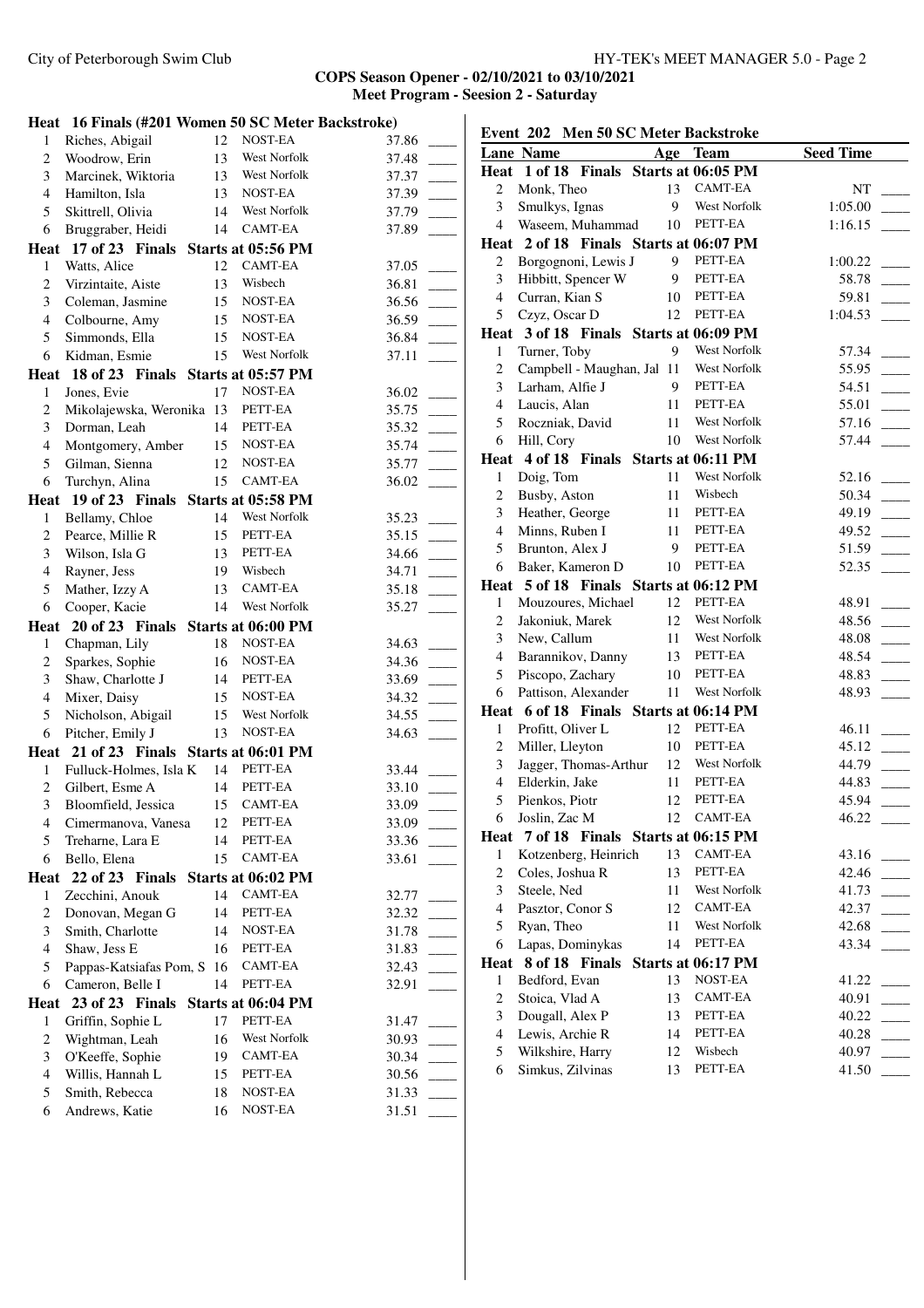City of Peterborough Swim Club HY-TEK's MEET MANAGER 5.0 - Page 3

|                |                                         |          | Heat 9 Finals (#202 Men 50 SC Meter Backstroke) |                |  |
|----------------|-----------------------------------------|----------|-------------------------------------------------|----------------|--|
| $\mathbf{1}$   | Stavrov, Georgi                         | 12       | PETT-EA                                         | 39.46          |  |
| $\overline{c}$ | Montgomery, Zach                        | 11       | NOST-EA                                         | 39.30          |  |
| 3              | Wilson, Alex                            | 15       | Wisbech                                         | 38.99          |  |
| $\overline{4}$ | Tennant, Benjamin                       | 13       | <b>West Norfolk</b>                             | 39.25          |  |
| 5              | Modolell, Juan                          | 13       | CAMT-EA                                         | 39.43          |  |
| 6              | Baxter, Thomas                          | 11       | Wisbech                                         | 40.16          |  |
|                | Heat 10 of 18 Finals Starts at 06:20 PM |          |                                                 |                |  |
| 1              | Valenzuela-Niedbalsk, M 13              |          | CAMT-EA                                         | 38.70          |  |
| 2              | Rehus, Charlie                          | 12       | PETT-EA                                         | 38.56          |  |
| 3              | Wilson, Jamie                           | 12       | Wisbech                                         | 38.30          |  |
| 4              | Bacon, Jacob J                          | 10       | PETT-EA                                         | 38.52          |  |
| 5              | Baranowicz, Bartosz A                   | 14       | PETT-EA                                         | 38.59          |  |
| 6              | Carter, George                          | 13       | CAMT-EA                                         | 38.90          |  |
| Heat           | 11 of 18 Finals                         |          | Starts at 06:21 PM                              |                |  |
| 1              | Birdsall, Charlie R                     | 11       | CAMT-EA                                         | 38.15          |  |
| 2              | Uttarkar, Kirtan                        | 14       | PETT-EA                                         | 37.71          |  |
| 3              | Grimmer, Daniel                         | 14       | West Norfolk                                    | 37.48          |  |
| $\overline{4}$ | Glasscock, Oliver                       | 13       | Wisbech                                         | 37.64          |  |
| 5              | Johnson, Adam G                         | 12       | CAMT-EA                                         | 37.90          |  |
| 6              | Jacob, Frank A                          | 12       | CAMT-EA                                         | 38.23          |  |
|                | Heat 12 of 18 Finals Starts at 06:22 PM |          |                                                 |                |  |
| $\mathbf{1}$   | Lee, Kian H                             | 13       | PETT-EA                                         | 36.66          |  |
| 2              | Hunter, Oscar                           | 12       | NOST-EA                                         | 36.57          |  |
| 3              | Winslow, Samuel                         | 14       | CAMT-EA                                         | 36.20          |  |
| 4              | Gilman, Jake                            | 15       | NOST-EA                                         | 36.44          |  |
| 5              | Mann, Henry                             | 13       | NOST-EA                                         | 36.59          |  |
| 6              | Croxford, Troy                          | 15       | Wisbech                                         | 36.73          |  |
|                | Heat 13 of 18 Finals                    |          | Starts at 06:24 PM                              |                |  |
|                |                                         |          |                                                 |                |  |
| 1              | Burrell, Rhys                           | 14       | West Norfolk                                    | 35.36          |  |
| 2              | Swindale, Jack R                        | 13       | PETT-EA                                         | 34.65          |  |
| 3              | Loughlin, Connor                        | 16       | Wisbech                                         | 34.16          |  |
| $\overline{4}$ | Harrop, Austin                          | 15       | <b>CAMT-EA</b>                                  | 34.37          |  |
| 5              | Yeaman, Nathan                          | 13       | West Norfolk                                    | 35.09          |  |
| 6              | Stapleton, Jack                         | 14       | PETT-EA                                         | 35.58          |  |
|                | Heat 14 of 18 Finals                    |          | Starts at 06:25 PM                              |                |  |
| $\mathbf{1}$   | Tkacenko, Nedas                         | 15       | <b>West Norfolk</b>                             | 33.45          |  |
| $\overline{c}$ | Peacock, Jamie M                        | 15       | PETT-EA                                         | 32.85          |  |
| $\mathfrak{Z}$ | Ball. Tom                               | 17       | West Norfolk                                    | 32.49          |  |
| 4              | Eden, Ben                               | 17       | Wisbech                                         | 32.72          |  |
| 5              | Smith, Harrison                         | 16       | West Norfolk                                    | 33.44          |  |
| 6              | Bennett, Rufus S                        | 13       | PETT-EA                                         | 33.56          |  |
| Heat           | 15 of 18 Finals                         |          | Starts at 06:26 PM                              |                |  |
| $\mathbf{1}$   | Dearing, Orlando E                      | 13       | PETT-EA                                         | 32.44          |  |
| 2              | Moyses, Daniel B                        | 15       | PETT-EA                                         | 32.07          |  |
| 3              | Andrews, Lewis                          | 14       | NOST-EA                                         | 31.84          |  |
| $\overline{4}$ | Isle, Harvey                            | 16       | West Norfolk                                    | 31.96          |  |
| 5              | Dyke, Henri                             | 16       | NOST-EA                                         | 32.38          |  |
| 6              | Griffin, Keiran                         | 15       | PETT-EA                                         | 32.48          |  |
|                | Heat 16 of 18 Finals                    |          | Starts at 06:28 PM                              |                |  |
| $\mathbf{1}$   | Jayakody, Menuka                        | 14       | NOST-EA                                         | 31.61          |  |
| $\overline{c}$ | James, Louis                            | 15       | NOST-EA                                         | 31.38          |  |
| 3              | Ormsby, Edward                          | 14       | CAMT-EA                                         | 30.87          |  |
| $\overline{4}$ | Singh, Gagan                            | 14       | PETT-EA                                         | 31.26          |  |
| 5<br>6         | Small, Thomas<br>Williamson, James      | 15<br>14 | NOST-EA<br>CAMT-EA                              | 31.43<br>31.76 |  |

|   | Heat 17 of 18 Finals Starts at 06:29 PM |    |                |       |  |
|---|-----------------------------------------|----|----------------|-------|--|
| 1 | Addis, Robert                           | 17 | West Norfolk   | 30.29 |  |
| 2 | Monie, Matthew                          | 16 | CAMT-EA        | 29.79 |  |
| 3 | Williamson, Christopher                 | 16 | CAMT-EA        | 29.61 |  |
| 4 | Veiga, Maximilian                       | 14 | <b>CAMT-EA</b> | 29.62 |  |
| 5 | Wall, Ryan                              | 14 | CAMT-EA        | 29.88 |  |
| 6 | Kadar, Janos                            | 14 | CAMT-EA        | 30.38 |  |
|   | Heat 18 of 18 Finals Starts at 06:30 PM |    |                |       |  |
| 1 | Woodhouse, Ben                          | 17 | NOST-EA        | 29.21 |  |
| 2 | Rose, Samuel                            | 18 | West Norfolk   | 28.94 |  |
| 3 | Brudnicki, Fabian                       | 17 | PETT-EA        | 27.63 |  |
| 4 | Campbell - Maughan, Za 22               |    | West Norfolk   | 27.71 |  |
| 5 | Goodacre, Alex                          | 26 | CAMT-EA        | 29.00 |  |
| 6 | Oglesby, Tobias                         | 17 | West Norfolk   | 29.37 |  |

|  |  | Event  203   Women 100 SC Meter Breaststroke |  |
|--|--|----------------------------------------------|--|
|  |  |                                              |  |

|                | <b>Lane Name</b>                       | Age | <b>Team</b>         | <b>Seed Time</b>  |
|----------------|----------------------------------------|-----|---------------------|-------------------|
|                | Heat 1 of 18 Finals Starts at 06:32 PM |     |                     |                   |
| 2              | Welham - Smith, Calleigl 11            |     | <b>West Norfolk</b> | 2:41.57           |
| 3              | Anderson, Polly                        | 9   | West Norfolk        | 2:30.07           |
| 4              | Khalil, Maia                           | 12  | West Norfolk        | 2:37.22           |
|                | Heat 2 of 18 Finals                    |     | Starts at 06:35 PM  |                   |
| 1              | Ryan, Poppy                            | 10  | Wisbech             | 2:21.13           |
| $\overline{c}$ | Turner, Faith                          | 11  | West Norfolk        | 2:08.57           |
| 3              | Kidman, Lola                           | 12  | West Norfolk        | 2:05.79<br>$\sim$ |
| $\overline{4}$ | Jackson, Ruby                          | 11  | West Norfolk        | 2:07.44           |
| 5              | Baxter, Ruby                           | 10  | Wisbech             | 2:09.84           |
| 6              | Sibley, Caitlin                        | 13  | Wisbech             | 2:27.94           |
| Heat           | 3 of 18 Finals                         |     | Starts at 06:38 PM  |                   |
| 1              | Ellington, Madison                     | 11  | West Norfolk        | 2:00.62           |
| $\overline{c}$ | Greenwood, Alisha                      | 11  | West Norfolk        | 1:58.44           |
| 3              | Wilson, Sophia                         | 12  | West Norfolk        | 1:54.73           |
| $\overline{4}$ | Haddock, Olivia                        | 11  | <b>West Norfolk</b> | 1:55.84           |
| 5              | Cooper, Amber M                        | 14  | PETT-EA             | 1:58.93           |
| 6              | Warby, Layla                           | 12  | Wisbech             | 2:02.44           |
|                | Heat 4 of 18 Finals                    |     | Starts at 06:40 PM  |                   |
| 1              | Doig, Olivia                           | 13  | West Norfolk        | 1:50.89           |
| $\overline{c}$ | Steele, Eliza                          | 13  | <b>West Norfolk</b> | 1:50.37           |
| 3              | Johnson, Milly                         | 11  | West Norfolk        | 1:48.61           |
| $\overline{4}$ | Jones, Megan                           | 13  | West Norfolk        | 1:48.99           |
| 5              | Virzintaite, Austeja                   | 12  | Wisbech             | 1:50.50           |
| 6              | Gurev-Markovachev, Lil                 | 11  | PETT-EA             | 1:51.70           |
|                | Heat 5 of 18 Finals Starts at 06:43 PM |     |                     |                   |
| 1              | Guillen Montanes, Anna                 | 13  | <b>CAMT-EA</b>      | 1:46.61           |
| $\overline{c}$ | Garrod, Poppy                          | 12  | PETT-EA             | 1:45.35           |
| 3              | Herridge, Kitty                        | 14  | NOST-EA             | 1:44.69           |
| $\overline{4}$ | Campbell-Maughan, Spil                 | 13  | West Norfolk        | 1:44.89           |
| 5              | Peebles, Poppy                         | 12  | West Norfolk        | 1:45.38           |
| 6              | Cushion, Emma J                        | 11  | PETT-EA             | 1:47.53           |
|                | Heat 6 of 18 Finals Starts at 06:45 PM |     |                     |                   |
| 1              | McCarthy, Ashlee M                     | 12  | PETT-EA             | 1:44.00           |
| $\overline{c}$ | Dev-Sherman, Megan                     | 13  | NOST-EA             | 1:42.53           |
| 3              | Butcher, Eliza                         | 12  | West Norfolk        | 1:42.19           |
| $\overline{4}$ | Lauder, Elyn                           | 14  | West Norfolk        | 1:42.34           |
| 5              | Duncan, Ruby A                         | 12  | PETT-EA             | 1:43.15           |
| 6              | Stewart, Isla M                        | 11  | PETT-EA             | 1:44.62           |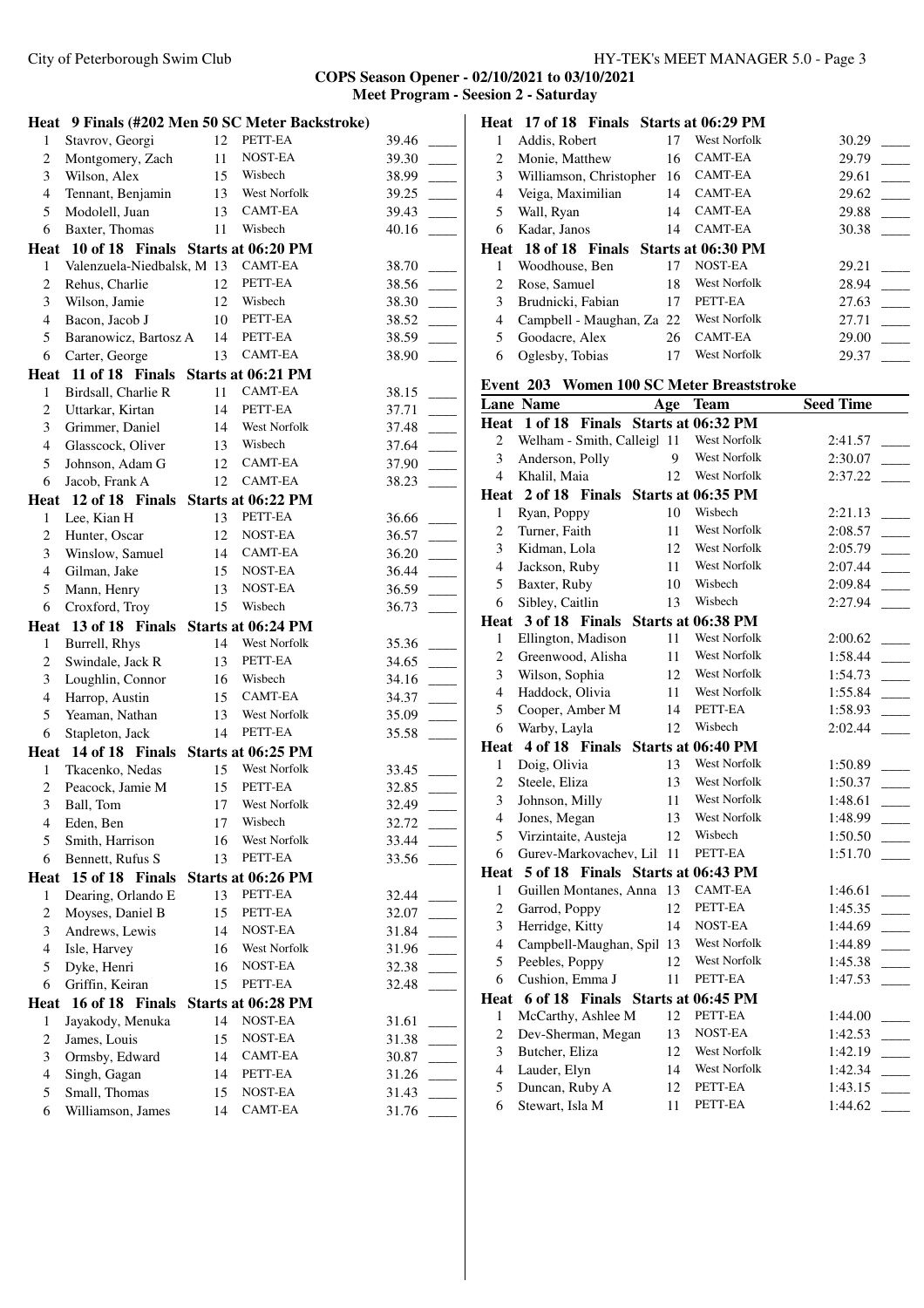|                  | Heat 7 Finals (#203 Women 100 SC Meter Breaststroke) |    |                    |         |
|------------------|------------------------------------------------------|----|--------------------|---------|
| $\mathbf{1}$     | Hill, Charlie                                        | 12 | West Norfolk       | 1:41.79 |
| $\overline{c}$   | Gray, Mia                                            | 12 | NOST-EA            | 1:41.31 |
| $\mathfrak{Z}$   | Collins, Libby                                       | 15 | West Norfolk       | 1:39.89 |
| $\overline{4}$   | Murrell, Lily P                                      | 12 | NOST-EA            | 1:40.35 |
| 5                | Holgate, Georgia R                                   | 13 | CAMT-EA            | 1:41.47 |
| 6                | Salmon, Phoebe                                       | 13 | NOST-EA            | 1:42.03 |
|                  | Heat 8 of 18 Finals                                  |    | Starts at 06:49 PM |         |
| 1                | Kett, Anabelle R                                     | 12 | PETT-EA            | 1:38.36 |
| $\overline{c}$   | Richards, Zara                                       | 14 | CAMT-EA            | 1:38.06 |
| 3                | Bellamy, Chloe                                       | 14 | West Norfolk       | 1:37.51 |
| $\overline{4}$   | Pitcher, Harriet                                     | 15 | NOST-EA            | 1:37.94 |
| 5                | Bull, Jaia G                                         | 14 | PETT-EA            | 1:38.33 |
| 6                | Monaghan, Chloe M                                    | 13 | PETT-EA            | 1:39.19 |
|                  | Heat 9 of 18 Finals Starts at 06:52 PM               |    |                    |         |
| 1                | Andre-Barrett, Sofia A                               | 12 | CAMT-EA            | 1:37.15 |
| 2                | Grantham, Daisy                                      | 15 | NOST-EA            | 1:36.34 |
| 3                | Marcinek, Wiktoria                                   | 13 | West Norfolk       | 1:35.35 |
| $\overline{4}$   | Easlea, Poppy                                        | 13 | NOST-EA            | 1:35.40 |
| 5                | Condon, Abi                                          | 13 | Wisbech            | 1:36.89 |
| 6                | Collins, Eloise                                      | 12 | West Norfolk       | 1:37.44 |
|                  | Heat 10 of 18 Finals Starts at 06:54 PM              |    |                    |         |
| 1                | Lamacraft, Celeste L                                 | 14 | CAMT-EA            | 1:33.61 |
| $\boldsymbol{2}$ | Hamilton, Verity                                     | 10 | NOST-EA            | 1:33.49 |
| $\mathfrak{Z}$   | Woodrow, Erin                                        | 13 | West Norfolk       | 1:32.92 |
| $\overline{4}$   | Sajudeen, Tyra                                       | 11 | CAMT-EA            | 1:33.38 |
| 5                | Orton, Pelin P                                       | 14 | CAMT-EA            | 1:33.49 |
| 6                | Brace, Ruby                                          | 13 | PETT-EA            | 1:34.87 |
|                  | Heat 11 of 18 Finals Starts at 06:56 PM              |    |                    |         |
| $\mathbf{1}$     | Tuffnell, Jemima M                                   | 16 | PETT-EA            | 1:32.44 |
| 2                | Jones, Bethan                                        | 15 | West Norfolk       | 1:31.88 |
| 3                | Bruggraber, Heidi                                    | 14 | CAMT-EA            | 1:30.94 |
| $\overline{4}$   | Harding, Charlisse                                   | 12 | NOST-EA            | 1:31.22 |
| 5                | Easlea, Molly G                                      | 15 | NOST-EA            | 1:32.14 |
| 6                | Virzintaite, Aiste                                   | 13 | Wisbech            | 1:32.49 |
| Heat             | 12 of 18 Finals Starts at 06:58 PM                   |    |                    |         |
| 1                | Hornigold, Pemberley                                 | 13 | West Norfolk       | 1:30.50 |
| $\sqrt{2}$       | Howard, Phoebe                                       | 14 | NOST-EA            | 1:29.31 |
| 3                | Riches, Abigail                                      | 12 | NOST-EA            | 1:29.16 |
| 4                | Chapman, Eleanor G                                   | 13 | PETT-EA            | 1:29.23 |
| 5                | Joslin, Scarlett O                                   | 13 | CAMT-EA            | 1:30.01 |
| 6                | Liddell, Chloe                                       | 15 | West Norfolk       | 1:30.54 |
|                  | Heat 13 of 18 Finals Starts at 07:00 PM              |    |                    |         |
| $\mathbf{1}$     | Doig, Sophie                                         | 15 | West Norfolk       | 1:28.81 |
| $\overline{c}$   | Minett, Olivia                                       | 13 | PETT-EA            | 1:27.53 |
| 3                | Han, Angela Y                                        | 15 | CAMT-EA            | 1:27.33 |
| $\overline{4}$   | Sutika-Totlebena, Kristin                            | 13 | West Norfolk       | 1:27.36 |
| 5                | Wilson, Isla G                                       | 13 | PETT-EA            | 1:27.94 |
| 6                | Watts, Alice                                         | 12 | CAMT-EA            | 1:29.01 |
| Heat             | 14 of 18 Finals                                      |    | Starts at 07:02 PM |         |
| 1                | Ammann, Leonie E                                     | 15 | CAMT-EA            | 1:26.10 |
| 2                | Turchyn, Alina                                       | 15 | CAMT-EA            | 1:25.31 |
| 3                | Smith, Sydney                                        | 15 | CAMT-EA            | 1:24.39 |
| $\overline{4}$   | Skittrell, Olivia                                    | 14 | West Norfolk       | 1:25.08 |
| 5                | Baldwin, Beatrix M                                   | 14 | NOST-EA            | 1:25.88 |
|                  |                                                      |    |                    |         |
| 6                | Pearce, Millie R                                     | 15 | PETT-EA            | 1:26.53 |

|                         | Heat 15 of 18 Finals                         |     | Starts at 07:04 PM             |                    |
|-------------------------|----------------------------------------------|-----|--------------------------------|--------------------|
| 1                       | Doncila, Nicole N                            | 13  | PETT-EA                        | 1:23.53            |
| $\overline{c}$          | Davis, Lilly K                               | 13  | PETT-EA                        | 1:22.53            |
| 3                       | Hamilton, Isla                               | 13  | NOST-EA                        | 1:22.14            |
| $\overline{4}$          | Sanford, Jessica                             | 16  | NOST-EA                        | 1:22.46            |
| 5                       | Sparkes, Sophie                              | 16  | NOST-EA                        | 1:23.37            |
| 6                       | Chapman, Ruby                                | 15  | NOST-EA                        | 1:24.38            |
|                         | Heat 16 of 18 Finals                         |     | Starts at 07:06 PM             |                    |
| 1                       | Chapman, Lily                                | 18  | NOST-EA                        | 1:21.61            |
| $\overline{c}$          | Mixer, Daisy                                 | 15  | NOST-EA                        | 1:20.81            |
| 3                       | Treharne, Lara E                             | 14  | PETT-EA                        | 1:20.03            |
| $\overline{4}$          | Salmon, Francesca                            | 16  | NOST-EA                        | 1:20.36            |
| 5                       | Jarrett, Hannah                              | 17  | NOST-EA                        | 1:21.43            |
| 6                       | Cooper, Kacie                                | 14  | West Norfolk                   | 1:22.01            |
|                         | Heat 17 of 18 Finals                         |     | Starts at 07:08 PM             |                    |
| 1                       | Richardson, Caitlin                          | 15  | NOST-EA                        | 1:19.53            |
| $\overline{c}$          | Ryan, Lucy                                   | 47  | Wisbech                        | 1:18.47            |
| 3                       | Ransome, Matilda                             | 15  | CAMT-EA                        | 1:15.43            |
| $\overline{4}$          | Dexter, Macy                                 | 15  | CAMT-EA                        | 1:15.54            |
| 5                       | Cameron, Belle I                             | 14  | PETT-EA                        | 1:18.98            |
| 6                       | Mahoney, Jessica J                           | 16  | PETT-EA                        | 1:19.90            |
|                         | Heat 18 of 18 Finals                         |     |                                |                    |
|                         |                                              | 14  | Starts at 07:09 PM<br>NOST-EA  |                    |
| 1<br>2                  | Lyon, Ellie<br>Maggs, Georgia A              | 16  | CAMT-EA                        | 1:14.19<br>1:12.50 |
| 3                       | Lee, Molly                                   | 20  | West Norfolk                   | 1:11.63            |
| $\overline{4}$          | O'Brien, Sarah                               | 24  | West Norfolk                   | 1:12.11            |
|                         |                                              |     |                                |                    |
|                         |                                              |     |                                |                    |
| 5                       | Pappas-Katsiafas Pom, S                      | -16 | <b>CAMT-EA</b>                 | 1:13.67            |
| 6                       | Andrews, Katie                               | 16  | NOST-EA                        | 1:14.47            |
|                         | Event 204 Men 100 SC Meter Breaststroke      |     |                                |                    |
|                         | <b>Lane Name</b>                             |     |                                | <b>Seed Time</b>   |
|                         | Heat 1 of 12 Finals                          |     | Age Team<br>Starts at 07:11 PM |                    |
| 1                       | Smulkys, Matas                               | 10  | West Norfolk                   | 2:24.90            |
| 2                       | Jakoniuk, Marek                              | 12  | West Norfolk                   | 2:18.75            |
| 3                       | Hill, Cory                                   | 10  | West Norfolk                   | 2:12.06            |
| $\overline{4}$          | Turner, Toby                                 | 9   | <b>West Norfolk</b>            | 2:15.00            |
| 5                       | Campbell - Maughan, Jal 11                   |     | West Norfolk                   | 2:20.03            |
| 6                       | Warby, George                                | 10  | Wisbech                        | 2:25.69            |
| <b>Heat</b>             | 2 of 12 Finals Starts at 07:14 PM            |     |                                |                    |
| 1                       | Doig, Tom                                    | 11  | West Norfolk                   | 2:04.22            |
| $\overline{\mathbf{c}}$ | Coles, Joshua R                              | 13  | PETT-EA                        | 1:56.86            |
| 3                       | Steele, Ned                                  | 11  | West Norfolk                   | 1:51.58            |
| 4                       | Lapas, Dominykas                             | 14  | PETT-EA                        | 1:52.45            |
| 5                       | New, Callum                                  | 11  | West Norfolk                   | 1:57.89            |
| 6                       | Tennant, Samuel                              | 10  | West Norfolk                   | 2:08.00            |
| Heat                    | 3 of 12 Finals                               |     | Starts at 07:17 PM             |                    |
| 1                       |                                              | 13  | West Norfolk                   | 1:49.98            |
| 2                       | Murray, Edward                               | 12  | West Norfolk                   | 1:49.74            |
| 3                       | Jagger, Thomas-Arthur<br>Bridges, Nicholas D | 13  | PETT-EA                        |                    |
| $\overline{4}$          | Bacon, Jacob J                               | 10  | PETT-EA                        | 1:47.69<br>1:47.91 |
| 5                       | Gendy, Adam                                  | 14  | Wisbech                        | 1:49.75            |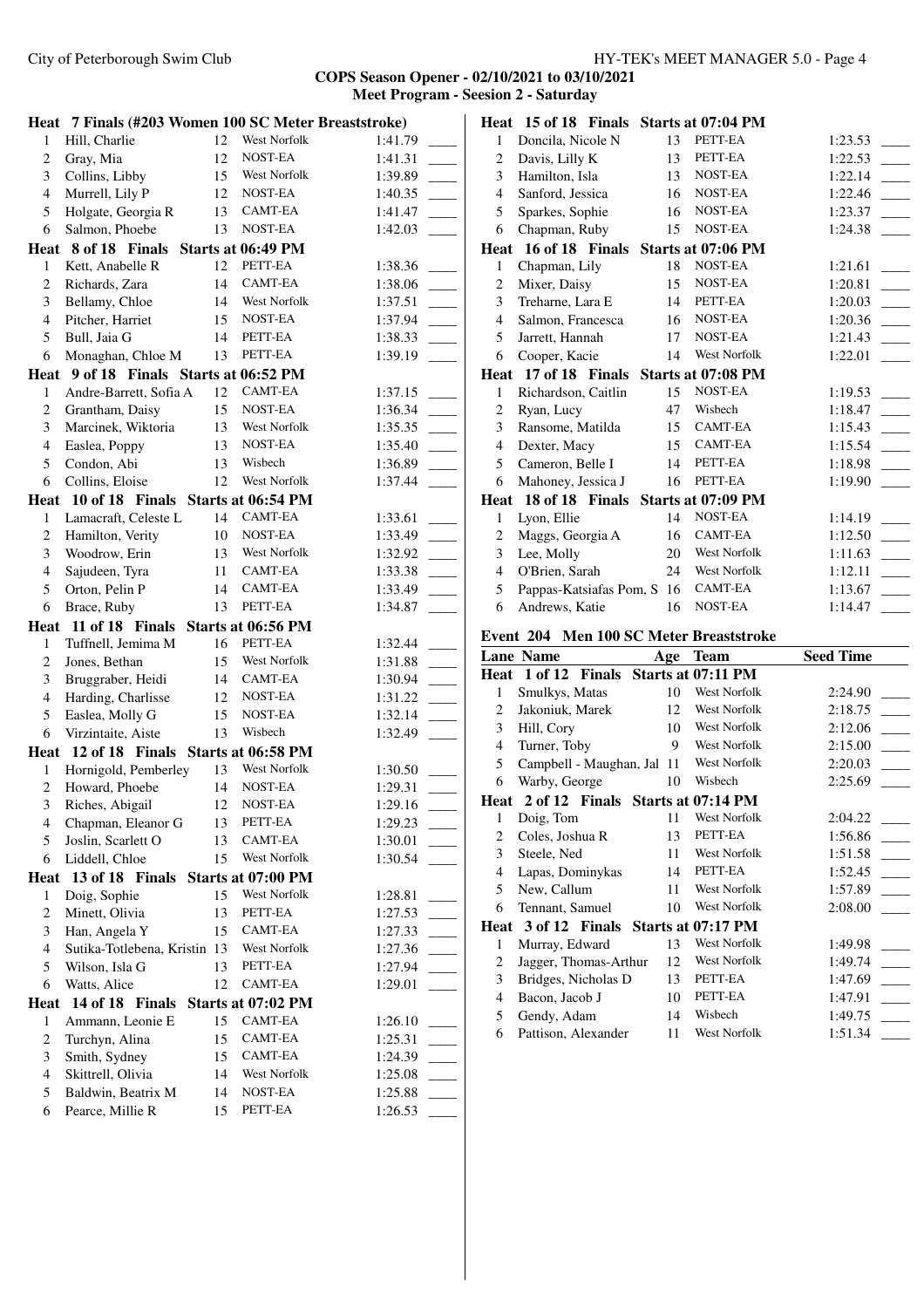|                | Heat 4 Finals (#204 Men 100 SC Meter Breaststroke) |    |                                |                    |                | Heat 12 of 12 Finals Starts at 07:35 PM |          |                |                    |
|----------------|----------------------------------------------------|----|--------------------------------|--------------------|----------------|-----------------------------------------|----------|----------------|--------------------|
| 1              | Rehus, Charlie                                     | 12 | PETT-EA                        | 1:45.66            | -1             | De Wildt, Timo                          | 17       | <b>CAMT-EA</b> | 1:12.32            |
| $\overline{2}$ | Ryan, Theo                                         | 11 | West Norfolk                   | 1:42.72            | $\overline{2}$ | Ormsby, Edward                          | 14       | <b>CAMT-EA</b> | 1:11.39            |
| 3              | Wilson, Jamie                                      | 12 | Wisbech                        | 1:41.90            | 3              | Collins, Alfie                          | 20       | CAMT-EA        | 1:09.22            |
| 4              | Jones, Josh                                        | 12 | Wisbech                        | 1:42.02            | $\overline{4}$ | Whiteman, George A                      | 16       | PETT-EA        | 1:10.10            |
| 5              | Joslin, Zac M                                      | 12 | <b>CAMT-EA</b>                 | 1:43.12            | 5              | Martin, Josh J                          | 15       | PETT-EA        | 1:11.82            |
| 6              | Stavrov, Georgi                                    | 12 | PETT-EA                        | 1:47.38            | 6              | Howe, Christopher                       | 16       | <b>CAMT-EA</b> | 1:12.41            |
| Heat           | 5 of 12 Finals Starts at 07:21 PM                  |    |                                |                    |                | Event 205 Women 200 SC Meter Freestyle  |          |                |                    |
| 1              | Wratten, Will O                                    | 12 | CAMT-EA                        | 1:39.80            |                |                                         |          |                |                    |
| 2              | Uttarkar, Kirtan                                   | 14 | PETT-EA                        | 1:37.10            |                | <b>Lane Name</b>                        |          | Age Team       | <b>Seed Time</b>   |
| 3              | Monk, Theo                                         | 13 | <b>CAMT-EA</b>                 | 1:35.87            |                | Heat 1 of 3 Finals Starts at 07:37 PM   |          | 12 PETT-EA     |                    |
| $\overline{4}$ | Smithee, Oscar                                     | 13 | Wisbech                        | 1:36.77            | 1<br>2         | Garrod, Poppy                           |          | PETT-EA        | 2:59.85<br>2:56.56 |
| 5              | Baxter, Thomas                                     | 11 | Wisbech                        | 1:37.44            | 3              | Stewart, Isla M                         | 11<br>13 | PETT-EA        |                    |
| 6              | Montgomery, Zach                                   | 11 | NOST-EA                        | 1:41.30            | 4              | Coles, Caitlin M<br>Gyselings, Freya M  | 11       | PETT-EA        | 2:53.59<br>2:55.63 |
| <b>Heat</b>    | 6 of 12 Finals Starts at 07:24 PM                  |    |                                |                    | 5              | Burton, Isabella                        | 11       | Wisbech        | 2:59.74            |
| 1              | Valenzuela-Niedbalsk, M 13                         |    | CAMT-EA                        | 1:34.64            |                | Heat 2 of 3 Finals Starts at 07:40 PM   |          |                |                    |
| $\overline{2}$ | Jacob, Frank A                                     | 12 | <b>CAMT-EA</b>                 | 1:33.32            | 1              | Bull, Jaia G                            | 14       | PETT-EA        | 2:42.14            |
| 3              | Lee, Kian H                                        | 13 | PETT-EA                        | 1:32.69            | $\overline{2}$ | Virzintaite, Aiste                      | 13       | Wisbech        | 2:37.68            |
| $\overline{4}$ | Phoenix McGlynn, Matth 13                          |    | NOST-EA                        | 1:33.12            | 3              | Harris, Millie                          | 13       | Wisbech        | 2:28.58            |
| 5              | Modolell, Juan                                     | 13 | CAMT-EA                        | 1:33.38            | $\overline{4}$ | Chapman, Eleanor G                      | 13       | PETT-EA        | 2:29.08            |
| 6              | Stoica, Vlad A                                     | 13 | CAMT-EA                        | 1:35.36            | 5              | Wilson, Zoe                             | 13       | Wisbech        | 2:41.72            |
| <b>Heat</b>    | 7 of 12 Finals Starts at 07:26 PM                  |    |                                |                    | 6              | Burrows, Molly                          | 12       | PETT-EA        | 2:49.99            |
| 1              | Lewis, Archie R                                    | 14 | PETT-EA                        | 1:31.90            |                | Heat 3 of 3 Finals Starts at 07:44 PM   |          |                |                    |
| 2              | Johnson, Adam G                                    | 12 | <b>CAMT-EA</b>                 | 1:30.77            | 1              | Minett, Olivia                          | 13       | PETT-EA        | 2:24.05            |
| 3              | Wilson, Alex                                       | 15 | Wisbech                        | 1:29.18            | $\overline{2}$ | Mahoney, Olivia R                       | 13       | PETT-EA        |                    |
| $\overline{4}$ | Swindale, Jack R                                   | 13 | PETT-EA                        | 1:29.28            | 3              | Salisbury, Harriet                      | 16       | PETT-EA        | 2:05.38            |
| 5              | Carter, George                                     | 13 | <b>CAMT-EA</b><br>West Norfolk | 1:31.87            | 4              | Cimermanova, Vanesa                     | 12       | PETT-EA        | 2:21.11            |
| 6              | Tennant, Benjamin                                  | 13 |                                | 1:32.56            | 5              | Fulluck-Holmes, Isla K                  | 14       | PETT-EA        | 2:22.60            |
| Heat           | 8 of 12 Finals Starts at 07:28 PM                  |    |                                |                    |                |                                         |          |                |                    |
|                |                                                    |    |                                |                    | 6              |                                         | 16       | PETT-EA        |                    |
| 1              | Bennett, Rufus S                                   | 13 | PETT-EA                        | 1:27.25            |                | Mahoney, Jessica J                      |          |                | 2:26.89            |
| 2              | Mann, Henry                                        | 13 | NOST-EA                        | 1:24.78            |                | Event 206 Men 200 SC Meter Freestyle    |          |                |                    |
| 3              | Senturk, Batu                                      | 14 | <b>CAMT-EA</b>                 | 1:22.61            |                | <b>Lane Name</b>                        |          | Age Team       | <b>Seed Time</b>   |
| 4              | Dearing, Orlando E                                 | 13 | PETT-EA                        | 1:23.18            |                | Heat 1 of 4 Finals Starts at 07:47 PM   |          |                |                    |
| 5              | Stapleton, Jack                                    | 14 | PETT-EA                        | 1:26.23            | 1              | Busby, Aston                            | 11       | Wisbech        | 3:45.07            |
| 6              | Mouzoures, George                                  | 17 | PETT-EA                        | 1:28.00            | $\overline{2}$ | Baxter, Thomas                          | 11       | Wisbech        | 2:58.27            |
| <b>Heat</b>    | 9 of 12 Finals Starts at 07:30 PM                  |    |                                |                    | 3              | Wratten, Will O                         | 12       | <b>CAMT-EA</b> | 2:56.92            |
| 1              | Arnup, Finlay                                      | 14 | NOST-EA                        | 1:22.24            | $\overline{4}$ | Gendy, Adam                             | 14       | Wisbech        | 2:58.06            |
|                | Harrop, Austin                                     | 15 | <b>CAMT-EA</b>                 | 1:20.75            | 5              | Elderkin, Jake                          | 11       | PETT-EA        | 3:11.31            |
| 3              | Moyses, Daniel B                                   | 15 | PETT-EA                        | 1:20.10            |                | Heat 2 of 4 Finals Starts at 07:51 PM   |          |                |                    |
| 4<br>5         | Isle, Harvey                                       | 16 | West Norfolk<br>Wisbech        | 1:20.13            |                | Baranowicz, Bartosz A                   | 14       | PETT-EA        | 2:45.54            |
| 6              | Smithee, Oliver                                    | 16 | West Norfolk                   | 1:21.05            | $\overline{2}$ | Smithee, Oscar                          | 13       | Wisbech        | 2:41.34            |
|                | Burrell, Rhys                                      | 14 |                                | 1:22.38            | 3              | Rehus, Charlie                          | 12       | PETT-EA        | 2:38.82            |
| Heat<br>-1     | 10 of 12 Finals Starts at 07:32 PM                 |    | PETT-EA                        |                    | $\overline{4}$ | Bacon, Jacob J                          | 10       | PETT-EA        | 2:40.91            |
| 2              | Gurev-Markovachev, Par 15                          | 16 | Wisbech                        | 1:18.78            | 5              | Croxford, Troy                          | 15       | Wisbech        | 2:45.29            |
| 3              | Loughlin, Connor<br>Williamson, James              | 14 | CAMT-EA                        | 1:18.21            | 6              | Bridges, Nicholas D                     | 13       | PETT-EA        | 2:50.88            |
| $\overline{4}$ | De Wildt, Ross                                     | 13 | CAMT-EA                        | 1:17.88            | Heat           | 3 of 4 Finals Starts at 07:54 PM        |          |                |                    |
| 5              | Griffin, Keiran                                    | 15 | PETT-EA                        | 1:18.08<br>1:18.63 | 1              | Wilson, Alex                            | 15       | Wisbech        | 2:32.89            |
| 6              | Singh, Gagan                                       | 14 | PETT-EA                        | 1:19.72            | $\overline{2}$ | Eden, Ben                               | 17       | Wisbech        | 2:27.39            |
| Heat           | 11 of 12 Finals                                    |    | Starts at 07:33 PM             |                    | 3              | Moyses, Daniel B                        | 15       | PETT-EA        | 2:16.32            |
| 1              | Winslow, Samuel                                    | 14 | CAMT-EA                        | 1:16.55            | $\overline{4}$ | Swindale, Jack R                        | 13       | PETT-EA        | 2:21.38            |
| 2              | Dyke, Henri                                        | 16 | NOST-EA                        | 1:15.25            | 5              | Gurev-Markovachev, Paı 15               |          | PETT-EA        | 2:28.28            |
| 3              | Andrews, Lewis                                     | 14 | NOST-EA                        | 1:12.63            | 6              | Wilson, Jamie                           | 12       | Wisbech        | 2:35.50            |
| $\overline{4}$ | Sackree, Joshua                                    | 13 | PETT-EA                        | 1:12.92            |                |                                         |          |                |                    |
| 5              | Addis, Robert                                      | 17 | West Norfolk                   | 1:15.99            |                |                                         |          |                |                    |
| 6              | Everitt, Austin                                    | 15 | NOST-EA                        | 1:16.72            |                |                                         |          |                |                    |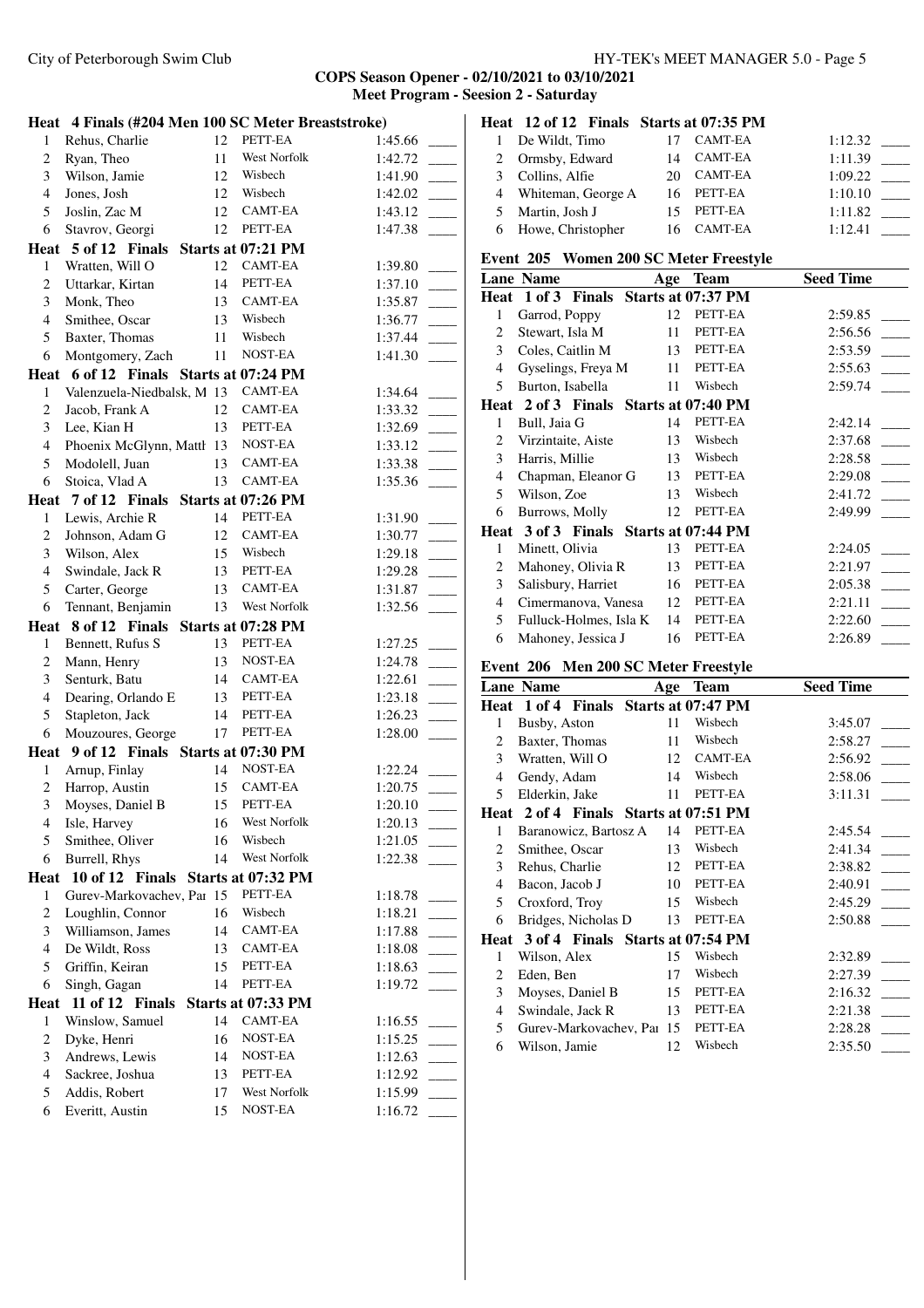|                         | Heat 4 Finals (#206 Men 200 SC Meter Freestyle) |          |                           |                  |  |
|-------------------------|-------------------------------------------------|----------|---------------------------|------------------|--|
| 1                       | Singh, Gagan                                    | 14       | PETT-EA                   | 2:13.69          |  |
| 2                       | Peacock, Jamie M                                | 15       | PETT-EA                   | 2:11.85          |  |
| 3                       | Whiteman, George A                              | 16       | PETT-EA                   | 1:58.47          |  |
| 4                       | Martin, Josh J                                  | 15       | PETT-EA                   | 2:07.09          |  |
| 5                       | Loughlin, Connor                                | 16       | Wisbech                   | 2:12.59          |  |
| 6                       | Smithee, Oliver                                 | 16       | Wisbech                   | 2:15.29          |  |
|                         | Event 207 Women 100 SC Meter IM                 |          |                           |                  |  |
|                         | <b>Lane Name</b>                                |          | Age Team                  | <b>Seed Time</b> |  |
| Heat                    | 1 of 14 Finals                                  |          | <b>Starts at 08:00 PM</b> |                  |  |
| 1                       | Davis, Edith P                                  | 9        | PETT-EA                   | 2:12.78          |  |
| 2                       | Welham - Smith, Calleigl 11                     |          | West Norfolk              | 2:05.07          |  |
| 3                       | Jackson, Ruby                                   | 11       | West Norfolk              | 2:03.32          |  |
| $\overline{4}$          | Smith, Shayla                                   | 12       | West Norfolk              | 2:05.00          |  |
| 5                       | Collison, Florence                              | 11       | West Norfolk              | 2:09.09          |  |
| 6                       | Melinyte, Milana                                | 9        | Wisbech                   | 2:16.41          |  |
|                         | Heat 2 of 14 Finals                             |          | Starts at 08:03 PM        |                  |  |
| 1                       | Baldwin, Beatrix M                              | 14       | NOST-EA                   | 1:59.69          |  |
| $\overline{c}$          | Doig, Olivia                                    | 13       | West Norfolk              | 1:56.26          |  |
| 3                       | Greenwood, Alisha                               | 11       | West Norfolk              | 1:54.29          |  |
| $\overline{4}$          | Johnson, Alexis F                               | 10       | PETT-EA                   | 1:54.70          |  |
| 5                       | Rose, Madeline                                  | 10       | Wisbech                   | 1:56.31          |  |
| 6                       | Kidman, Lola                                    | 12       | West Norfolk              | 2:01.43          |  |
| Heat                    | 3 of 14 Finals                                  |          | Starts at 08:06 PM        |                  |  |
| 1                       | Khalil, Maia                                    | 12       | West Norfolk              | 1:53.41          |  |
| 2                       | Wilson, Sophia                                  | 12       | West Norfolk              | 1:51.94          |  |
| 3                       | Bridges, Emily J                                | 10       | PETT-EA                   | 1:50.81          |  |
| $\overline{4}$          | Whipp, Libby                                    | 13       | NOST-EA                   | 1:51.54          |  |
| 5                       | Condon, Esa-Rose                                | 9        | Wisbech                   | 1:52.53          |  |
| 6                       | Smith, Esmai                                    | 10       | Wisbech                   | 1:54.07          |  |
| <b>Heat</b>             | 4 of 14 Finals Starts at 08:08 PM               |          |                           |                  |  |
| $\mathbf{1}$            | Campbell-Maughan, Spil 13                       |          | West Norfolk              | 1:47.37          |  |
| 2                       | Gyselings, Indya R                              | 13       | PETT-EA                   | 1:45.41          |  |
| 3                       | Haddock, Olivia                                 | 11       | West Norfolk              | 1:42.00          |  |
| $\overline{4}$          | Dev-Sherman, Megan                              | 13       | NOST-EA                   | 1:44.45          |  |
| 5                       | Hannon, Holly E                                 | 13       | PETT-EA                   | 1:46.37          |  |
| 6                       | Ellington, Madison                              | 11       | West Norfolk              | 1:48.94          |  |
| Heat                    | 5 of 14 Finals Starts at 08:10 PM               |          |                           |                  |  |
| $\,1$                   | Fraser, Isobel E                                | 12       | PETT-EA                   | 1:40.91          |  |
| $\overline{\mathbf{c}}$ | Warby, Layla                                    | 12       | Wisbech                   | 1:40.19          |  |
| 3                       | Peebles, Poppy                                  | 12       | West Norfolk              | 1:39.37          |  |
| $\overline{\mathbf{4}}$ | Murrell, Lily P                                 | 12       | NOST-EA<br>Wisbech        | 1:39.58          |  |
| 5                       | Burton, Isabella                                | 11       |                           | 1:40.53          |  |
| 6                       | Ringwood, Belle                                 | 11       | West Norfolk              | 1:41.72          |  |
| Heat                    | 6 of 14 Finals                                  |          | Starts at 08:12 PM        |                  |  |
| $\mathbf{1}$            | Gyselings, Freya M                              | 11       | PETT-EA                   | 1:37.50          |  |
| 2                       | Smith, Ebony                                    | 11       | Wisbech                   | 1:37.40          |  |
| 3<br>$\overline{4}$     | Virzintaite, Austeja                            | 12       | Wisbech<br>West Norfolk   | 1:34.50          |  |
|                         | Hill, Charlie                                   | 12       | PETT-EA                   | 1:36.53          |  |
| 5<br>6                  | Duncan, Ruby A<br>Butcher, Eliza                | 12<br>12 | West Norfolk              | 1:37.41          |  |
|                         |                                                 |          |                           | 1:38.38          |  |

|                | Heat 7 of 14 Finals Starts at 08:15 PM |          |                    |                    |
|----------------|----------------------------------------|----------|--------------------|--------------------|
| 1              | Coles, Caitlin M                       | 13       | PETT-EA            | 1:31.86            |
| $\overline{c}$ | Stewart, Isla M                        | 11       | PETT-EA            | 1:31.56            |
| 3              | Grantham, Daisy                        | 15       | NOST-EA            | 1:31.28            |
| $\overline{4}$ | Ostil, Karylle                         | 12       | West Norfolk       | 1:31.46            |
| 5              | Garrod, Poppy                          | 12       | PETT-EA            | 1:31.78            |
| 6              | Cushion, Emma J                        | 11       | PETT-EA            | 1:34.47            |
|                | Heat 8 of 14 Finals Starts at 08:17 PM |          |                    |                    |
| $\mathbf{1}$   | Brace, Ruby                            | 13       | PETT-EA            | 1:29.56            |
| $\overline{c}$ | Hornigold, Pemberley                   | 13       | West Norfolk       | 1:28.13            |
| 3              | Woodrow, Erin                          | 13       | West Norfolk       | 1:27.77            |
| $\overline{4}$ | Burrows, Molly                         | 12       | PETT-EA            | 1:27.96            |
| 5              | Wilson, Zoe                            | 13       | Wisbech            | 1:28.63            |
| 6              | Monaghan, Chloe M                      | 13       | PETT-EA            | 1:30.65            |
| Heat           | 9 of 14 Finals Starts at 08:19 PM      |          |                    |                    |
| 1              | Doig, Sophie                           | 15       | West Norfolk       | 1:26.36            |
| $\overline{c}$ | Kett, Anabelle R                       | 12       | PETT-EA            | 1:25.40            |
| 3              | Riches, Abigail                        | 12       | NOST-EA            | 1:24.67            |
| $\overline{4}$ | Condon, Abi                            | 13       | Wisbech            | 1:24.97            |
| 5              | Bellamy, Chloe                         | 14       | West Norfolk       | 1:26.12            |
| 6              | Sangiorgio, Maya B                     | 12       | PETT-EA            | 1:26.66            |
|                | Heat 10 of 14 Finals                   |          | Starts at 08:21 PM |                    |
| $\mathbf{1}$   | Marcinek, Wiktoria                     | 13       | West Norfolk       | 1:23.29            |
| $\overline{c}$ | Tuffnell, Jemima M                     | 16       | PETT-EA            | 1:22.75            |
| 3              | Sutika-Totlebena, Kristin 13           |          | West Norfolk       | 1:21.63            |
| $\overline{4}$ | Virzintaite, Aiste                     | 13       | Wisbech            | 1:22.29            |
| 5              | Skittrell, Olivia                      | 14       | West Norfolk       | 1:22.91            |
| 6              | Gilbert, Esme A                        | 14       | PETT-EA            | 1:24.32            |
| Heat           | 11 of 14 Finals Starts at 08:23 PM     |          |                    |                    |
|                |                                        |          |                    |                    |
| 1              | Jones, Evie                            | 17       | NOST-EA            | 1:20.70            |
| $\overline{c}$ | Liddell, Chloe                         | 15       | West Norfolk       | 1:18.58            |
| 3              | Kidman, Esmie                          | 15       | West Norfolk       | 1:18.19            |
| $\overline{4}$ | Wilson, Isla G                         | 13       | PETT-EA            | 1:18.34            |
| 5              | Harris, Millie                         | 13       | Wisbech            | 1:18.81            |
| 6              | Nicholson, Abigail                     | 15       | West Norfolk       | 1:21.16            |
|                | Heat 12 of 14 Finals                   |          | Starts at 08:24 PM |                    |
| $\mathbf{1}$   | Mixer, Daisy                           | 15       | NOST-EA            | 1:17.23            |
| $\overline{c}$ | Griffin, Sophie L                      | 17       | PETT-EA            | 1:16.78            |
| 3              | Davis, Lilly K                         | 13       | PETT-EA            | 1:16.16            |
| 4              | Rayner, Jess                           | 19       | Wisbech            | 1:16.60            |
| 5              | Cooper, Kacie                          | 14       | West Norfolk       | 1:16.97            |
| 6              | Pearce, Millie R                       | 15       | PETT-EA            | 1:18.10            |
| Heat           | 13 of 14 Finals                        |          | Starts at 08:26 PM |                    |
| 1              | Jarrett, Hannah                        | 17       | NOST-EA            | 1:15.73            |
| 2              | Cimermanova, Vanesa                    | 12       | PETT-EA            | 1:14.50            |
| 3              | Wightman, Leah                         | 16       | West Norfolk       | 1:11.45            |
| 4              | Donovan, Megan G                       | 14       | PETT-EA            | 1:13.34            |
| 5              | Shaw, Charlotte J                      | 14       | PETT-EA            | 1:15.18            |
| 6              | Smith, Charlotte                       | 14       | NOST-EA            | 1:16.08            |
|                | Heat 14 of 14 Finals                   |          | Starts at 08:28 PM |                    |
| 1              | Willis, Hannah L                       | 15       | PETT-EA            | 1:10.29            |
| 2              | Lee, Molly                             | 20       | West Norfolk       | 1:09.61            |
| 3              | O'Brien, Sarah                         | 24       | West Norfolk       | 1:07.52            |
| 4              | Andrews, Katie                         | 16       | NOST-EA            | 1:09.03            |
| 5<br>6         | Shaw, Jess E<br>Smith, Rebecca         | 16<br>18 | PETT-EA<br>NOST-EA | 1:10.19<br>1:10.95 |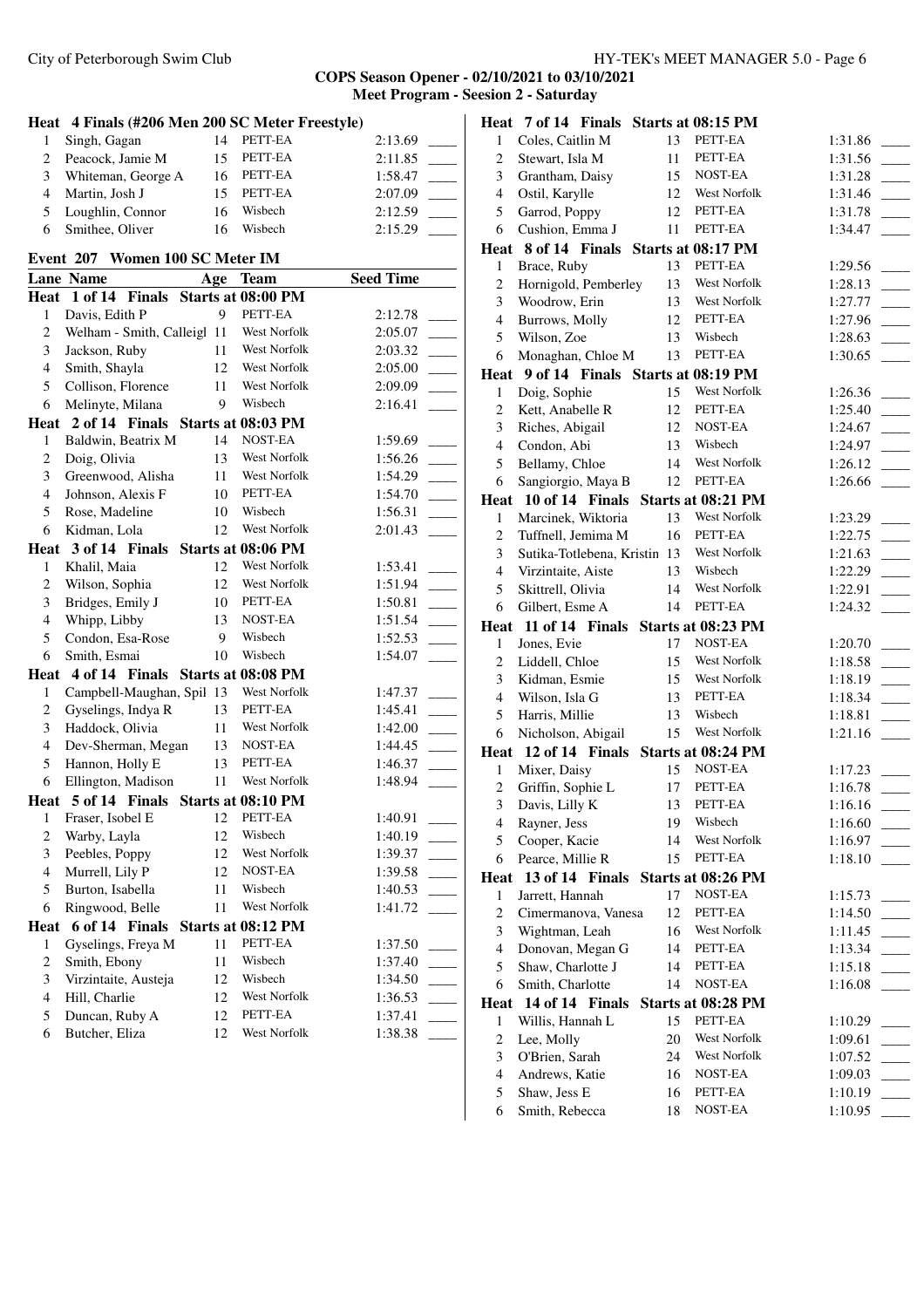| Event 301 Men 50 SC Meter Breaststroke |                                        |          |                     |                  |  |  |  |  |
|----------------------------------------|----------------------------------------|----------|---------------------|------------------|--|--|--|--|
|                                        | <b>Lane Name</b>                       | Age      | <b>Team</b>         | <b>Seed Time</b> |  |  |  |  |
| Heat                                   | 1 of 17 Finals                         |          | Starts at 09:00 AM  |                  |  |  |  |  |
| $\overline{c}$                         | Busby, Aston                           | 11       | Wisbech             | 1:07.25          |  |  |  |  |
| 3                                      | Turner, Toby                           | 9        | West Norfolk        | 1:04.44          |  |  |  |  |
| $\overline{4}$                         | Brunton, Alex J                        | 9        | PETT-EA             | 1:05.60          |  |  |  |  |
| 5                                      | Bellamy, Marley                        | 9        | West Norfolk        | 1:15.59          |  |  |  |  |
|                                        | Heat 2 of 17 Finals Starts at 09:02 AM |          |                     |                  |  |  |  |  |
| 1                                      | Smulkys, Matas                         | 10       | <b>West Norfolk</b> | 1:02.73          |  |  |  |  |
| $\overline{c}$                         | Campbell - Maughan, Jal                | -11      | <b>West Norfolk</b> | 1:01.16          |  |  |  |  |
| 3                                      | Pienkos, Piotr                         | 12       | PETT-EA             | 1:00.76          |  |  |  |  |
| $\overline{4}$                         | Jakoniuk, Marek                        | 12       | West Norfolk        | 1:01.14          |  |  |  |  |
| 5                                      | Larham, Alfie J                        | 9        | PETT-EA             | 1:01.39          |  |  |  |  |
| 6                                      | Warby, George                          | 10       | Wisbech             | 1:02.75          |  |  |  |  |
|                                        | Heat 3 of 17 Finals Starts at 09:04 AM |          |                     |                  |  |  |  |  |
| 1                                      | Hill, Cory                             | 10       | West Norfolk        | 57.84            |  |  |  |  |
| $\overline{c}$                         | Piscopo, Zachary                       | 10       | PETT-EA             | 57.28            |  |  |  |  |
| 3                                      | Minns, Ruben I                         | 11       | PETT-EA             | 55.16            |  |  |  |  |
| $\overline{4}$                         | Miller, Lleyton                        | 10       | PETT-EA             | 55.28            |  |  |  |  |
| 5                                      | Doig, Tom                              | 11       | West Norfolk        | 57.81            |  |  |  |  |
| 6                                      | Laucis, Alan                           | 11       | PETT-EA             | 59.31            |  |  |  |  |
|                                        | Heat 4 of 17 Finals                    |          | Starts at 09:05 AM  |                  |  |  |  |  |
| 1                                      | Liddell, Samuel                        | 10       | West Norfolk        | 54.22            |  |  |  |  |
| $\overline{c}$                         | Heather, George                        | 11       | PETT-EA             | 54.01            |  |  |  |  |
| 3                                      | Dougall, Alex P                        | 13       | PETT-EA             | 51.66            |  |  |  |  |
| $\overline{4}$                         | New, Callum                            | 11       | West Norfolk        | 53.94            |  |  |  |  |
| 5                                      | Profitt, Oliver L                      | 12       | PETT-EA             | 54.13            |  |  |  |  |
| 6                                      | Mouzoures, Michael                     | 12       | PETT-EA             | 54.55            |  |  |  |  |
|                                        | Heat 5 of 17 Finals Starts at 09:07 AM |          |                     |                  |  |  |  |  |
| 1                                      | Elderkin, Jake                         | 11       | PETT-EA             | 50.91            |  |  |  |  |
| 2                                      | Pattison, Alexander                    | 11       | West Norfolk        | 49.92            |  |  |  |  |
| 3                                      | Bacon, Jacob J                         | 10       | PETT-EA             | 48.53            |  |  |  |  |
| $\overline{4}$                         | Bedford, Evan                          | 13       | NOST-EA             | 48.90            |  |  |  |  |
| 5                                      | Barannikov, Danny                      | 13       | PETT-EA             | 50.25            |  |  |  |  |
| 6                                      | Baker, Kameron D                       | 10       | PETT-EA             | 51.23            |  |  |  |  |
|                                        | Heat 6 of 17 Finals Starts at 09:08 AM |          |                     |                  |  |  |  |  |
| 1                                      | Coles, Joshua R                        | 13       | PETT-EA             | 48.21            |  |  |  |  |
| $\overline{c}$                         | Kotzenberg, Heinrich                   | 13       | <b>CAMT-EA</b>      | 47.85            |  |  |  |  |
| 3 <sup>7</sup>                         | Jagger, Thomas-Arthur                  |          | 12 West Norfolk     | 47.59            |  |  |  |  |
| $\overline{4}$                         | Stavrov, Georgi                        | 12       | PETT-EA             | 47.59            |  |  |  |  |
| 5                                      | Pasztor, Conor S                       | 12       | CAMT-EA             | 48.19            |  |  |  |  |
| 6                                      | Leese, William P                       | 13       | CAMT-EA             | 48.37            |  |  |  |  |
|                                        |                                        |          | Starts at 09:09 AM  |                  |  |  |  |  |
| Heat                                   | 7 of 17 Finals                         |          | PETT-EA             |                  |  |  |  |  |
| 1                                      | Lapas, Dominykas                       | 14       | CAMT-EA             | 47.22            |  |  |  |  |
| 2                                      | Wratten, Will O                        | 12       | CAMT-EA             | 46.47            |  |  |  |  |
| 3<br>$\overline{4}$                    | Birdsall, Charlie R                    | 11       | Wisbech             | 46.11            |  |  |  |  |
| 5                                      | Wilson, Jamie<br>Hall, Riley J         | 12<br>14 | CAMT-EA             | 46.41            |  |  |  |  |
| 6                                      | Artingstall, Sam J                     | 13       | CAMT-EA             | 46.53<br>47.24   |  |  |  |  |
|                                        |                                        |          |                     |                  |  |  |  |  |

|                     | Heat 8 of 17 Finals Starts at 09:11 AM    |    |                                     |                |
|---------------------|-------------------------------------------|----|-------------------------------------|----------------|
| 1                   | Garnett, Thomas                           | 13 | West Norfolk                        | 45.34          |
| $\overline{c}$      | Baxter, Thomas                            | 11 | Wisbech                             | 44.95          |
| 3                   | Small, Thomas                             | 15 | NOST-EA                             | 44.50          |
| 4                   | Smithee, Oscar                            | 13 | Wisbech                             | 44.63          |
| 5                   | Hunter, Oscar                             | 12 | NOST-EA                             | 45.16          |
| 6                   | Rehus, Charlie                            | 12 | PETT-EA                             | 46.04          |
|                     | Heat 9 of 17 Finals                       |    | Starts at 09:12 AM                  |                |
| 1                   | Simkus, Zilvinas                          | 13 | PETT-EA                             | 44.03          |
| $\overline{c}$      | Jones, Josh                               | 12 | Wisbech                             | 43.47          |
| 3                   | Yeaman, Nathan                            | 13 | <b>West Norfolk</b>                 | 43.07          |
| $\overline{4}$      | Uttarkar, Kirtan                          | 14 | PETT-EA                             | 43.37          |
| 5                   | Jacob, Frank A                            | 12 | CAMT-EA                             | 43.88          |
| 6                   | Stoica, Vlad A                            | 13 | CAMT-EA                             | 44.47          |
|                     | Heat 10 of 17 Finals Starts at 09:13 AM   |    |                                     |                |
| 1                   | Gendy, Adam                               | 14 | Wisbech                             | 41.87          |
| $\overline{2}$      | Modolell, Juan                            | 13 | CAMT-EA                             | 41.32          |
| 3                   | Bennett, Rufus S                          | 13 | PETT-EA                             | 41.12          |
| $\overline{4}$      | Carter, George                            | 13 | CAMT-EA                             | 41.12          |
| 5                   | Rouse, Edward                             | 14 | CAMT-EA                             | 41.78          |
| 6                   | Krolik, Mark B                            | 14 | PETT-EA                             | 42.78          |
|                     | Heat 11 of 17 Finals Starts at 09:14 AM   |    |                                     |                |
| 1                   | Johnson, Adam G                           | 12 | CAMT-EA                             | 41.06          |
| $\overline{c}$      | Valenzuela-Niedbalsk, M 13                |    | CAMT-EA                             | 40.46          |
| 3                   | Mann, Henry                               | 13 | NOST-EA                             | 40.13          |
| $\overline{4}$      | Lewis, Archie R                           | 14 | PETT-EA                             | 40.34          |
| 5                   | Wilson, Alex                              | 15 | Wisbech                             | 40.72          |
| 6                   | Lee, Kian H                               | 13 | PETT-EA                             | 41.09          |
|                     | Heat 12 of 17 Finals                      |    | Starts at 09:16 AM                  |                |
| 1                   | Swindale, Jack R                          | 13 | PETT-EA                             | 39.23          |
| $\overline{c}$      | Arnup, Finlay                             | 14 | NOST-EA                             | 37.96          |
| 3                   | Williamson, James                         | 14 | CAMT-EA                             | 37.06          |
| $\overline{4}$      | Smith, Harrison                           | 16 | <b>West Norfolk</b>                 | 37.80          |
| 5                   | Dearing, Orlando E                        | 13 | PETT-EA                             | 39.12          |
| 6                   | Mouzoures, George                         | 17 | PETT-EA                             | 39.79          |
|                     | Heat 13 of 17 Finals                      |    | Starts at 09:17 AM                  |                |
| 1                   | Moyses, Daniel B                          | 15 | PETT-EA                             | 36.89          |
| 2                   | Stapleton, Jack                           |    | 14 PETT-EA                          | 36.85          |
| 3                   | Tkacenko, Nedas                           | 15 | <b>West Norfolk</b><br>West Norfolk | 36.37          |
| 4                   | Ball, Tom                                 | 17 |                                     | 36.64          |
| 5                   | Smithee, Oliver                           | 16 | Wisbech                             | 36.89          |
| 6                   | Senturk, Batu                             | 14 | CAMT-EA                             | 36.95          |
|                     | Heat 14 of 17 Finals                      |    | Starts at 09:18 AM                  |                |
| 1<br>$\overline{c}$ | Singh, Gagan<br>Gurev-Markovachev, Paı 15 | 14 | PETT-EA<br>PETT-EA                  | 35.87          |
|                     |                                           | 14 | West Norfolk                        | 35.47          |
| 3<br>4              | Burrell, Rhys<br>Winslow, Samuel          | 14 | CAMT-EA                             | 35.38          |
| 5                   | Loughlin, Connor                          | 16 | Wisbech                             | 35.42          |
| 6                   | Isle, Harvey                              | 16 | West Norfolk                        | 35.84<br>35.92 |
| Heat                | 15 of 17 Finals                           |    |                                     |                |
| 1                   | De Wildt, Ross                            | 13 | Starts at 09:19 AM<br>CAMT-EA       |                |
| $\overline{c}$      | Campbell - Maughan, Za 22                 |    | West Norfolk                        | 35.33<br>34.78 |
| 3                   | Addis, Robert                             | 17 | West Norfolk                        | 34.54          |
| $\overline{4}$      | Griffin, Keiran                           | 15 | PETT-EA                             | 34.56          |
| 5                   | Harrop, Austin                            | 15 | CAMT-EA                             | 34.99          |
|                     | Everitt, Austin                           | 15 | NOST-EA                             | 35.35          |
| 6                   |                                           |    |                                     |                |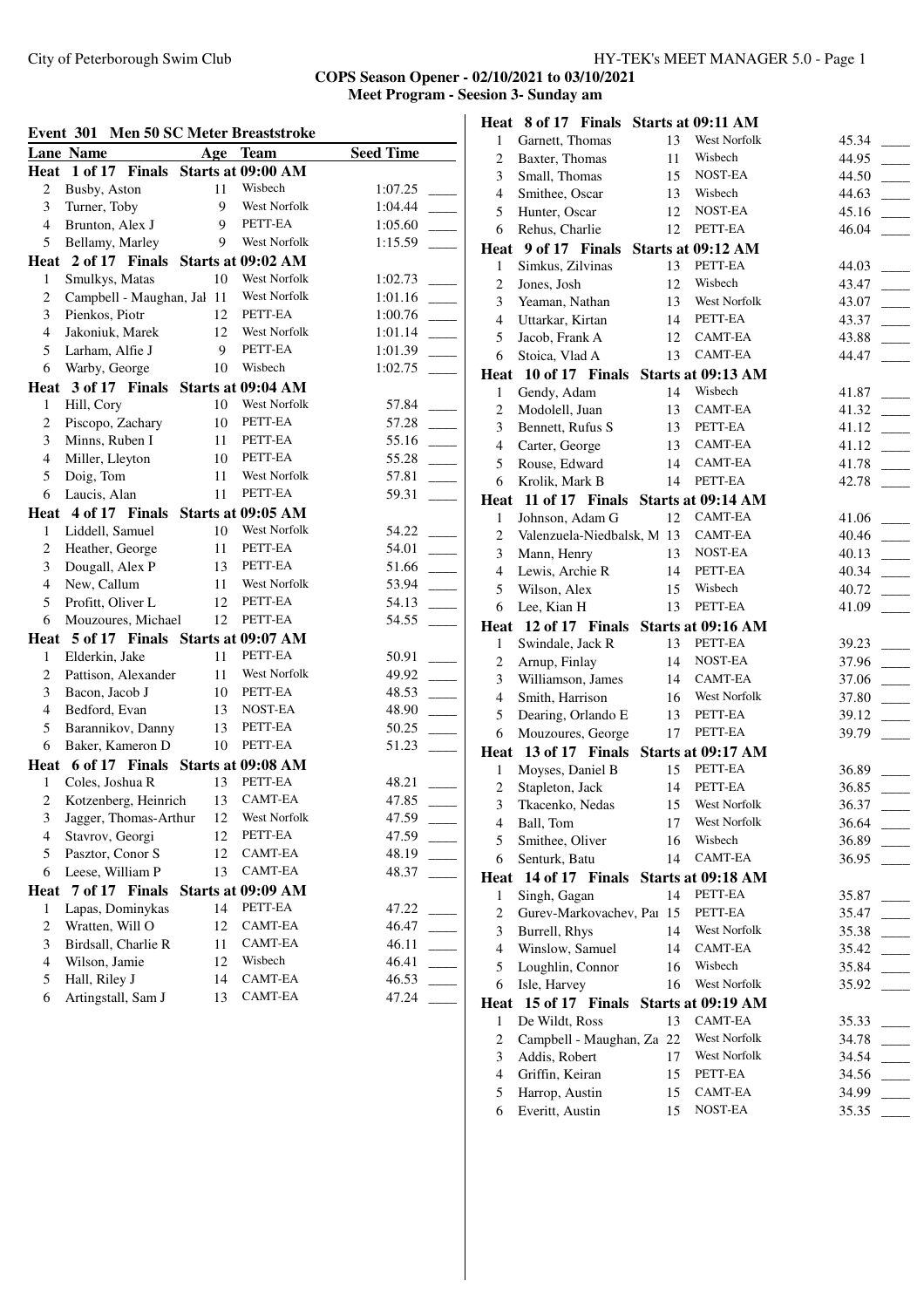City of Peterborough Swim Club HY-TEK's MEET MANAGER 5.0 - Page 2

|                | Heat 16 Finals (#301 Men 50 SC Meter Breaststroke) |     |                               |                    |
|----------------|----------------------------------------------------|-----|-------------------------------|--------------------|
| $\mathbf{1}$   | Andrews, Lewis                                     | 14  | NOST-EA                       | 33.63              |
| $\overline{c}$ | Sackree, Joshua                                    | 13  | PETT-EA                       | 33.20              |
| 3              | Ormsby, Edward                                     | 14  | CAMT-EA                       | 32.32              |
| $\overline{4}$ | James, Louis                                       | 15  | NOST-EA                       | 33.09              |
| 5              | Williamson, Christopher                            | 16  | <b>CAMT-EA</b>                | 33.20              |
| 6              | Dyke, Henri                                        | 16  | NOST-EA                       | 34.20              |
|                | Heat 17 of 17 Finals Starts at 09:21 AM            |     |                               |                    |
| $\mathbf{1}$   | Martin, Josh J                                     | 15  | PETT-EA                       | 32.10              |
| $\overline{c}$ | Collins, Alfie                                     | 20  | <b>CAMT-EA</b>                | 31.65              |
| 3              | Cannon, Theo                                       | 21  | CAMT-EA                       | 29.33              |
| $\overline{4}$ | Brudnicki, Fabian                                  | 17  | PETT-EA                       | 31.40              |
| 5              | Whiteman, George A                                 | 16  | PETT-EA                       | 31.75              |
| 6              | Howe, Christopher                                  | 16  | CAMT-EA                       | 32.20              |
|                |                                                    |     |                               |                    |
|                | Event 302 Women 50 SC Meter Breaststroke           |     |                               |                    |
|                | Lane Name                                          | Age | <b>Team</b>                   | <b>Seed Time</b>   |
| 2              | Heat $1$ of 23<br>Finals                           | 10  | Starts at 09:22 AM<br>PETT-EA | 1:19.16            |
| 3              | Wilson, Amelie D<br>Smith, Lexi E                  | 10  | PETT-EA                       | 1:14.35            |
| $\overline{4}$ | Melinyte, Milana                                   | 9   | Wisbech                       | 1:17.16            |
|                | Heat 2 of 23 Finals                                |     | Starts at 09:24 AM            |                    |
| $\mathbf{1}$   | Ryan, Poppy                                        | 10  | Wisbech                       |                    |
| $\overline{c}$ | Woolford, Frances L                                | 10  | PETT-EA                       | 1:10.84<br>1:05.00 |
| 3              | Leadbitter, Alannah N                              | 14  | PETT-EA                       | 1:04.47            |
| $\overline{4}$ | West - Burnham, Elizabe                            | 11  | West Norfolk                  | 1:04.50            |
| 5              | Anderson, Polly                                    | 9   | West Norfolk                  | 1:05.74            |
|                | Heat 3 of 23 Finals                                |     | Starts at 09:26 AM            |                    |
| 1              | Gilbert, Molly M                                   | 11  | PETT-EA                       | 1:03.41            |
| $\overline{c}$ | Baxter, Ruby                                       | 10  | Wisbech                       | 1:02.44            |
| 3              | Welham - Smith, Calleigl                           | 11  | West Norfolk                  | 1:01.42            |
| 4              | Stevenson, Amelie L                                | 10  | PETT-EA                       | 1:02.26            |
| 5              | Smith, Esmai                                       | 10  | Wisbech                       | 1:02.98            |
| 6              | Pais, Olivia                                       | 9   | PETT-EA                       | 1:04.01            |
| Heat           | 4 of 23 Finals Starts at 09:27 AM                  |     |                               |                    |
| $\mathbf{1}$   | Jackson, Ruby                                      | 11  | West Norfolk                  | 1:00.19            |
| 2              | Condon, Esa-Rose                                   | 9   | Wisbech                       | 59.81              |
| 3              | Collison, Florence                                 | 11  | West Norfolk                  | 59.02              |
| $\overline{4}$ | Turner, Faith                                      | 11  | <b>West Norfolk</b>           | 59.09              |
| 5              | Crowson, Penelope                                  | 11  | PETT-EA                       | 59.98              |
| 6              | Kidman, Lola                                       | 12  | West Norfolk                  | 1:00.50            |
| Heat           | 5 of 23 Finals Starts at 09:29 AM                  |     |                               |                    |
| 1              | Norman, Ella-Louise                                | 11  | Wisbech                       | 58.63              |
| 2              | Bridges, Emily J                                   | 10  | PETT-EA                       | 57.36              |
| 3              | Johnson, Alexis F                                  | 10  | PETT-EA                       | 55.87              |
| 4              | Ladds, Maddison A                                  | 11  | PETT-EA                       | 57.22              |
| 5              | Bitvinskaite, Vitaute                              | 14  | PETT-EA                       | 57.38              |
| 6              | Davis, Edith P                                     | 9   | PETT-EA                       | 58.81              |
| Heat           | 6 of 23 Finals                                     |     | Starts at 09:30 AM            |                    |
| 1              | Smith, Ebony                                       | 11  | Wisbech                       | 55.41              |
| 2              | Gurev-Markovachev, Lil 11                          |     | PETT-EA                       | 53.59              |
| 3              | Fraser, Isobel E                                   | 12  | PETT-EA                       | 53.35              |
| 4              | Virzintaite, Austeja                               | 12  | Wisbech                       | 53.47              |
| 5              | Gaizauskaite, Migle E                              | 12  | PETT-EA                       | 54.49              |
| 6              | Hannon, Holly E                                    | 13  | PETT-EA                       | 55.61              |
|                |                                                    |     |                               |                    |

|                     | Heat 7 of 23 Finals Starts at 09:32 AM  |          |                         |                         |
|---------------------|-----------------------------------------|----------|-------------------------|-------------------------|
| 1                   | Haddock, Olivia                         | 11       | <b>West Norfolk</b>     | 52.53                   |
| 2                   | Johnson, Milly                          | 11       | West Norfolk            | 51.18                   |
| 3                   | Whipp, Libby                            | 13       | NOST-EA                 | 50.29                   |
| $\overline{4}$      | Ivanova, Aleksandra H                   | 11       | PETT-EA                 | 50.43                   |
| 5                   | Doig, Olivia                            | 13       | West Norfolk            | 51.89                   |
| 6                   | Shilani, Efsan A                        | 12       | PETT-EA                 | 53.23                   |
|                     | Heat 8 of 23 Finals                     |          | Starts at 09:33 AM      |                         |
| 1                   | Burrows, Molly                          | 12       | PETT-EA                 | 49.69                   |
| $\overline{c}$      | Herridge, Kitty                         | 14       | NOST-EA                 | 49.35                   |
| 3                   | McCarthy, Ashlee M                      | 12       | PETT-EA                 | 49.13                   |
| $\overline{4}$      | Coles, Caitlin M                        | 13       | PETT-EA                 | 49.15                   |
| 5                   | Pitcher, Emily J                        | 13       | NOST-EA                 | 49.52<br>$\sim 10^{-1}$ |
| 6                   | Guillen Montanes, Anna                  | 13       | CAMT-EA                 | 50.16                   |
|                     | Heat 9 of 23 Finals Starts at 09:35 AM  |          |                         |                         |
| 1                   | Garrod, Poppy                           | 12       | PETT-EA                 | 48.85                   |
| $\overline{c}$      | Lauder, Elyn                            | 14       | West Norfolk            | 47.39                   |
| 3<br>$\overline{4}$ | Duncan, Ruby A                          | 12       | PETT-EA                 | 47.31                   |
| 5                   | Murrell, Lily P                         | 12<br>13 | NOST-EA<br>West Norfolk | 47.31                   |
| 6                   | Jones, Megan<br>Steele, Eliza           | 13       | West Norfolk            | 48.50<br>49.09          |
|                     | Heat 10 of 23 Finals                    |          | Starts at 09:36 AM      |                         |
| $\mathbf{1}$        | Gilbert, Esme A                         | 14       | PETT-EA                 | 46.83                   |
| $\overline{c}$      | Clayton, Elise                          | 17       | West Norfolk            | 46.55                   |
| 3                   | Condon, Abi                             | 13       | Wisbech                 | 46.25                   |
| $\overline{4}$      | Cuddon, Darcey                          | 12       | CAMT-EA                 | 46.34                   |
| 5                   | Mohamed, Jana N                         | 12       | PETT-EA                 | 46.58                   |
| 6                   | Salmon, Phoebe                          | 13       | NOST-EA                 | 46.84                   |
|                     |                                         |          |                         |                         |
| Heat                | 11 of 23 Finals Starts at 09:37 AM      |          |                         |                         |
| 1                   | Hill, Charlie                           | 12       | West Norfolk            | 46.09                   |
| 2                   | Rumsby, Bethany                         | 12       | NOST-EA                 | 45.82                   |
| 3                   | Ostil, Karylle                          | 12       | West Norfolk            | 45.36                   |
| $\overline{4}$      | Bellamy, Chloe                          | 14       | West Norfolk            | 45.47                   |
| 5                   | Collins, Libby                          | 15       | West Norfolk            | 46.00                   |
| 6                   | Campbell-Maughan, Spil 13               |          | West Norfolk            | 46.13                   |
|                     | Heat 12 of 23 Finals Starts at 09:38 AM |          |                         |                         |
| 1                   | Gray, Mia                               | 12       | NOST-EA                 | 44.97                   |
| 2                   | Marcinek, Wiktoria                      | 13       | West Norfolk            | 44.69                   |
|                     | 3 Gilman, Sienna                        | 12       | NOST-EA                 | 44.51                   |
| 4                   | Clayton, Rhianna                        | 14       | West Norfolk            | 44.69                   |
| 5                   | Easlea, Poppy                           | 13       | NOST-EA                 | 44.88                   |
| 6                   | Mikolajewska, Weronika 13               |          | PETT-EA                 | 45.20                   |
| Heat                | 13 of 23 Finals                         |          | Starts at 09:40 AM      |                         |
| 1                   | Staff, Abi                              | 17<br>12 | NOST-EA<br>West Norfolk | 44.25                   |
| 2<br>3              | Collins, Eloise                         | 13       | West Norfolk            | 43.61                   |
| $\overline{4}$      | Woodrow, Erin                           | 12       | PETT-EA                 | 43.41                   |
| 5                   | Kett, Anabelle R<br>Pitcher, Harriet    | 15       | NOST-EA                 | 43.61<br>43.79          |
| 6                   | Andre-Barrett, Sofia A                  | 12       | CAMT-EA                 | 44.27                   |
|                     | Heat 14 of 23 Finals Starts at 09:41 AM |          |                         |                         |
| $\mathbf{1}$        | Monaghan, Chloe M                       | 13       | PETT-EA                 | 43.23                   |
| $\overline{c}$      | Brace, Ruby                             | 13       | PETT-EA                 | 43.06                   |
| 3                   | Bruggraber, Heidi                       | 14       | CAMT-EA                 | 42.78                   |
| 4                   | Holgate, Georgia R                      | 13       | CAMT-EA                 | 42.93                   |
| 5<br>6              | Hamilton, Verity<br>Tuffnell, Jemima M  | 10<br>16 | NOST-EA<br>PETT-EA      | 43.14<br>43.41          |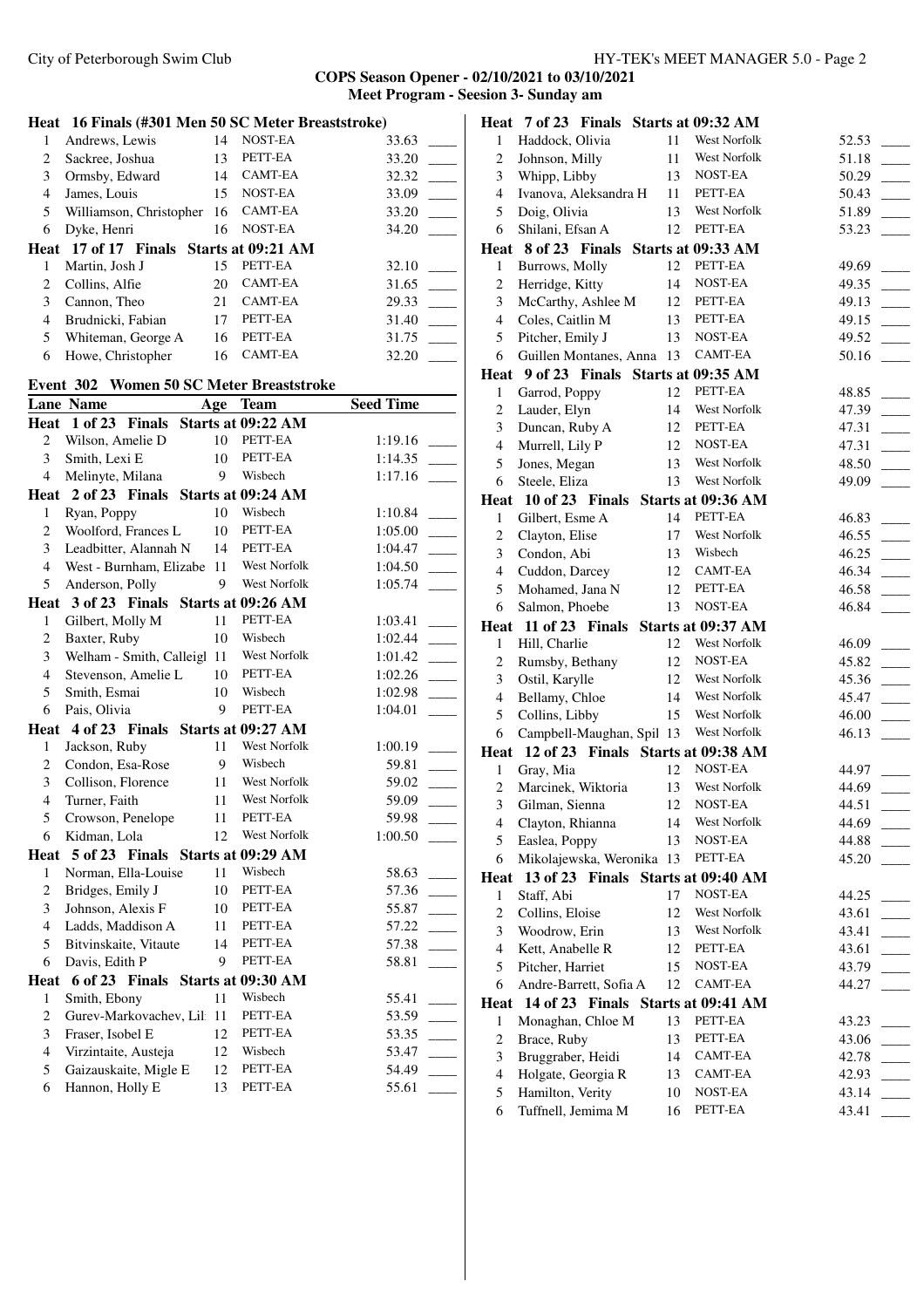|        | Heat 15 Finals (#302 Women 50 SC Meter Breaststroke) |    |                           |       |                | Heat 23 of 23 Finals Starts at 09:52 AM |    |                |                  |
|--------|------------------------------------------------------|----|---------------------------|-------|----------------|-----------------------------------------|----|----------------|------------------|
| 1      | Sajudeen, Tyra                                       | 11 | CAMT-EA                   | 42.75 | 1              | Trainer, Iona M                         | 18 | PETT-EA        | 34.11            |
| 2      | Greengrass, Jess A                                   | 13 | NOST-EA                   | 42.53 | 2              | O'Brien, Sarah                          | 24 | West Norfolk   | 33.17            |
| 3      | Virzintaite, Aiste                                   | 13 | Wisbech                   | 42.37 | 3              | Maggs, Georgia A                        | 16 | <b>CAMT-EA</b> | 33.04            |
| 4      | Lamacraft, Celeste L                                 | 14 | CAMT-EA                   | 42.46 | 4              | Lee, Molly                              | 20 | West Norfolk   | 33.06            |
| 5      | Riches, Abigail                                      | 12 | NOST-EA                   | 42.56 | 5              | Lyon, Ellie                             | 14 | NOST-EA        | 33.78            |
| 6      | Easlea, Molly G                                      | 15 | NOST-EA                   | 42.77 | 6              | Andrews, Katie                          | 16 | NOST-EA        | 34.35            |
|        | Heat 16 of 23 Finals Starts at 09:43 AM              |    |                           |       |                |                                         |    |                |                  |
| 1      | Doig, Sophie                                         | 15 | West Norfolk              | 41.32 |                | Event 303 Men 100 SC Meter Freestyle    |    |                |                  |
| 2      | Kidman, Esmie                                        | 15 | West Norfolk              | 41.23 |                | <b>Lane Name</b>                        |    | Age Team       | <b>Seed Time</b> |
| 3      | Sutika-Totlebena, Kristin 13                         |    | West Norfolk              | 41.12 |                | Heat 1 of 18 Finals Starts at 09:53 AM  |    |                |                  |
| 4      | Harding, Charlisse                                   | 12 | NOST-EA                   | 41.22 | $\mathbf{2}$   | Bellamy, Marley                         | 9  | West Norfolk   | 2:06.41          |
| 5      | Orton, Pelin P                                       | 14 | CAMT-EA                   | 41.25 | 3              | Hill, Cory                              | 10 | West Norfolk   | 1:54.38          |
| 6      | Hopkins, Jessica                                     | 16 | NOST-EA                   | 41.98 | $\overline{4}$ | Doig, Tom                               | 11 | West Norfolk   | 1:59.91          |
|        | Heat 17 of 23 Finals Starts at 09:45 AM              |    |                           |       |                | Heat 2 of 18 Finals Starts at 09:55 AM  |    |                |                  |
| 1      | Hornigold, Pemberley                                 | 13 | West Norfolk              | 40.94 | 2              | Warby, George                           | 10 | Wisbech        | 1:49.18          |
| 2      | Jones, Bethan                                        | 15 | West Norfolk              | 40.47 | 3              | Jakoniuk, Marek                         | 12 | West Norfolk   | 1:44.61          |
| 3      | Wilson, Isla G                                       | 13 | PETT-EA                   | 40.28 | 4              | Brunton, Alex J                         | 9  | PETT-EA        | 1:45.31          |
| 4      | Baldwin, Beatrix M                                   | 14 | NOST-EA                   | 40.34 | 5              | Campbell - Maughan, Jal 11              |    | West Norfolk   | 1:51.26          |
| 5      | Watts, Alice                                         | 12 | CAMT-EA                   | 40.61 |                | Heat 3 of 18 Finals Starts at 09:58 AM  |    |                |                  |
| 6      | Joslin, Scarlett O                                   | 13 | <b>CAMT-EA</b>            | 40.96 | 1              | Turner, Toby                            | 9  | West Norfolk   | 1:43.00          |
|        | Heat 18 of 23 Finals Starts at 09:46 AM              |    |                           |       | 2              | Liddell, Samuel                         | 10 | West Norfolk   | 1:37.22          |
| 1      | Bloomfield, Jessica                                  | 15 | CAMT-EA                   | 40.12 | 3              | Pattison, Alexander                     | 11 | West Norfolk   | 1:29.07          |
| 2      | Liddell, Chloe                                       | 15 | West Norfolk              | 39.97 | 4              | New, Callum                             | 11 | West Norfolk   | 1:35.28          |
| 3      | Ammann, Leonie E                                     | 15 | <b>CAMT-EA</b>            | 39.61 | 5              | Busby, Aston                            | 11 | Wisbech        | 1:42.88          |
| 4      | Donovan, Megan G                                     | 14 | PETT-EA                   | 39.94 | 6              | Mouzoures, Michael                      | 12 | PETT-EA        | 1:44.23          |
| 5      | Shaw, Charlotte J                                    | 14 | PETT-EA                   | 40.05 |                | Heat 4 of 18 Finals Starts at 10:00 AM  |    |                |                  |
| 6      | Howard, Phoebe                                       | 14 | NOST-EA                   | 40.19 | 1              | Jagger, Thomas-Arthur                   | 12 | West Norfolk   | 1:26.81          |
|        | Heat 19 of 23 Finals Starts at 09:47 AM              |    |                           |       | 2              | Bridges, Nicholas D                     | 13 | PETT-EA        | 1:21.68          |
| 1      | Mohamed, Shahd N                                     | 14 | PETT-EA                   | 39.50 | 3              | Coles, Joshua R                         | 13 | PETT-EA        | 1:21.62          |
| 2      | Han, Angela Y                                        | 15 | CAMT-EA                   | 39.34 | 4              | Baxter, Thomas                          | 11 | Wisbech        | 1:21.64          |
| 3      | Pearce, Millie R                                     | 15 | PETT-EA                   | 38.82 | 5              | Profitt, Oliver L                       | 12 | PETT-EA        | 1:24.11          |
| 4      | Chapman, Ruby                                        | 15 | NOST-EA                   | 38.90 | 6              | Elderkin, Jake                          | 11 | PETT-EA        | 1:28.13          |
| 5      | Smith, Sydney                                        | 15 | CAMT-EA                   | 39.47 |                | Heat 5 of 18 Finals Starts at 10:02 AM  |    |                |                  |
| 6      | Skittrell, Olivia                                    | 14 | West Norfolk              | 39.54 | 1              | Bedford, Evan                           | 13 | NOST-EA        | 1:21.44          |
|        | Heat 20 of 23 Finals                                 |    | <b>Starts at 09:48 AM</b> |       | 2              | Lapas, Dominykas                        | 14 | PETT-EA        | 1:19.22          |
| 1      | Doncila, Nicole N                                    | 13 | PETT-EA                   | 38.26 | 3              | Dougall, Alex P                         | 13 | PETT-EA        | 1:18.70          |
| 2      | Davis, Lilly K                                       | 13 | PETT-EA                   | 38.16 | 4              | Heather, George                         | 11 | PETT-EA        | 1:19.13          |
| 3      | Hamilton, Isla                                       | 13 | NOST-EA                   | 37.73 | 5              | Wratten, Will O                         | 12 | <b>CAMT-EA</b> | 1:20.95          |
|        | Cooper, Kacie                                        | 14 | West Norfolk              | 37.97 | 6              | Kotzenberg, Heinrich                    |    | 13 CAMT-EA     | 1:21.60          |
| 4<br>5 | Griffin, Sophie L                                    | 17 | PETT-EA                   | 38.17 |                | Heat 6 of 18 Finals Starts at 10:04 AM  |    |                |                  |
|        | Turchyn, Alina                                       | 15 | CAMT-EA                   | 38.34 | 1              | Stavrov, Georgi                         | 12 | PETT-EA        | 1:18.37          |
| 6      |                                                      |    |                           |       | 2              | Simkus, Zilvinas                        | 13 | PETT-EA        | 1:17.37          |
| Heat   | 21 of 23 Finals Starts at 09:49 AM                   |    | NOST-EA                   |       | 3              | Smithee, Oscar                          | 13 | Wisbech        | 1:16.53          |
| 1      | Sanford, Jessica                                     | 16 | NOST-EA                   | 37.63 | 4              | Jones, Josh                             | 12 | Wisbech        | 1:16.85          |
| 2      | Salmon, Francesca                                    | 16 |                           | 37.41 | 5              | Stoica, Vlad A                          | 13 | CAMT-EA        | 1:17.82          |
| 3      | Sparkes, Sophie                                      | 16 | NOST-EA<br>PETT-EA        | 37.21 | 6              | Lewis, Archie R                         | 14 | PETT-EA        | 1:18.43          |
| 4      | Treharne, Lara E                                     | 14 |                           | 37.25 | Heat           | 7 of 18 Finals Starts at 10:06 AM       |    |                |                  |
| 5      | Richardson, Caitlin                                  | 15 | NOST-EA                   | 37.43 | 1              | Valenzuela-Niedbalsk, M 13              |    | CAMT-EA        | 1:15.62          |
| 6      | Chapman, Lily                                        | 18 | NOST-EA                   | 37.69 | 2              | Leese, William P                        | 13 | CAMT-EA        | 1:14.66          |
|        | Heat 22 of 23 Finals Starts at 09:50 AM              |    |                           |       | 3              | Glasscock, Oliver                       | 13 | Wisbech        | 1:13.87          |
| 1      | Shaw, Jess E                                         | 16 | PETT-EA                   | 36.62 | 4              | Modolell, Juan                          | 13 | CAMT-EA        | 1:14.20          |
| 2      | Ryan, Lucy                                           | 47 | Wisbech                   | 36.03 | 5              | Montgomery, Zach                        | 11 | NOST-EA        | 1:14.79          |
| 3      | Dexter, Macy                                         | 15 | CAMT-EA                   | 34.37 | 6              | Pasztor, Conor S                        | 12 | CAMT-EA        | 1:16.24          |
| 4      | Cameron, Belle I                                     | 14 | PETT-EA                   | 35.37 |                |                                         |    |                |                  |
| 5      | Mahoney, Jessica J                                   | 16 | PETT-EA                   | 36.10 |                |                                         |    |                |                  |
| 6      | Mixer, Daisy                                         | 15 | NOST-EA                   | 37.15 |                |                                         |    |                |                  |
|        |                                                      |    |                           |       |                |                                         |    |                |                  |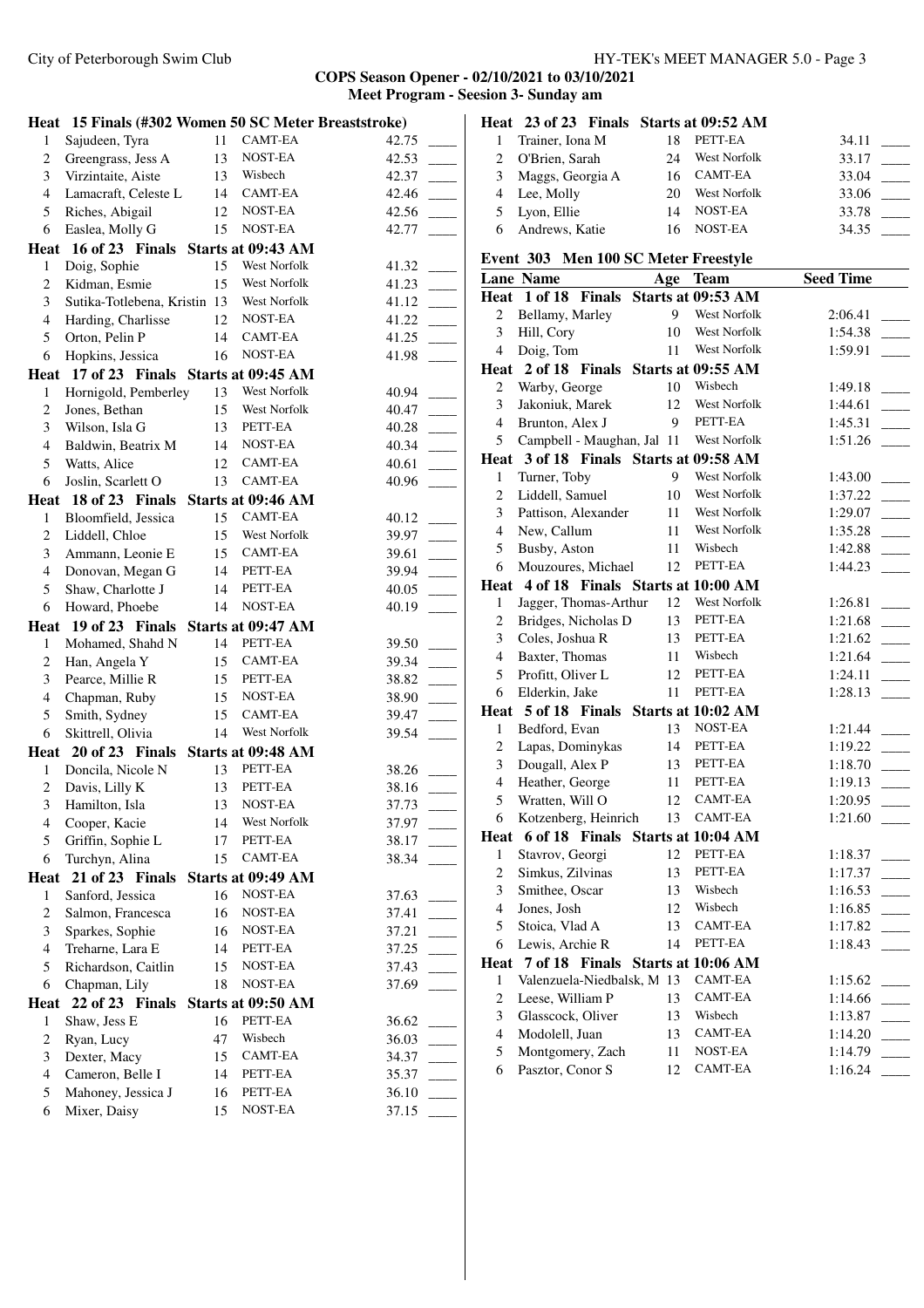**COPS Season Opener - 02/10/2021 to 03/10/2021 Meet Program - Seesion 3- Sunday am**

|                | Heat 8 Finals (#303 Men 100 SC Meter Freestyle) |    |                           |         |  |
|----------------|-------------------------------------------------|----|---------------------------|---------|--|
| 1              | Gendy, Adam                                     | 14 | Wisbech                   | 1:12.96 |  |
| $\overline{c}$ | Mann, Henry                                     | 13 | <b>NOST-EA</b>            | 1:12.13 |  |
| 3              | Wilson, Jamie                                   | 12 | Wisbech                   | 1:11.90 |  |
| $\overline{4}$ | Rehus, Charlie                                  | 12 | PETT-EA                   | 1:12.12 |  |
| 5              | Carter, George                                  | 13 | CAMT-EA                   | 1:12.38 |  |
| 6              | Baranowicz, Bartosz A                           | 14 | PETT-EA                   | 1:12.97 |  |
|                | Heat 9 of 18 Finals                             |    | Starts at 10:09 AM        |         |  |
| 1              | Hunter, Oscar                                   | 12 | NOST-EA                   | 1:11.68 |  |
| $\overline{c}$ | Jacob, Frank A                                  | 12 | <b>CAMT-EA</b>            | 1:11.34 |  |
| 3              | Birdsall, Charlie R                             | 11 | $\mathsf{CAMT\text{-}EA}$ | 1:11.20 |  |
| $\overline{4}$ | James, Thomas                                   | 13 | West Norfolk              | 1:11.24 |  |
| 5              | Grimmer, Daniel                                 | 14 | <b>West Norfolk</b>       | 1:11.56 |  |
| 6              | Artingstall, Sam J                              | 13 | CAMT-EA                   | 1:11.90 |  |
|                | Heat 10 of 18 Finals                            |    | Starts at 10:11 AM        |         |  |
| 1              | Bacon, Jacob J                                  | 10 | PETT-EA                   | 1:11.00 |  |
| $\overline{c}$ | Wilson, Alex                                    | 15 | Wisbech                   | 1:10.54 |  |
| 3              | Uttarkar, Kirtan                                | 14 | PETT-EA                   | 1:09.81 |  |
| 4              | Griffin, Keiran                                 | 15 | PETT-EA                   | 1:10.41 |  |
| 5              | Kadar, Norbert                                  | 12 | CAMT-EA                   | 1:10.62 |  |
| 6              | Phoenix McGlynn, Matth 13                       |    | NOST-EA                   | 1:11.03 |  |
| Heat           | 11 of 18 Finals Starts at 10:12 AM              |    |                           |         |  |
| 1              | Stapleton, Jack                                 | 14 | PETT-EA                   | 1:08.93 |  |
| $\overline{c}$ | Eden, Ben                                       | 17 | Wisbech                   | 1:07.87 |  |
| $\mathfrak{Z}$ | Krolik, Mark B                                  | 14 | PETT-EA                   | 1:06.71 |  |
| $\overline{4}$ | Yeaman, Nathan                                  | 13 | West Norfolk              | 1:06.98 |  |
| 5              | Rouse, Edward                                   | 14 | CAMT-EA                   | 1:08.38 |  |
| 6              | Johnson, Adam G                                 | 12 | CAMT-EA                   | 1:09.63 |  |
|                | Heat 12 of 18 Finals                            |    | Starts at 10:14 AM        |         |  |
|                |                                                 |    |                           |         |  |
| $\mathbf{1}$   | Garnett, Thomas                                 | 13 | West Norfolk              | 1:06.06 |  |
| 2              | Gilman, Jake                                    | 15 | NOST-EA                   | 1:05.09 |  |
| 3              | Swindale, Jack R                                | 13 | PETT-EA                   | 1:04.15 |  |
| $\overline{4}$ | Mouzoures, George                               | 17 | PETT-EA                   | 1:04.67 |  |
| 5              | Harrop, Austin                                  | 15 | CAMT-EA                   | 1:05.42 |  |
| 6              | Bennett, Rufus S                                | 13 | PETT-EA                   | 1:06.35 |  |
|                | Heat 13 of 18 Finals                            |    | Starts at 10:16 AM        |         |  |
| 1              | Winslow, Samuel                                 | 14 | <b>CAMT-EA</b>            | 1:03.90 |  |
| $\overline{c}$ | Smith, Harrison                                 | 16 | West Norfolk              | 1:03.77 |  |
| 3              | Kadar, Janos                                    | 14 | <b>CAMT-EA</b>            | 1:02.26 |  |
| $\overline{4}$ | Gurev-Markovachev, Par 15                       |    | PETT-EA                   | 1:02.32 |  |
| 5              | Smithee, Oliver                                 | 16 | Wisbech                   | 1:03.81 |  |
| 6              | Small, Thomas                                   | 15 | <b>NOST-EA</b>            | 1:03.91 |  |
|                | Heat 14 of 18 Finals                            |    | Starts at 10:17 AM        |         |  |
| 1              | Moyses, Daniel B                                | 15 | PETT-EA                   | 1:01.84 |  |
| $\overline{c}$ | Arnup, Finlay                                   | 14 | NOST-EA                   | 1:01.31 |  |
| $\mathfrak{Z}$ | Veiga, Maximilian                               | 14 | CAMT-EA                   | 1:01.16 |  |
| 4              | Tkacenko, Nedas                                 | 15 | West Norfolk              | 1:01.23 |  |
| 5              | Jayakody, Menuka                                | 14 | NOST-EA                   | 1:01.56 |  |
| 6              | Bryan, Alexander                                | 17 | West Norfolk              | 1:02.10 |  |
| Heat           | 15 of 18 Finals                                 |    | Starts at 10:19 AM        |         |  |
| 1              | Isle, Harvey                                    | 16 | West Norfolk              | 1:01.00 |  |
| 2              | Hall, Riley J                                   | 14 | CAMT-EA                   | 1:00.31 |  |
| $\mathfrak{Z}$ | Sackree, Joshua                                 | 13 | PETT-EA                   | 59.77   |  |
| $\overline{4}$ | De Wildt, Ross                                  | 13 | CAMT-EA                   | 1:00.25 |  |
| 5              | Peacock, Jamie M                                | 15 | PETT-EA                   | 1:00.71 |  |

|      | Heat 16 of 18 Finals               |    | Starts at 10:20 AM |       |
|------|------------------------------------|----|--------------------|-------|
| 1    | Dearing, Orlando E                 | 13 | PETT-EA            | 59.47 |
| 2    | Dyke, Henri                        | 16 | NOST-EA            | 59.17 |
| 3    | Woodhouse, Ben                     | 17 | NOST-EA            | 58.15 |
| 4    | Ormsby, Edward                     | 14 | CAMT-EA            | 58.22 |
| 5    | Andrews, Lewis                     | 14 | NOST-EA            | 59.25 |
| 6    | Loughlin, Connor                   | 16 | Wisbech            | 59.60 |
| Heat | 17 of 18 Finals                    |    | Starts at 10:22 AM |       |
| 1    | Williamson, James                  | 14 | CAMT-EA            | 58.00 |
| 2    | Martin, Josh J                     | 15 | PETT-EA            | 57.46 |
| 3    | Addis, Robert                      | 17 | West Norfolk       | 56.37 |
| 4    | Ball, Tom                          | 17 | West Norfolk       | 57.00 |
| 5    | Williamson, Christopher            | 16 | CAMT-EA            | 57.86 |
| 6    | Howe, Christopher                  | 16 | <b>CAMT-EA</b>     | 58.15 |
| Heat | 18 of 18 Finals Starts at 10:23 AM |    |                    |       |
| 1    | Whiteman, George A                 | 16 | PETT-EA            | 55.02 |
| 2    | Brudnicki, Fabian                  | 17 | PETT-EA            | 53.16 |
| 3    | Cannon, Theo                       | 21 | <b>CAMT-EA</b>     | 51.14 |
| 4    | Rose, Samuel                       | 18 | West Norfolk       | 52.83 |
| 5    | Campbell - Maughan, Za             | 22 | West Norfolk       | 54.16 |
| 6    | Monie, Matthew                     | 16 | <b>CAMT-EA</b>     | 56.15 |

# **Event 304 Women 100 SC Meter Freestyle**

|                | <b>Lane Name</b>                  | Age | <b>Team</b>         | <b>Seed Time</b> |
|----------------|-----------------------------------|-----|---------------------|------------------|
|                | Heat 1 of 20 Finals               |     | Starts at 10:25 AM  |                  |
| 2              | Smith, Esmai                      | 10  | Wisbech             | 2:16.06          |
| 3              | Melinyte, Milana                  | 9   | Wisbech             | 2:01.20          |
| $\overline{4}$ | Ryan, Poppy                       | 10  | Wisbech             | 2:13.65          |
| Heat           | 2 of 20 Finals                    |     | Starts at 10:28 AM  |                  |
| 2              | Turner, Faith                     | 11  | <b>West Norfolk</b> | 1:47.77          |
| 3              | Welham - Smith, Calleigl          | 11  | West Norfolk        | 1:45.77          |
| $\overline{4}$ | Sibley, Caitlin                   | 13  | Wisbech             | 1:45.82          |
| 5              | Doig, Olivia                      | 13  | West Norfolk        | 1:51.11          |
| Heat           | 3 of 20 Finals                    |     | Starts at 10:30 AM  |                  |
| $\mathbf{1}$   | Baxter, Ruby                      | 10  | Wisbech             | 1:41.68          |
| $\overline{c}$ | Jackson, Ruby                     | 11  | <b>West Norfolk</b> | 1:36.75          |
| 3              | Bridges, Emily J                  | 10  | PETT-EA             | 1:31.76          |
| $\overline{4}$ | Hannon, Holly E                   | 13  | PETT-EA             | 1:33.28          |
| 5              | Kidman, Lola                      | 12  | <b>West Norfolk</b> | 1:38.38          |
| 6              | West - Burnham, Elizabe           | 11  | <b>West Norfolk</b> | 1:45.16          |
| <b>Heat</b>    | 4 of 20 Finals Starts at 10:32 AM |     |                     |                  |
| 1              | Bailey, Kari-Ella                 | 11  | Wisbech             | 1:29.34          |
| $\overline{c}$ | Gurev-Markovachev, Lil            | 11  | PETT-EA             | 1:28.76          |
| 3              | Duncan, Ruby A                    | 12  | PETT-EA             | 1:25.26          |
| $\overline{4}$ | Ringwood, Belle                   | 11  | <b>West Norfolk</b> | 1:25.34          |
| 5              | Haddock, Olivia                   | 11  | <b>West Norfolk</b> | 1:28.97          |
| 6              | Campbell-Maughan, Spil            | 13  | West Norfolk        | 1:30.45          |
| Heat           | 5 of 20 Finals Starts at 10:34 AM |     |                     |                  |
| 1              | Warby, Layla                      | 12  | Wisbech             | 1:23.59          |
| 2              | Burton, Isabella                  | 11  | Wisbech             | 1:23.09          |
| 3              | Hill, Charlie                     | 12  | <b>West Norfolk</b> | 1:22.46          |
| $\overline{4}$ | Smith, Ebony                      | 11  | Wisbech             | 1:22.96          |
| 5              | Mohamed, Maryam N                 | 16  | PETT-EA             | 1:23.53          |
| 6              | Virzintaite, Austeja              | 12  | Wisbech             | 1:24.92          |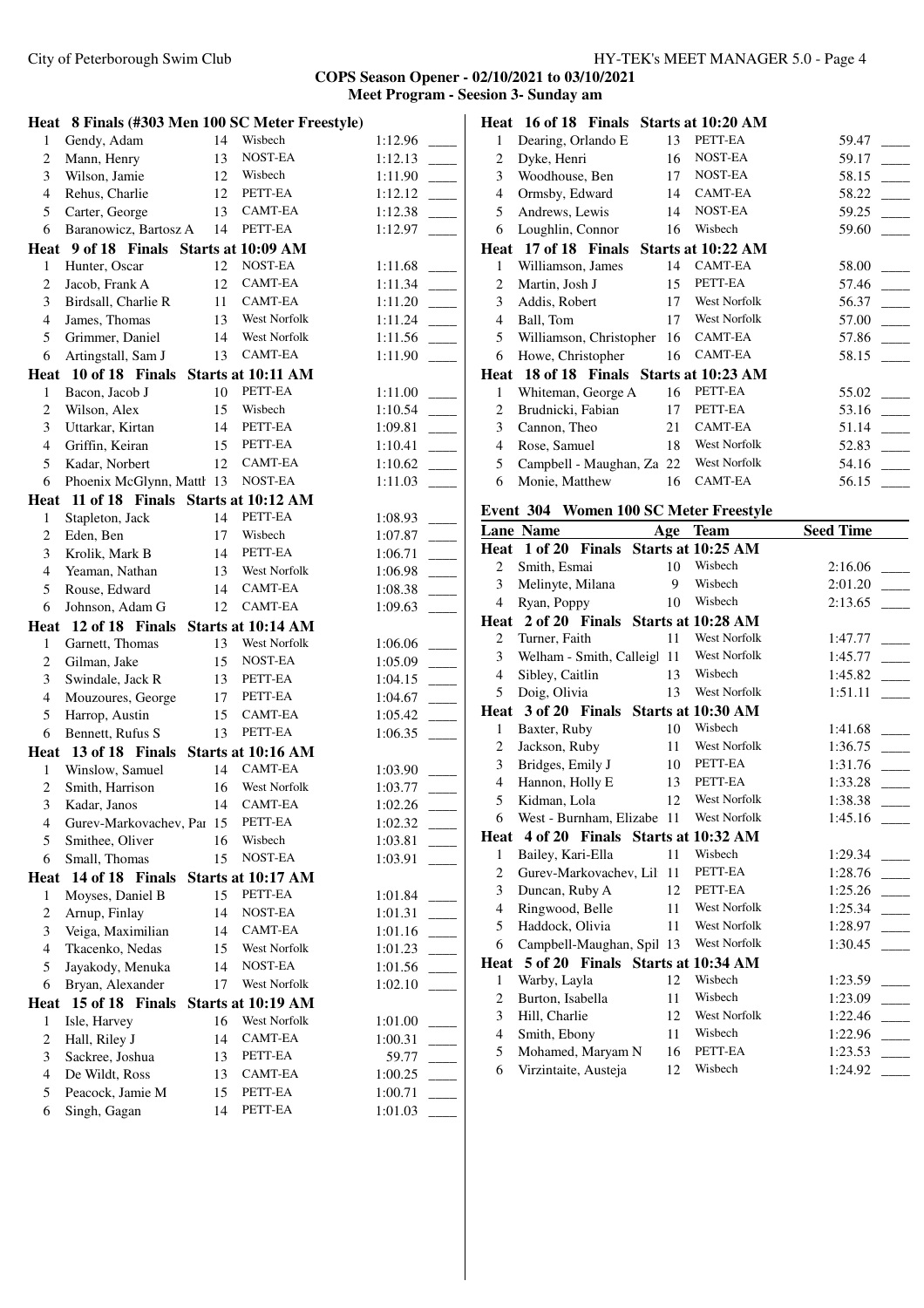|                | Heat 6 Finals (#304 Women 100 SC Meter Freestyle) |    |                         |                    |
|----------------|---------------------------------------------------|----|-------------------------|--------------------|
| $\mathbf{1}$   | Collins, Eloise                                   | 12 | West Norfolk            | 1:21.95            |
| $\overline{c}$ | Andre-Barrett, Sofia A                            | 12 | CAMT-EA                 | 1:20.97            |
| 3              | Gray, Mia                                         | 12 | NOST-EA                 | 1:20.25            |
| $\overline{4}$ | Orton, Pelin P                                    | 14 | CAMT-EA                 | 1:20.71            |
| 5              | Johnson, Milly                                    | 11 | West Norfolk            | 1:21.50            |
| 6              | Garrod, Poppy                                     | 12 | PETT-EA                 | 1:21.97            |
|                | Heat 7 of 20 Finals Starts at 10:38 AM            |    |                         |                    |
| 1              | Jones, Megan                                      | 13 | West Norfolk            | 1:19.13            |
| 2              | McCarthy, Ashlee M                                | 12 | PETT-EA                 | 1:18.88            |
| 3              | Lamacraft, Celeste L                              | 14 | CAMT-EA                 | 1:17.20            |
| $\overline{4}$ | Coles, Caitlin M                                  | 13 | PETT-EA                 | 1:18.84            |
| 5              | Whipp, Libby                                      | 13 | NOST-EA                 | 1:19.07            |
| 6              | Hamilton, Verity                                  | 10 | NOST-EA                 | 1:20.23            |
| Heat           | 8 of 20 Finals                                    |    | Starts at 10:40 AM      |                    |
| $\mathbf{1}$   | Salmon, Phoebe                                    | 13 | NOST-EA                 | 1:16.75            |
| 2              | Brace, Ruby                                       | 13 | PETT-EA                 | 1:16.09            |
| 3              | Cuddon, Darcey                                    | 12 | CAMT-EA                 | 1:15.97            |
| $\overline{4}$ | Burrows, Molly                                    | 12 | PETT-EA                 | 1:16.09            |
| 5              | Doig, Sophie                                      | 15 | West Norfolk            | 1:16.41            |
| 6              | Monaghan, Chloe M                                 | 13 | PETT-EA                 | 1:16.81            |
| Heat           | 9 of 20 Finals Starts at 10:42 AM                 |    |                         |                    |
| $\mathbf{1}$   | Jones, Bethan                                     | 15 | West Norfolk            | 1:15.12            |
| 2              | Joslin, Scarlett O                                | 13 | CAMT-EA                 | 1:14.18            |
| 3              | Baldwin, Beatrix M                                | 14 | NOST-EA                 | 1:13.35            |
| $\overline{4}$ | Watts, Alice                                      | 12 | CAMT-EA                 | 1:13.54            |
| 5              | Wingate, Juniper                                  | 14 | CAMT-EA                 | 1:14.62            |
| 6              | Sajudeen, Tyra                                    | 11 | CAMT-EA                 | 1:15.56            |
| Heat           | 10 of 20 Finals                                   |    | Starts at 10:43 AM      |                    |
| $\mathbf{1}$   | Clayton, Rhianna                                  | 14 | West Norfolk            | 1:13.15            |
| $\overline{c}$ | Murrell, Lily P                                   | 12 | NOST-EA                 | 1:12.72            |
| 3              | Sangiorgio, Maya B                                | 12 | PETT-EA                 | 1:12.09            |
| $\overline{4}$ | Sutika-Totlebena, Kristin                         | 13 | West Norfolk            | 1:12.62            |
| 5              | Hornigold, Pemberley                              | 13 | West Norfolk            | 1:12.81            |
| 6              | Wilson, Zoe                                       | 13 | Wisbech                 | 1:13.25            |
|                | Heat 11 of 20 Finals                              |    | Starts at 10:45 AM      |                    |
| $\mathbf{1}$   | Virzintaite, Aiste                                | 13 | Wisbech                 | 1:11.53            |
| $\overline{c}$ | White, Genevieve                                  | 13 | CAMT-EA                 | 1:11.36            |
| 3              | Staff, Abi                                        | 17 | NOST-EA                 | 1:11.22            |
| 4              | Rumsby, Bethany                                   | 12 | NOST-EA                 | 1:11.34            |
| 5              | Harding, Charlisse                                | 12 | NOST-EA                 | 1:11.38            |
| 6              | Tuffnell, Jemima M                                | 16 | PETT-EA                 | 1:11.53            |
| <b>Heat</b>    | 12 of 20 Finals                                   |    | Starts at 10:47 AM      |                    |
| $\mathbf{1}$   | Liddell, Chloe                                    | 15 | West Norfolk            | 1:10.61            |
| 2              | Simmonds, Ella                                    | 15 | NOST-EA                 | 1:10.38            |
| 3              | Bellamy, Chloe                                    | 14 | West Norfolk            | 1:10.14            |
| $\overline{4}$ | Nicholson, Abigail                                | 15 | West Norfolk            | 1:10.34            |
| 5              | Howard, Phoebe                                    | 14 | NOST-EA                 | 1:10.50            |
| 6              | Kett, Anabelle R                                  | 12 | PETT-EA                 | 1:10.84            |
| Heat           |                                                   |    |                         |                    |
|                | 13 of 20 Finals                                   |    | Starts at 10:49 AM      |                    |
| $\mathbf{1}$   | Gilman, Sienna                                    | 12 | NOST-EA                 | 1:10.00            |
| 2              | Lauder, Elyn                                      | 14 | West Norfolk            | 1:09.69            |
| 3              | Skittrell, Olivia                                 | 14 | West Norfolk            | 1:09.33            |
| 4              | Mikolajewska, Weronika                            | 13 | PETT-EA                 | 1:09.47            |
| 5              | Marcinek, Wiktoria<br>Pitcher, Emily J            | 13 | West Norfolk<br>NOST-EA | 1:09.91<br>1:10.10 |

|                | Heat 14 of 20 Finals Starts at 10:50 AM     |     |                     |                  |  |
|----------------|---------------------------------------------|-----|---------------------|------------------|--|
| 1              | Han, Erica Y                                | 13  | CAMT-EA             | 1:08.76          |  |
| $\overline{c}$ | Greengrass, Jess A                          | 13  | NOST-EA             | 1:08.62          |  |
| 3              | Pearce, Millie R                            | 15  | PETT-EA             | 1:08.24          |  |
| $\overline{4}$ | Cooper, Kacie                               | 14  | West Norfolk        | 1:08.47          |  |
| 5              | Bruggraber, Heidi                           | 14  | <b>CAMT-EA</b>      | 1:08.68          |  |
| 6              | Wilson, Isla G                              | 13  | PETT-EA             | 1:09.25          |  |
|                | Heat 15 of 20 Finals                        |     | Starts at 10:52 AM  |                  |  |
| 1              | Kidman, Esmie                               | 15  | West Norfolk        | 1:07.98          |  |
| 2              | Han, Angela Y                               | 15  | CAMT-EA             | 1:07.54          |  |
| 3              | Harris, Millie                              | 13  | Wisbech             | 1:07.06          |  |
| $\overline{4}$ | Woodrow, Erin                               | 13  | West Norfolk        | 1:07.32          |  |
| 5              | Gilbert, Esme A                             | 14  | PETT-EA             | 1:07.90          |  |
| 6              | Clayton, Elise                              | 17  | West Norfolk        | 1:08.03          |  |
|                | Heat 16 of 20 Finals                        |     | Starts at 10:54 AM  |                  |  |
| 1              | Smith, Sydney                               | 15  | CAMT-EA             | 1:06.34          |  |
| $\overline{c}$ | Hamilton, Isla                              | 13  | NOST-EA             | 1:06.03          |  |
| 3              | Fulluck-Holmes, Isla K                      | 14  | PETT-EA             | 1:05.75          |  |
| $\overline{4}$ | Sanford, Jessica                            | 16  | NOST-EA             | 1:05.91          |  |
| 5              | Richardson, Caitlin                         | 15  | NOST-EA             | 1:06.28          |  |
| 6              | Riches, Abigail                             | 12  | NOST-EA             | 1:06.56          |  |
| Heat           | 17 of 20 Finals                             |     | Starts at 10:55 AM  |                  |  |
| 1              | Davis, Lilly K                              | 13  | PETT-EA             | 1:05.41          |  |
| 2              | Bello, Elena                                | 15  | CAMT-EA             | 1:05.25          |  |
| 3              | Hammond, Lauren                             | 16  | CAMT-EA             | 1:04.80          |  |
| $\overline{4}$ | Sparkes, Sophie                             | 16  | NOST-EA             | 1:05.00          |  |
| 5              | Chapman, Ruby                               | 15  | NOST-EA             | 1:05.28          |  |
| 6              | Mather, Izzy A                              | 13  | CAMT-EA             | 1:05.42          |  |
|                | Heat 18 of 20 Finals                        |     | Starts at 10:57 AM  |                  |  |
| 1              | Shaw, Charlotte J                           | 14  | PETT-EA             | 1:04.72          |  |
| $\overline{c}$ | Scott, Indy M                               | 15  | CAMT-EA             | 1:03.52          |  |
| 3              | Wightman, Leah                              | 16  | <b>West Norfolk</b> | 1:03.33          |  |
| $\overline{4}$ | Cimermanova, Vanesa                         | 12  | PETT-EA             | 1:03.46          |  |
| 5              | Mixer, Daisy                                | 15  | NOST-EA             | 1:04.49          |  |
| 6              | Minett, Olivia                              | 13  | PETT-EA             | 1:04.78          |  |
|                | Heat 19 of 20 Finals                        |     | Starts at 10:58 AM  |                  |  |
| 1              | Smith, Charlotte                            | 14  | NOST-EA             | 1:02.50          |  |
| 2              | Andrews, Katie                              | 16  | NOST-EA             | 1:01.71          |  |
| 3              | Lyon, Ellie                                 | 14  | NOST-EA             | 1:01.40          |  |
| 4              | Smith, Rebecca                              | 18  | NOST-EA             | 1:01.62          |  |
| 5              | Lee, Molly                                  | 20  | West Norfolk        | 1:02.49          |  |
| 6              | Salmon, Francesca                           | 16  | NOST-EA             | 1:02.86          |  |
|                | Heat 20 of 20 Finals                        |     | Starts at 11:00 AM  |                  |  |
| 1              | Dexter, Macy                                | 15  | CAMT-EA             | 1:00.93          |  |
| $\overline{c}$ | Ransome, Matilda                            | 15  | CAMT-EA             | 1:00.90          |  |
| 3              | Salisbury, Harriet                          | 16  | PETT-EA             | 59.08            |  |
| $\overline{4}$ | Shaw, Jess E                                | 16  | PETT-EA             | 1:00.89          |  |
| 5              | O'Keeffe, Ellie A                           | 21  | CAMT-EA             | 1:00.91          |  |
| 6              | Maggs, Georgia A                            | 16  | CAMT-EA             | 1:01.13          |  |
|                |                                             |     |                     |                  |  |
|                | <b>Event 305 Men 200 SC Meter Butterfly</b> |     |                     |                  |  |
|                | <b>Lane Name</b>                            | Age | <b>Team</b>         | <b>Seed Time</b> |  |

| <b>Lane Name</b>                        |    | Age Team     | <b>Seed Time</b> |  |
|-----------------------------------------|----|--------------|------------------|--|
| Heat 1 of 3 Finals Starts at 11:01 AM   |    |              |                  |  |
| 2 Jagger, Thomas-Arthur 12 West Norfolk |    |              | 3:59.17          |  |
| 3 Loughlin, Connor                      | 16 | Wisbech      | 3:34.34          |  |
| 4 Pattison, Alexander                   | 11 | West Norfolk | 3:34.75          |  |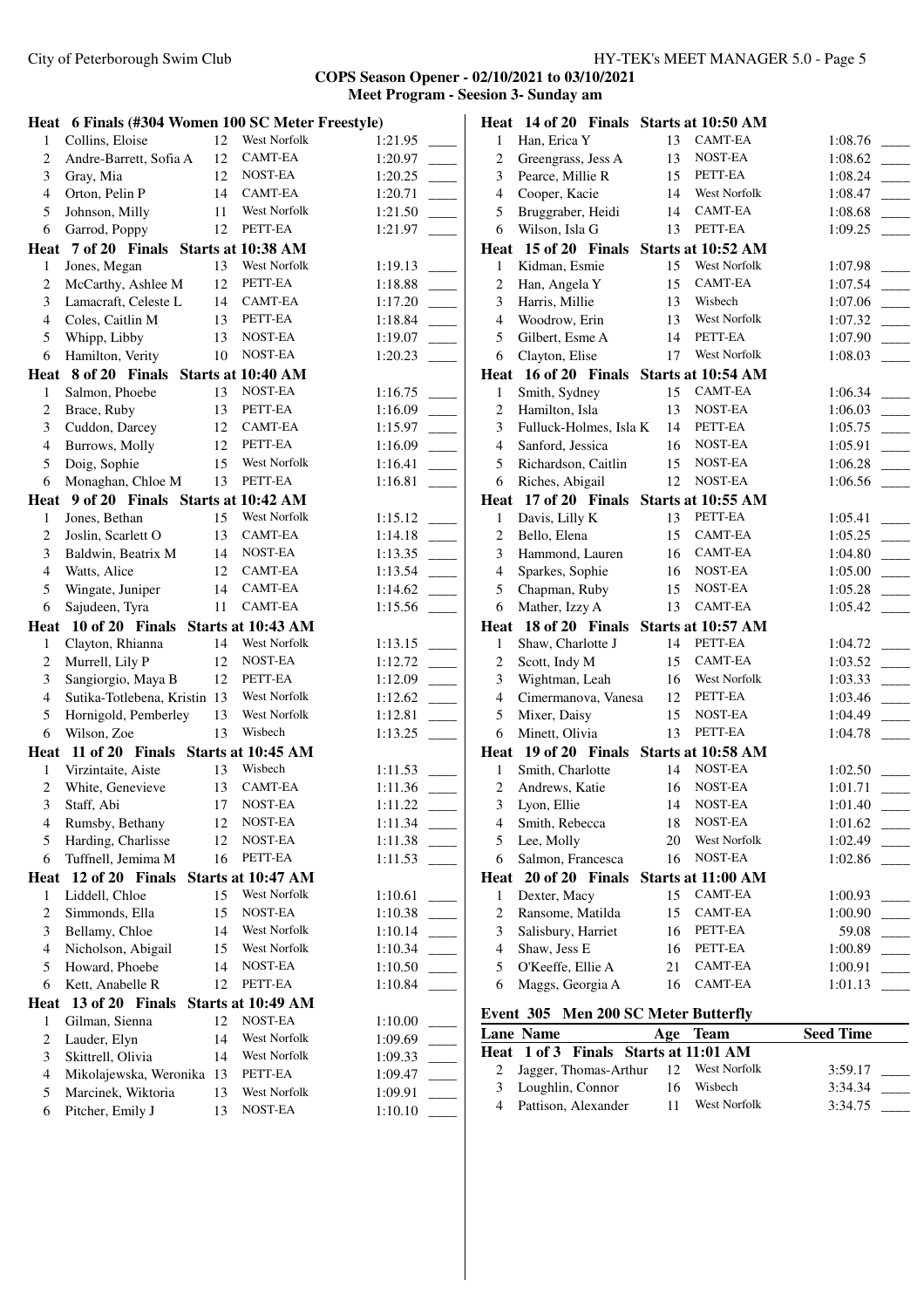# **COPS Season Opener - 02/10/2021 to 03/10/2021 Meet Program - Seesion 3- Sunday am**

|                | Heat 2 Finals (#305 Men 200 SC Meter Butterfly) |     |                     |                  |  |
|----------------|-------------------------------------------------|-----|---------------------|------------------|--|
| 1              | Dearing, Orlando E                              | 13  | PETT-EA             | 3:19.52          |  |
| 2              | Lee, Kian H                                     | 13  | PETT-EA             | 3:16.47          |  |
| 3              | Ormsby, Edward                                  | 14  | CAMT-EA             | 2:59.73          |  |
| $\overline{4}$ | Krolik, Mark B                                  | 14  | PETT-EA             | 3:15.90          |  |
| 5              | Rehus, Charlie                                  | 12  | PETT-EA             | 3:17.65          |  |
|                | Heat 3 of 3 Finals                              |     | Starts at 11:10 AM  |                  |  |
| 1              | James, Thomas                                   | 13  | West Norfolk        | 2:51.87          |  |
| 2              | Bryan, Alexander                                | 17  | West Norfolk        | 2:43.57          |  |
| 3              | Moyses, Daniel B                                | 15  | PETT-EA             | 2:31.28          |  |
| $\overline{4}$ | James, Louis                                    | 15  | NOST-EA             | 2:31.81          |  |
| 5              | Wilson, Jamie                                   | 12  | Wisbech             | 2:50.53          |  |
| 6              | Harrop, Austin                                  | 15  | CAMT-EA             | 2:54.80          |  |
|                |                                                 |     |                     |                  |  |
|                | Event 306 Women 200 SC Meter Butterfly          |     |                     |                  |  |
|                | Lane Name                                       | Age | Team                | <b>Seed Time</b> |  |
|                | Heat 1 of 3 Finals Starts at 11:13 AM           |     |                     |                  |  |
| 1              | Bailey, Kari-Ella                               |     | 11 Wisbech          | 3:57.09          |  |
| $\overline{c}$ | Virzintaite, Aiste                              | 13  | Wisbech             | 3:20.00          |  |
| 3              | Tuffnell, Jemima M                              | 16  | PETT-EA             | 3:14.64          |  |
| $\overline{4}$ | Clayton, Rhianna                                | 14  | <b>West Norfolk</b> | 3:18.21          |  |
| 5              | Burton, Isabella                                | 11  | Wisbech             | 3:54.97          |  |
| 6              | Virzintaite, Austeja                            | 12  | Wisbech             | 4:00.32          |  |
|                | Heat 2 of 3 Finals Starts at 11:18 AM           |     |                     |                  |  |
| 1              | Marcinek, Wiktoria                              | 13  | West Norfolk        | 3:07.93          |  |
| 2              | Nicholson, Abigail                              | 15  | West Norfolk        | 3:01.75          |  |
| 3              | Kidman, Esmie                                   | 15  | West Norfolk        | 2:57.73          |  |
| $\overline{4}$ | Donovan, Megan G                                | 14  | PETT-EA             | 2:58.98          |  |
| 5              | Bellamy, Chloe                                  | 14  | <b>West Norfolk</b> | 3:03.95          |  |
| 6              | Collins, Libby                                  | 15  | West Norfolk        | 3:11.76          |  |
|                | Heat 3 of 3 Finals                              |     | Starts at 11:21 AM  |                  |  |
| 1              | Harris, Millie                                  | 13  | Wisbech             | 2:49.34          |  |
| $\overline{2}$ | Mahoney, Olivia R                               | 13  | PETT-EA             | 2:46.87          |  |
| 3              | Wightman, Leah                                  | 16  | West Norfolk        | 2:26.02          |  |
| $\overline{4}$ | Willis, Hannah L                                | 15  | PETT-EA             | 2:29.60          |  |
| 5              | Lauder, Elyn                                    | 14  | West Norfolk        | 2:47.84          |  |
| 6              | Dorman, Leah                                    | 14  | PETT-EA             | 2:50.60          |  |
|                |                                                 |     |                     |                  |  |
|                | Event 307 Men 200 SC Meter IM                   |     |                     |                  |  |
|                | <b>Lane Name</b>                                | Age | Team                | <b>Seed Time</b> |  |
| Heat           | 1 of 10<br><b>Finals</b>                        |     | Starts at 11:25 AM  |                  |  |
| $\mathbf{1}$   | Elderkin, Jake                                  | 11  | PETT-EA             | 3:43.12          |  |
| 2              | Montgomery, Zach                                | 11  | NOST-EA             | 3:39.89          |  |
| 3              | Profitt, Oliver L                               | 12  | PETT-EA             | 3:22.60          |  |
| 4              | Jagger, Thomas-Arthur                           | 12  | West Norfolk        | 3:26.72          |  |
| 5              | Coles, Joshua R                                 | 13  | PETT-EA             | 3:40.33          |  |
| 6              | Liddell, Samuel                                 | 10  | <b>West Norfolk</b> | 4:03.63          |  |
| Heat           | 2 of 10 Finals                                  |     | Starts at 11:29 AM  |                  |  |
| 1              | Artingstall, Sam J                              | 13  | <b>CAMT-EA</b>      | 3:20.83          |  |
| 2              | Pasztor, Conor S                                | 12  | CAMT-EA             | 3:20.55          |  |
| 3              | Bedford, Evan                                   | 13  | NOST-EA             | 3:14.10          |  |
| $\overline{4}$ | Baxter, Thomas                                  | 11  | Wisbech             | 3:17.57          |  |

5 Gendy, Adam 14 Wisbech 3:20.81<br>6 Bridges, Nicholas D 13 PETT-EA 3:22.03

6 Bridges, Nicholas D

| Heat           |                            |  |    | 3 of 10 Finals Starts at 11:33 AM      |         |  |
|----------------|----------------------------|--|----|----------------------------------------|---------|--|
| 1              | Jacob, Frank A             |  | 12 | CAMT-EA                                | 3:05.69 |  |
| $\overline{2}$ | Baranowicz, Bartosz A      |  | 14 | PETT-EA                                | 3:02.73 |  |
| 3              | Rehus, Charlie             |  | 12 | PETT-EA                                | 2:58.63 |  |
| 4              | Leese, William P           |  | 13 | CAMT-EA                                | 3:01.56 |  |
| 5              | Bacon, Jacob J             |  | 10 | PETT-EA                                | 3:04.19 |  |
| 6              | Molnar, Marton             |  | 11 | CAMT-EA                                | 3:08.85 |  |
| Heat           | 4 of 10 Finals             |  |    | Starts at 11:37 AM                     |         |  |
| 1              | Garnett, Thomas            |  | 13 | West Norfolk                           | 2:57.44 |  |
| 2              | Phoenix McGlynn, Mattl 13  |  |    | NOST-EA                                | 2:56.59 |  |
| 3              | Rouse, Edward              |  | 14 | CAMT-EA                                | 2:55.45 |  |
| 4              | Wilson, Jamie              |  | 12 | Wisbech                                | 2:56.34 |  |
| 5              | James, Thomas              |  | 13 | <b>West Norfolk</b>                    | 2:57.13 |  |
| 6              | Valenzuela-Niedbalsk, M 13 |  |    | CAMT-EA                                | 2:58.25 |  |
|                |                            |  |    | Heat 5 of 10 Finals Starts at 11:40 AM |         |  |
| 1              | Carter, George             |  | 13 | CAMT-EA                                | 2:52.10 |  |
| $\overline{c}$ | Yeaman, Nathan             |  | 13 | West Norfolk                           | 2:49.44 |  |
| 3              | Loughlin, Connor           |  | 16 | Wisbech                                | 2:48.67 |  |
| $\overline{4}$ | Hunter, Oscar              |  | 12 | NOST-EA                                | 2:49.24 |  |
| 5              | Wilson, Alex               |  | 15 | Wisbech                                | 2:49.69 |  |
| 6              | Grimmer, Daniel            |  | 14 | West Norfolk                           | 2:52.19 |  |
| Heat           | 6 of 10 Finals             |  |    | Starts at 11:44 AM                     |         |  |
| 1              | Krolik, Mark B             |  | 14 | PETT-EA                                | 2:48.35 |  |
| 2              | Mann, Henry                |  | 13 | NOST-EA                                | 2:46.23 |  |
| 3              | Winslow, Samuel            |  | 14 | CAMT-EA                                | 2:41.77 |  |
| $\overline{4}$ | Harrop, Austin             |  | 15 | CAMT-EA                                | 2:43.49 |  |
| 5              | Singh, Gagan               |  | 14 | PETT-EA                                | 2:47.64 |  |
| 6              | Birdsall, Charlie R        |  | 11 | CAMT-EA                                | 2:48.53 |  |
|                | Heat 7 of 10 Finals        |  |    | Starts at 11:47 AM                     |         |  |
| 1              | Bryan, Alexander           |  | 17 | West Norfolk                           | 2:39.54 |  |
| $\overline{c}$ | Senturk, Batu              |  | 14 | CAMT-EA                                | 2:38.52 |  |
| 3              | De Wildt, Ross             |  | 13 | CAMT-EA                                | 2:35.60 |  |
| $\overline{4}$ | Gurev-Markovachev, Paı 15  |  |    | PETT-EA                                | 2:36.58 |  |
| 5              | Bennett, Rufus S           |  | 13 | PETT-EA                                | 2:38.98 |  |
| 6              | Swindale, Jack R           |  | 13 | PETT-EA                                | 2:41.12 |  |
|                | Heat 8 of 10 Finals        |  |    | Starts at 11:50 AM                     |         |  |
| 1              | Isle, Harvey               |  | 16 | West Norfolk                           | 2:29.42 |  |
| 2              | Andrews, Lewis             |  | 14 | NOST-EA                                | 2:28.54 |  |
| 3              | Moyses, Daniel B           |  | 15 | PETT-EA                                | 2:27.44 |  |
| 4              | Williamson, James          |  | 14 | CAMT-EA                                | 2:28.41 |  |
| 5              | Peacock, Jamie M           |  | 15 | PETT-EA                                | 2:28.98 |  |
| 6              | Jayakody, Menuka           |  | 14 | NOST-EA                                | 2:30.88 |  |
| Heat           | 9 of 10 Finals             |  |    | Starts at 11:53 AM                     |         |  |
| 1              | Monie, Matthew             |  | 16 | CAMT-EA                                | 2:25.00 |  |
| $\overline{c}$ | Martin, Josh J             |  | 15 | PETT-EA                                | 2:23.12 |  |
| 3              | Brudnicki, Fabian          |  | 17 | PETT-EA                                | 2:20.04 |  |
| $\overline{4}$ | Ormsby, Edward             |  | 14 | CAMT-EA                                | 2:20.21 |  |
| 5              | Addis, Robert              |  | 17 | West Norfolk                           | 2:23.99 |  |
| 6              | Wall, Ryan                 |  | 14 | CAMT-EA                                | 2:26.50 |  |
| Heat           |                            |  |    | 10 of 10 Finals Starts at 11:56 AM     |         |  |
| 1              | Williamson, Christopher    |  | 16 | CAMT-EA                                | 2:18.19 |  |
| $\overline{c}$ | Whiteman, George A         |  | 16 | PETT-EA                                | 2:14.46 |  |
| 3              | Cannon, Theo               |  | 21 | CAMT-EA                                | 2:04.73 |  |
| $\overline{4}$ | Rose, Samuel               |  | 18 | West Norfolk                           | 2:13.24 |  |
| 5              | Collins, Alfie             |  | 20 | CAMT-EA                                | 2:15.26 |  |
| 6              | Woodhouse, Ben             |  | 17 | NOST-EA                                | 2:18.95 |  |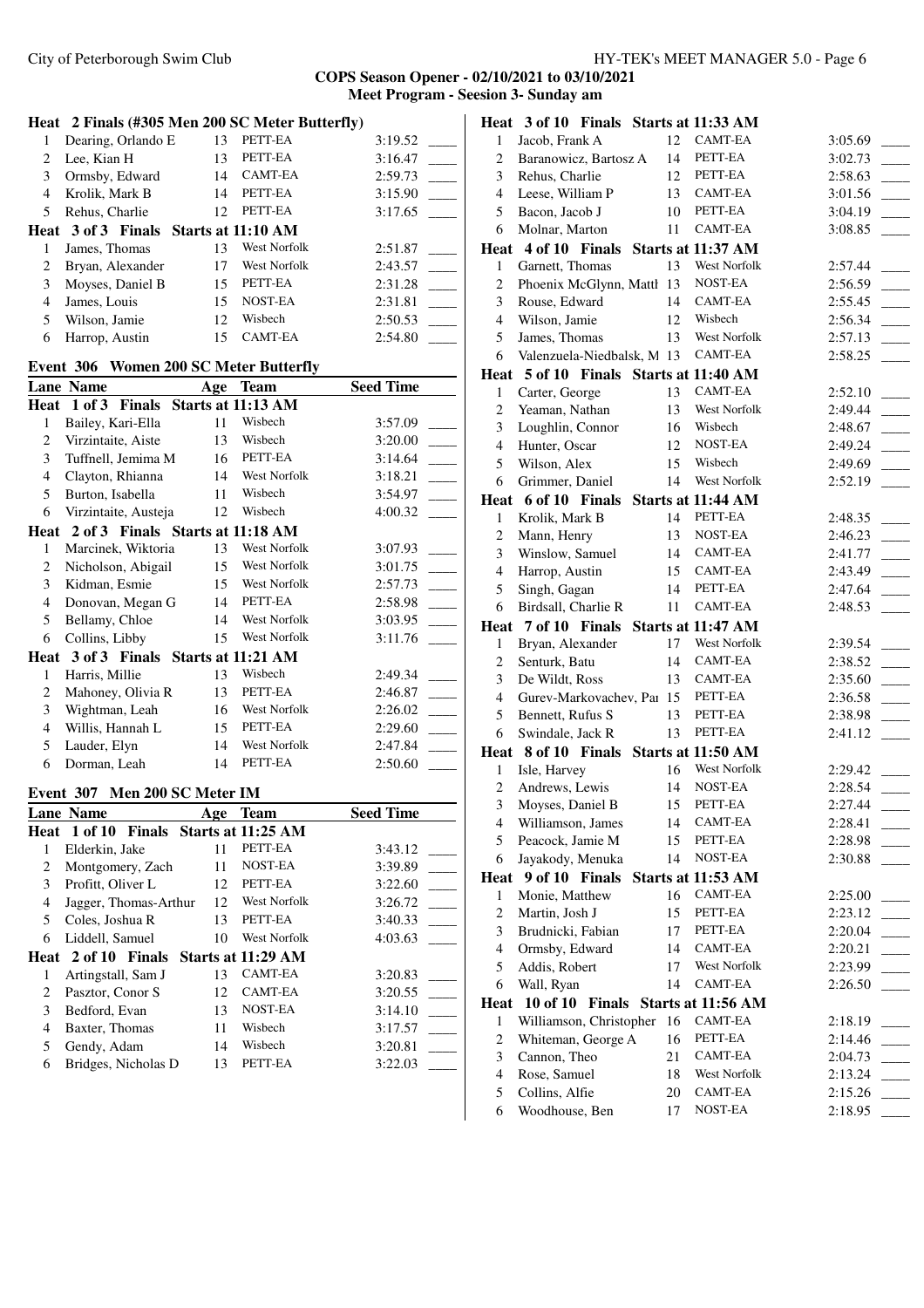|                | Event 401 Women 50 SC Meter Freestyle  |    |                    |                  |  |
|----------------|----------------------------------------|----|--------------------|------------------|--|
|                | <b>Lane Name</b>                       |    | Age Team           | <b>Seed Time</b> |  |
|                | Heat 1 of 26 Finals Starts at 01:30 PM |    |                    |                  |  |
| $\overline{c}$ | Obrien, Emily                          | 10 | PETT-EA            | 1:19.58          |  |
| 3              | Ismail, Yusra                          | 9  | PETT-EA            | 1:06.25          |  |
| $\overline{4}$ | Kean, Maisie E                         | 10 | PETT-EA            | 1:06.59          |  |
|                | Heat 2 of 26 Finals Starts at 01:32 PM |    |                    |                  |  |
| 1              | Whiter, Charlotte E                    | 10 | PETT-EA            | 1:03.04          |  |
| 2              | Veale, Hayley-Marie J                  | 11 | PETT-EA            | 58.80            |  |
| 3              | Smith, Lexi E                          | 10 | PETT-EA            | 54.11            |  |
| $\overline{4}$ | Melinyte, Milana                       | 9  | Wisbech            | 54.75            |  |
| 5              | Gharpure, Annika S                     | 9  | PETT-EA            | 1:01.24          |  |
| 6              | Gentile Micoud, Clara                  | 10 | PETT-EA            | 1:04.56          |  |
|                | Heat 3 of 26 Finals Starts at 01:34 PM |    |                    |                  |  |
| $\mathbf{1}$   | Pais, Olivia                           | 9  | PETT-EA            | 50.00            |  |
| $\overline{c}$ | Anderson, Polly                        | 9  | West Norfolk       | 49.54            |  |
| 3              | Lovelock, Erin                         | 10 | West Norfolk       | 48.47            |  |
| 4              | Norman, Ella-Louise                    | 11 | Wisbech            | 48.77            |  |
| 5              | Davis, Edith P                         | 9  | PETT-EA            | 49.97            |  |
| 6              | Makaka, Makyla                         | 9  | PETT-EA            | 51.53            |  |
|                | Heat 4 of 26 Finals Starts at 01:35 PM |    |                    |                  |  |
| $\mathbf{1}$   | Welham - Smith, Calleigl 11            |    | West Norfolk       | 47.40            |  |
| 2              | Leadbitter, Alannah N                  | 14 | PETT-EA            | 45.75            |  |
| 3              | Crowson, Penelope                      | 11 | PETT-EA            | 45.19            |  |
| $\overline{4}$ | Stevenson, Amelie L                    | 10 | PETT-EA            | 45.34            |  |
| 5              | Howser, Isabella                       | 12 | PETT-EA            | 46.25            |  |
| 6              | Gilbert, Molly M                       | 11 | PETT-EA            | 47.73            |  |
|                | Heat 5 of 26 Finals Starts at 01:37 PM |    |                    |                  |  |
| $\mathbf{1}$   |                                        | 11 | West Norfolk       |                  |  |
| $\overline{c}$ | Collison, Florence                     | 13 | West Norfolk       | 44.69<br>44.22   |  |
| 3              | Doig, Olivia                           |    | West Norfolk       |                  |  |
|                | Kidman, Lola                           | 12 | PETT-EA            | 44.09            |  |
| $\overline{4}$ | Shilani, Efsan A                       | 12 |                    | 44.18            |  |
| 5              | Smith, Esmai                           | 10 | Wisbech            | 44.56            |  |
| 6              | Ladds, Maddison A                      | 11 | PETT-EA            | 44.88            |  |
|                | Heat 6 of 26 Finals Starts at 01:38 PM |    |                    |                  |  |
| 1              | Turner, Faith                          | 11 | West Norfolk       | 43.91            |  |
| 2              | Johnson, Alexis F                      | 10 | PETT-EA            | 43.69            |  |
| 3              | West - Burnham, Elizabe 11             |    | West Norfolk       | 43.38            |  |
| 4 <sup>1</sup> | Condon, Esa-Rose 9 Wisbech             |    |                    | 43.66            |  |
| 5              | Woolford, Frances L                    | 10 | PETT-EA            | 43.78            |  |
| 6              | Bitvinskaite, Vitaute                  | 14 | PETT-EA            | 43.92            |  |
| Heat           | 7 of 26 Finals Starts at 01:39 PM      |    |                    |                  |  |
| 1              | Gaizauskaite, Migle E                  | 12 | PETT-EA            | 42.43            |  |
| $\overline{c}$ | Mkwasa, Mwaba                          | 15 | NOST-EA            | 41.70            |  |
| 3              | Baxter, Ruby                           | 10 | Wisbech            | 40.78            |  |
| 4              | Hornby, Emily M                        | 13 | <b>CAMT-EA</b>     | 41.02            |  |
| 5              | Jackson, Ruby                          | 11 | West Norfolk       | 42.18            |  |
| 6              | Smith, Shayla                          | 12 | West Norfolk       | 42.70            |  |
| <b>Heat</b>    | 8 of 26 Finals                         |    | Starts at 01:40 PM |                  |  |
| 1              | Fraser, Isobel E                       | 12 | PETT-EA            | 40.50            |  |
| $\overline{c}$ | Herridge, Kitty                        | 14 | NOST-EA            | 40.22            |  |
| 3              | Haddock, Olivia                        | 11 | West Norfolk       | 38.78            |  |
| $\overline{4}$ | Gurev-Markovachev, Lil 11              |    | PETT-EA            | 40.06            |  |
| 5              | Gyselings, Indya R                     | 13 | PETT-EA            | 40.24            |  |
| 6              | Bridges, Emily J                       | 10 | PETT-EA            | 40.73            |  |

|                  | Heat 9 of 26 Finals Starts at 01:41 PM  |          |                     |                |
|------------------|-----------------------------------------|----------|---------------------|----------------|
| 1                | Mohamed, Maryam N                       | 16       | PETT-EA             | 38.63          |
| $\overline{c}$   | Duncan, Ruby A                          | 12       | PETT-EA             | 38.38          |
| 3                | Guillen Montanes, Anna                  | 13       | CAMT-EA             | 37.81          |
| $\overline{4}$   | Gyselings, Freya M                      | 11       | PETT-EA             | 38.05          |
| 5                | Virzintaite, Austeja                    | 12       | Wisbech             | 38.47          |
| 6                | Ivanova, Aleksandra H                   | 11       | PETT-EA             | 38.76          |
| Heat             | $10$ of 26 Finals                       |          | Starts at 01:43 PM  |                |
| 1                | Ringwood, Belle                         | 11       | West Norfolk        | 37.33          |
| $\boldsymbol{2}$ | Smith, Ebony                            | 11       | Wisbech             | 37.16          |
| 3                | Collins, Libby                          | 15       | West Norfolk        | 36.53          |
| $\overline{4}$   | Garrod, Poppy                           | 12       | PETT-EA             | 36.66          |
| 5                | Steele, Eliza                           | 13       | West Norfolk        | 37.31          |
| 6                | Campbell-Maughan, Spil 13               |          | West Norfolk        | 37.68          |
|                  | Heat 11 of 26 Finals Starts at 01:44 PM |          |                     |                |
| 1                | Hamilton, Verity                        | 10       | NOST-EA             | 36.28          |
| $\overline{c}$   | Simmonds, Freya                         | 13       | NOST-EA             | 35.78          |
| 3                | Gray, Mia                               | 12       | NOST-EA             | 35.56          |
| $\overline{4}$   | McCarthy, Ashlee M                      | 12       | PETT-EA             | 35.78          |
| 5                | Collins, Eloise                         | 12       | West Norfolk        | 35.81          |
| 6                | Hill, Charlie                           | 12       | West Norfolk        | 36.45          |
| Heat             | $12$ of $26$ Finals                     |          | Starts at 01:45 PM  |                |
| 1                | Coles, Caitlin M                        | 13       | PETT-EA             | 35.27          |
| 2                | Andre-Barrett, Sofia A                  | 12       | CAMT-EA             | 34.87          |
| 3                | Condon, Abi                             | 13       | Wisbech             | 34.75          |
| $\overline{4}$   | Brace, Ruby                             | 13       | PETT-EA             | 34.81          |
| 5                | Orton, Pelin P                          | 14       | CAMT-EA             | 35.06          |
| 6                | Salmon, Phoebe                          | 13       | NOST-EA             | 35.50          |
|                  | Heat 13 of 26 Finals                    |          | Starts at 01:46 PM  |                |
| $\mathbf{1}$     | Baldwin, Beatrix M                      | 14       | NOST-EA             | 34.73          |
| $\overline{c}$   | Wilson, Zoe                             | 13       | Wisbech             | 34.54          |
| 3                |                                         |          |                     |                |
|                  | Bull, Jaia G                            | 14       | PETT-EA             | 34.29          |
| $\overline{4}$   | Cuddon, Darcey                          | 12       | CAMT-EA             | 34.46          |
| 5                | Stimpson, Daisy                         | 12       | West Norfolk        | 34.70          |
| 6                | Doig, Sophie                            | 15       | West Norfolk        | 34.74          |
|                  | Heat 14 of 26 Finals                    |          | Starts at 01:47 PM  |                |
| 1                | Burrows, Molly                          | 12       | PETT-EA             | 33.93          |
| $\overline{c}$   | Sutika-Totlebena, Kristin 13            |          | <b>West Norfolk</b> | 33.84          |
| 3                | Joslin, Scarlett O                      | 13       | <b>CAMT-EA</b>      | 33.74          |
| $\overline{4}$   | Ostil, Karylle                          | 12       | West Norfolk        | 33.82          |
| 5                | Sajudeen, Tyra                          | 11       | CAMT-EA             | 33.87          |
| 6                | White, Genevieve                        | 13       | CAMT-EA             | 34.09          |
| Heat             | 15 of 26 Finals                         |          | Starts at 01:48 PM  |                |
| 1                | Clayton, Rhianna                        | 14       | West Norfolk        | 33.49          |
| $\overline{c}$   | Jones, Megan                            | 13       | West Norfolk        | 33.28          |
| 3                | Bellamy, Chloe                          | 14       | West Norfolk        | 33.09          |
| 4                | Watts, Alice                            | 12       | <b>CAMT-EA</b>      | 33.12          |
| 5                | Hornigold, Pemberley                    | 13       | West Norfolk        | 33.34          |
| 6                | Montgomery, Amber                       | 15       | NOST-EA             | 33.59          |
| Heat             | 16 of 26 Finals                         |          | Starts at 01:49 PM  |                |
| 1                | Virzintaite, Aiste                      | 13       | Wisbech             | 33.01          |
| $\overline{c}$   | Rumsby, Bethany                         | 12       | NOST-EA             | 32.84          |
| 3                | Sangiorgio, Maya B                      | 12       | PETT-EA             | 32.75          |
| $\overline{4}$   | Mikolajewska, Weronika                  | 13       | PETT-EA             | 32.78          |
| 5<br>6           | Tuffnell, Jemima M<br>Wingate, Juniper  | 16<br>14 | PETT-EA<br>CAMT-EA  | 32.99<br>33.05 |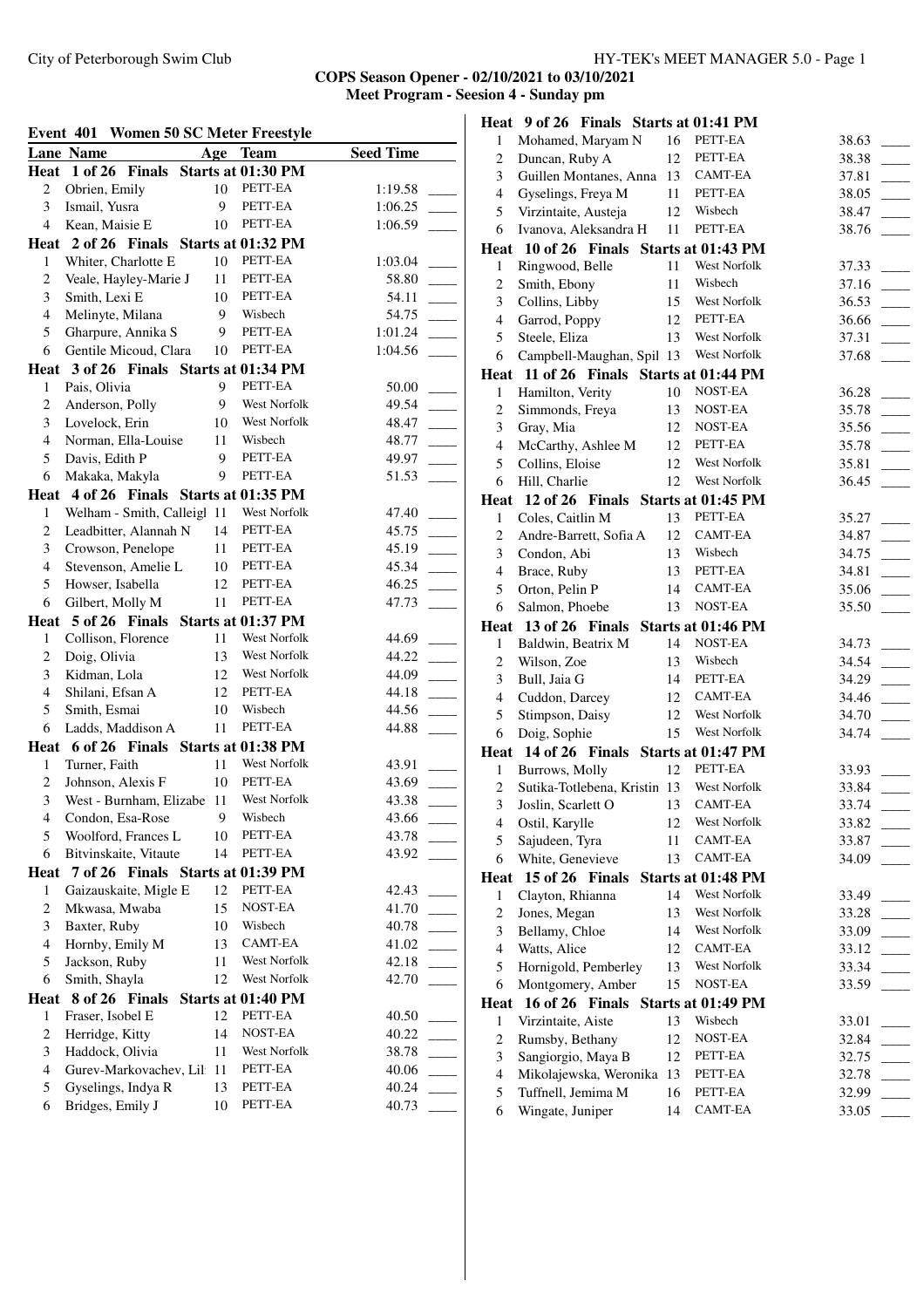**COPS Season Opener - 02/10/2021 to 03/10/2021 Meet Program - Seesion 4 - Sunday pm**

|                                  | Heat 17 Finals (#401 Women 50 SC Meter Freestyle) |    |                               |                |
|----------------------------------|---------------------------------------------------|----|-------------------------------|----------------|
| 1                                | Skittrell, Olivia                                 | 14 | West Norfolk                  | 32.66          |
| $\overline{c}$                   | Simmonds, Ella                                    | 15 | NOST-EA                       | 32.59          |
| 3                                | Liddell, Chloe                                    | 15 | West Norfolk                  | 32.39          |
| $\overline{4}$                   | Marcinek, Wiktoria                                | 13 | West Norfolk                  | 32.40          |
| 5                                | Staff, Abi                                        | 17 | NOST-EA                       | 32.62          |
| 6                                | Kett, Anabelle R                                  | 12 | PETT-EA                       | 32.67          |
|                                  | Heat 18 of 26 Finals                              |    | Starts at 01:51 PM            |                |
| $\mathbf{1}$                     | Bruggraber, Heidi                                 | 14 | <b>CAMT-EA</b>                | 32.17          |
| $\sqrt{2}$                       | Cooper, Kacie                                     | 14 | West Norfolk                  | 32.09          |
| 3                                | Woodrow, Erin                                     | 13 | <b>West Norfolk</b>           | 31.94          |
| $\overline{4}$                   | Pitcher, Emily J                                  | 13 | NOST-EA                       | 31.94          |
| 5                                | Nicholson, Abigail                                | 15 | West Norfolk                  | 32.13          |
| 6                                | Murrell, Lily P                                   | 12 | NOST-EA                       | 32.38          |
|                                  | Heat 19 of 26 Finals                              |    | Starts at 01:52 PM            |                |
| 1                                | Kidman, Esmie                                     | 15 | West Norfolk                  | 31.68          |
| $\overline{c}$                   | Han, Erica Y                                      | 13 | CAMT-EA                       | 31.49          |
| 3                                | Greengrass, Jess A                                | 13 | NOST-EA                       | 31.41          |
| $\overline{4}$                   | Clayton, Elise                                    | 17 | West Norfolk                  | 31.47          |
| 5                                | Cameron, Belle I                                  | 14 | PETT-EA                       | 31.67          |
| 6                                | Lauder, Elyn                                      | 14 | West Norfolk                  | 31.87          |
|                                  | Heat 20 of 26 Finals Starts at 01:53 PM           |    |                               |                |
| 1                                | Smith, Sydney                                     | 15 | CAMT-EA                       | 31.12          |
| $\overline{c}$                   | Harris, Millie                                    | 13 | Wisbech                       | 31.02          |
| 3                                | Gilman, Sienna                                    | 12 | NOST-EA                       | L.<br>30.97    |
| $\overline{4}$                   | Hamilton, Isla                                    | 13 | NOST-EA                       | 31.00          |
| 5                                | Coleman, Jasmine                                  | 15 | NOST-EA                       | 31.12          |
| 6                                | Wilson, Isla G                                    | 13 | PETT-EA                       | 31.19          |
|                                  |                                                   |    |                               |                |
|                                  |                                                   |    |                               |                |
|                                  | Heat 21 of 26 Finals                              | 14 | Starts at 01:54 PM<br>PETT-EA |                |
| 1                                | Fulluck-Holmes, Isla K                            | 15 | <b>CAMT-EA</b>                | 30.82          |
| $\boldsymbol{2}$                 | Han, Angela Y                                     | 19 | Wisbech                       | 30.55          |
| $\mathfrak{Z}$<br>$\overline{4}$ | Rayner, Jess                                      | 15 | NOST-EA                       | 30.47          |
|                                  | Mixer, Daisy                                      | 14 | NOST-EA                       | 30.53          |
| 5                                | Howard, Phoebe                                    |    | PETT-EA                       | 30.56          |
| 6                                | Pearce, Millie R                                  | 15 |                               | 30.95          |
| $\mathbf{1}$                     | Heat 22 of 26 Finals                              | 16 | Starts at 01:55 PM<br>NOST-EA | 30.45          |
| $\overline{c}$                   | Sanford, Jessica<br>Gilbert, Esme A               | 14 | PETT-EA                       | 30.41          |
| $\mathfrak{Z}$                   |                                                   |    |                               |                |
| 4                                | Shaw, Charlotte J                                 | 15 | 14 PETT-EA<br>NOST-EA         | 30.26<br>30.34 |
| 5                                | Chapman, Ruby<br>Bloomfield, Jessica              | 15 | CAMT-EA                       | 30.42          |
| 6                                | Davis, Lilly K                                    | 13 | PETT-EA                       | 30.47          |
|                                  |                                                   |    |                               |                |
| 1                                | Heat 23 of 26 Finals                              | 17 | Starts at 01:56 PM<br>PETT-EA |                |
| $\overline{c}$                   | Griffin, Sophie L<br>Salmon, Francesca            | 16 | NOST-EA                       | 30.23<br>29.89 |
| 3                                | Hammond, Lauren                                   | 16 | CAMT-EA                       | 29.85          |
| $\overline{4}$                   | Treharne, Lara E                                  | 14 | PETT-EA                       | 29.87          |
| 5                                | Ammann, Leonie E                                  | 15 | CAMT-EA                       | 29.99          |
| 6                                | Mohamed, Shahd N                                  | 14 | PETT-EA                       | 30.25          |
|                                  | Heat 24 of 26 Finals                              |    | Starts at 01:57 PM            |                |
| $\mathbf{1}$                     | Minett, Olivia                                    | 13 | PETT-EA                       | 29.62          |
| $\overline{c}$                   | Wightman, Leah                                    | 16 | West Norfolk                  | 29.38          |
| 3                                | Smith, Charlotte                                  | 14 | NOST-EA                       | 29.03          |
| 4                                | Ransome, Matilda                                  | 15 | CAMT-EA                       | 29.09          |
| 5                                | Zecchini, Anouk                                   | 14 | CAMT-EA                       | 29.49          |
| 6                                | Bello, Elena                                      | 15 | CAMT-EA                       | 29.83          |

|                | Heat 25 of 26 Finals Starts at 01:58 PM |    |                    |       |
|----------------|-----------------------------------------|----|--------------------|-------|
| 1              | Cimermanova, Vanesa                     | 12 | PETT-EA            | 29.00 |
| 2              | Salisbury, Harriet                      | 16 | PETT-EA            | 28.53 |
| 3              | Lyon, Ellie                             | 14 | NOST-EA            | 28.41 |
| 4              | Lee, Molly                              | 20 | West Norfolk       | 28.45 |
| 5              | Smith, Rebecca                          | 18 | NOST-EA            | 28.75 |
| 6              | Sparkes, Sophie                         | 16 | NOST-EA            | 29.02 |
|                | Heat 26 of 26 Finals                    |    | Starts at 01:59 PM |       |
| 1              | Kay, Gracie                             | 17 | CAMT-EA            | 28.22 |
| $\mathfrak{D}$ | O'Brien, Sarah                          | 24 | West Norfolk       | 27.99 |
| 3              | Shaw, Jess E                            | 16 | PETT-EA            | 27.67 |
| 4              | Holgate, Georgia R                      | 13 | CAMT-EA            | 27.97 |
| 5              | Maggs, Georgia A                        | 16 | <b>CAMT-EA</b>     | 28.21 |
| 6              |                                         | 15 | CAMT-EA            |       |
|                | Dexter, Macy                            |    |                    | 28.22 |

# **Event 402 Men 50 SC Meter Freestyle**

|                | <b>Lane Name</b>                       | Age | <b>Team</b>         | <b>Seed Time</b> |
|----------------|----------------------------------------|-----|---------------------|------------------|
| <b>Heat</b>    | $1$ of $20$<br><b>Finals</b>           |     | Starts at 02:00 PM  |                  |
| 1              | Waseem, Muhammad                       | 10  | PETT-EA             | 58.63            |
| 2              | Curran, Kian S                         | 10  | PETT-EA             | 54.87            |
| 3              | Smulkys, Matas                         | 10  | West Norfolk        | 52.80            |
| $\overline{4}$ | Borgognoni, Lewis J                    | 9   | PETT-EA             | 53.16            |
| 5              | Smulkys, Ignas                         | 9   | West Norfolk        | 58.50            |
| 6              | Czyz, Oscar D                          | 12  | PETT-EA             | 59.19            |
|                | Heat 2 of 20 Finals                    |     | Starts at 02:02 PM  |                  |
| 1              | Bellamy, Marley                        | 9   | <b>West Norfolk</b> | 51.37            |
| $\overline{c}$ | Hill, Cory                             | 10  | <b>West Norfolk</b> | 49.78            |
| 3              | Turner, Toby                           | 9   | <b>West Norfolk</b> | 46.25            |
| $\overline{4}$ | Brunton, Alex J                        | 9   | PETT-EA             | 46.96            |
| 5              | Larham, Alfie J                        | 9   | PETT-EA             | 50.41            |
| 6              | Roczniak, David                        | 11  | West Norfolk        | 52.25            |
|                | Heat 3 of 20 Finals                    |     | Starts at 02:03 PM  |                  |
| 1              | New, Callum                            | 11  | <b>West Norfolk</b> | 45.06            |
| $\overline{c}$ | Doig, Tom                              | 11  | <b>West Norfolk</b> | 44.06            |
| 3              | Jakoniuk, Marek                        | 12  | <b>West Norfolk</b> | 42.46            |
| $\overline{4}$ | Pienkos, Piotr                         | 12  | PETT-EA             | 43.90            |
| 5              | Minns, Ruben I                         | 11  | PETT-EA             | 44.97            |
| 6              | Campbell - Maughan, Jal                | 11  | <b>West Norfolk</b> | 46.23            |
|                | Heat 4 of 20 Finals Starts at 02:05 PM |     |                     |                  |
| 1              | Laucis, Alan                           | 11  | PETT-EA             | 41.32            |
| 2              | Liddell, Samuel                        | 10  | <b>West Norfolk</b> | 40.54            |
| 3              | Pattison, Alexander                    | 11  | West Norfolk        | 39.89            |
| $\overline{4}$ | Piscopo, Zachary                       | 10  | PETT-EA             | 39.95            |
| 5              | Baker, Kameron D                       | 10  | PETT-EA             | 41.30            |
| 6              | Busby, Aston                           | 11  | Wisbech             | 42.12            |
| Heat           | 5 of 20 Finals                         |     | Starts at 02:06 PM  |                  |
| $\mathbf{1}$   | Profitt, Oliver L                      | 12  | PETT-EA             | 39.30            |
| 2              | Barannikov, Danny                      | 13  | PETT-EA             | 38.57            |
| 3              | Miller, Lleyton                        | 10  | PETT-EA             | 38.00            |
| $\overline{4}$ | Heather, George                        | 11  | PETT-EA             | 38.04            |
| 5              | Jagger, Thomas-Arthur                  | 12  | West Norfolk        | 38.99            |
| 6              | Nowak, Patryk                          | 11  | PETT-EA             | 39.48            |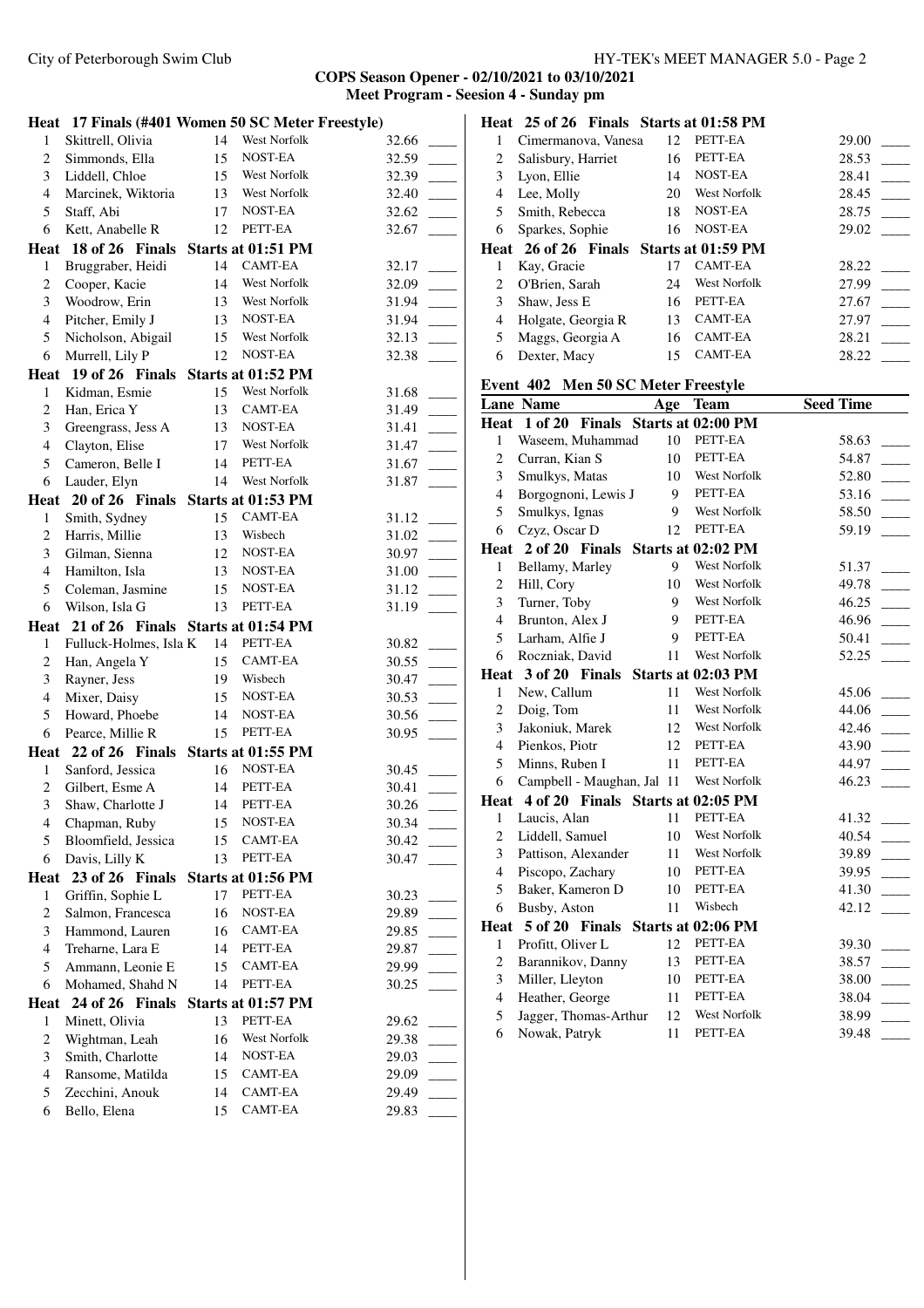|                        | Heat 6 Finals (#402 Men 50 SC Meter Freestyle) |          |                     |                |  |
|------------------------|------------------------------------------------|----------|---------------------|----------------|--|
| $\mathbf{1}$           | Bridges, Nicholas D                            | 13       | PETT-EA             | 36.15          |  |
| $\overline{c}$         | Baxter, Thomas                                 | 11       | Wisbech             | 36.06          |  |
| $\mathfrak{Z}$         | Coles, Joshua R                                | 13       | PETT-EA             | 35.31          |  |
| 4                      | Pasztor, Conor S                               | 12       | CAMT-EA             | 35.54          |  |
| 5                      | Kotzenberg, Heinrich                           |          | 13 CAMT-EA          | 36.10          |  |
| 6                      | Wratten, Will O                                | 12       | CAMT-EA             | 36.93          |  |
| Heat                   | 7 of 20 Finals Starts at 02:08 PM              |          |                     |                |  |
| 1                      | Smithee, Oscar                                 | 13       | Wisbech             | 35.05          |  |
| $\overline{c}$         | Lapas, Dominykas                               | 14       | PETT-EA             | 34.93          |  |
| 3                      | Leese, William P                               | 13       | CAMT-EA             | 34.61          |  |
| $\overline{4}$         | Dougall, Alex P                                | 13       | PETT-EA             | 34.67          |  |
| 5                      | Steele, Ned                                    | 11       | West Norfolk        | 35.05          |  |
| 6                      | Bedford, Evan                                  | 13       | NOST-EA             | 35.19          |  |
|                        | Heat 8 of 20 Finals                            |          | Starts at 02:09 PM  |                |  |
| 1                      | Lewis, Archie R                                | 14       | PETT-EA             | 34.03          |  |
| 2                      | Glasscock, Oliver                              | 13       | Wisbech             | 33.75          |  |
| 3                      | Modolell, Juan                                 | 13       | CAMT-EA             | 33.64          |  |
| 4                      | James, Thomas                                  | 13       | <b>West Norfolk</b> | 33.72          |  |
| 5                      | Stoica, Vlad A                                 | 13       | CAMT-EA             | 33.94          |  |
| 6                      | Stavrov, Georgi                                | 12       | PETT-EA             | 34.58          |  |
| Heat                   | 9 of 20 Finals Starts at 02:10 PM              |          |                     |                |  |
| 1                      | Baranowicz, Bartosz A                          | 14       | PETT-EA             | 33.44          |  |
| $\overline{c}$         | Carter, George                                 | 13       | CAMT-EA             | 33.36          |  |
| 3                      | Artingstall, Sam J                             | 13       | CAMT-EA             | 33.24          |  |
| $\overline{4}$         | Simkus, Zilvinas                               | 13       | PETT-EA             | 33.25          |  |
| 5                      | Phoenix McGlynn, Matth 13                      |          | NOST-EA             | 33.42          |  |
| 6                      | Montgomery, Zach                               | 11       | NOST-EA             | 33.59          |  |
|                        | Heat 10 of 20 Finals                           |          | Starts at 02:11 PM  |                |  |
| $\mathbf{1}$           | Rehus, Charlie                                 | 12       | PETT-EA             | 32.79          |  |
| 2                      | Kadar, Norbert                                 | 12       | CAMT-EA             |                |  |
|                        |                                                |          |                     |                |  |
| 3                      |                                                | 10       | PETT-EA             | 32.69          |  |
| 4                      | Bacon, Jacob J                                 | 15       | Wisbech             | 32.44<br>32.62 |  |
| 5                      | Wilson, Alex                                   | 12       | Wisbech             | 32.75          |  |
| 6                      | Jones, Josh                                    | 13       | NOST-EA             | 32.79          |  |
|                        | Mann, Henry                                    |          |                     |                |  |
| 1                      | Heat 11 of 20 Finals Starts at 02:12 PM        |          | <b>CAMT-EA</b>      |                |  |
|                        | Birdsall, Charlie R                            | 11<br>14 | West Norfolk        | 32.02          |  |
| $\overline{c}$         | Grimmer, Daniel                                |          | <b>CAMT-EA</b>      | 31.85          |  |
| 3<br>4                 | Johnson, Adam G                                | 12<br>14 | CAMT-EA             | 31.52          |  |
| 5                      | Rouse, Edward                                  | 12       | CAMT-EA             | 31.80          |  |
| 6                      | Jacob, Frank A                                 | 14       | PETT-EA             | 31.91          |  |
|                        | Uttarkar, Kirtan                               |          |                     | 32.12          |  |
|                        | Heat 12 of 20 Finals Starts at 02:13 PM        |          | <b>CAMT-EA</b>      |                |  |
| 1                      | Valenzuela-Niedbalsk, M 13                     |          | NOST-EA             | 31.49          |  |
| 2                      | Hunter, Oscar                                  | 12       | West Norfolk        | 30.81          |  |
| 3                      | Yeaman, Nathan                                 | 13       | PETT-EA             | 30.46          |  |
| 4                      | Lee, Kian H                                    | 13       | PETT-EA             | 30.73          |  |
| 5                      | Stapleton, Jack                                | 14       |                     | 31.03          |  |
| 6                      | Wilson, Jamie                                  | 12       | Wisbech             | 31.50          |  |
|                        | 13 of 20 Finals                                |          | Starts at 02:15 PM  |                |  |
| 1                      | Gendy, Adam                                    | 14       | Wisbech             | 30.19          |  |
| Heat<br>$\overline{c}$ | Everitt, Austin                                | 15       | NOST-EA             | 30.12          |  |
| 3                      | Eden, Ben                                      | 17       | Wisbech             | 29.99          |  |
| $\overline{4}$         | Garnett, Thomas                                | 13       | West Norfolk        | 30.10          |  |
| 5<br>6                 | Bennett, Rufus S<br>Krolik, Mark B             | 13<br>14 | PETT-EA<br>PETT-EA  | 30.18<br>30.22 |  |

|                     | Heat 14 of 20 Finals Starts at 02:16 PM |    |                     |       |  |
|---------------------|-----------------------------------------|----|---------------------|-------|--|
| $\mathbf{1}$        | Burrell, Rhys                           | 14 | West Norfolk        | 29.84 |  |
| $\overline{c}$      | Mouzoures, George                       | 17 | PETT-EA             | 29.64 |  |
| 3                   | Griffin, Keiran                         | 15 | PETT-EA             | 29.13 |  |
| 4                   | Swindale, Jack R                        | 13 | PETT-EA             | 29.47 |  |
| 5                   | Harrop, Austin                          | 15 | CAMT-EA             | 29.66 |  |
| 6                   | Small, Thomas                           | 15 | NOST-EA             | 29.87 |  |
| Heat                | 15 of 20 Finals                         |    | Starts at 02:17 PM  |       |  |
| 1                   | Bryan, Alexander                        | 17 | <b>West Norfolk</b> | 29.03 |  |
| $\overline{c}$      | Smith, Harrison                         | 16 | West Norfolk        | 28.61 |  |
| 3                   | Gurev-Markovachev, Paı 15               |    | PETT-EA             | 28.47 |  |
| $\overline{4}$      | Moyses, Daniel B                        | 15 | PETT-EA             | 28.50 |  |
| 5                   | Winslow, Samuel                         | 14 | CAMT-EA             | 28.83 |  |
| 6                   | Gilman, Jake                            | 15 | NOST-EA             | 29.03 |  |
|                     | Heat 16 of 20 Finals Starts at 02:18 PM |    |                     |       |  |
| $\mathbf{1}$        | Smithee, Oliver                         | 16 | Wisbech             | 28.37 |  |
| $\overline{c}$      | Singh, Gagan                            | 14 | PETT-EA             | 28.15 |  |
| 3                   | Peacock, Jamie M                        | 15 | PETT-EA             | 28.01 |  |
| $\overline{4}$      | Isle, Harvey                            | 16 | <b>West Norfolk</b> | 28.05 |  |
| 5                   | Tkacenko, Nedas                         | 15 | <b>West Norfolk</b> | 28.35 |  |
| 6                   | Kadar, Janos                            | 14 | <b>CAMT-EA</b>      | 28.46 |  |
|                     |                                         |    |                     |       |  |
|                     | Heat 17 of 20 Finals Starts at 02:19 PM | 14 | CAMT-EA             |       |  |
| 1<br>$\overline{c}$ | Hall, Riley J                           | 14 | CAMT-EA             | 27.71 |  |
|                     | Wall, Ryan                              |    | CAMT-EA             | 27.63 |  |
| 3<br>$\overline{4}$ | De Wildt, Ross                          | 13 | CAMT-EA             | 27.59 |  |
|                     | Veiga, Maximilian                       | 14 |                     | 27.60 |  |
| 5                   | Arnup, Finlay                           | 14 | NOST-EA             | 27.65 |  |
| 6                   | Dearing, Orlando E                      | 13 | PETT-EA             | 27.78 |  |
|                     | Heat 18 of 20 Finals                    |    | Starts at 02:19 PM  |       |  |
| $\mathbf{1}$        | Loughlin, Connor                        | 16 | Wisbech             | 27.39 |  |
| $\overline{c}$      | Sackree, Joshua                         | 13 | PETT-EA             | 27.08 |  |
| 3                   | Ormsby, Edward                          | 14 | CAMT-EA             | 26.83 |  |
| $\overline{4}$      | Woodhouse, Ben                          | 17 | NOST-EA             | 26.89 |  |
| 5                   | Williamson, James                       | 14 | CAMT-EA             | 27.18 |  |
| 6                   | Andrews, Lewis                          | 14 | NOST-EA             | 27.43 |  |
|                     | Heat 19 of 20 Finals                    |    | Starts at 02:20 PM  |       |  |
| 1                   | Monie, Matthew                          | 16 | CAMT-EA             | 26.56 |  |
| $\overline{c}$      | Ball, Tom                               | 17 | West Norfolk        | 26.24 |  |
| 3                   | Dyke, Henri                             | 16 | NOST-EA             | 26.15 |  |
| 4                   | Martin, Josh J                          | 15 | PETT-EA             | 26.22 |  |
| 5                   | Williamson, Christopher                 | 16 | CAMT-EA             | 26.27 |  |
| 6                   | Howe, Christopher                       | 16 | CAMT-EA             | 26.75 |  |
|                     | Heat 20 of 20 Finals                    |    | Starts at 02:21 PM  |       |  |
| $\mathbf{1}$        | Whiteman, George A                      | 16 | PETT-EA             | 25.34 |  |
| $\overline{c}$      | Campbell - Maughan, Za 22               |    | West Norfolk        | 24.90 |  |
| 3                   | Cannon, Theo                            | 21 | CAMT-EA             | 23.59 |  |
| $\overline{4}$      | Brudnicki, Fabian                       | 17 | PETT-EA             | 24.29 |  |
| 5                   | Rose, Samuel                            | 18 | West Norfolk        | 25.07 |  |
| 6                   | Addis, Robert                           | 17 | West Norfolk        | 25.68 |  |
|                     | Event 403 Women 100 SC Meter Butterfly  |    |                     |       |  |

| Lane Name           | Age Team                               | <b>Seed Time</b> |
|---------------------|----------------------------------------|------------------|
|                     | Heat 1 of 12 Finals Starts at 02:22 PM |                  |
| 2 Lovelock, Erin    | <b>West Norfolk</b><br>10              | 2:15.84          |
| 3 Bailey, Kari-Ella | Wisbech<br>11                          | 1:59.62          |
| 4 Collins, Eloise   | <b>West Norfolk</b>                    | 2:02.11          |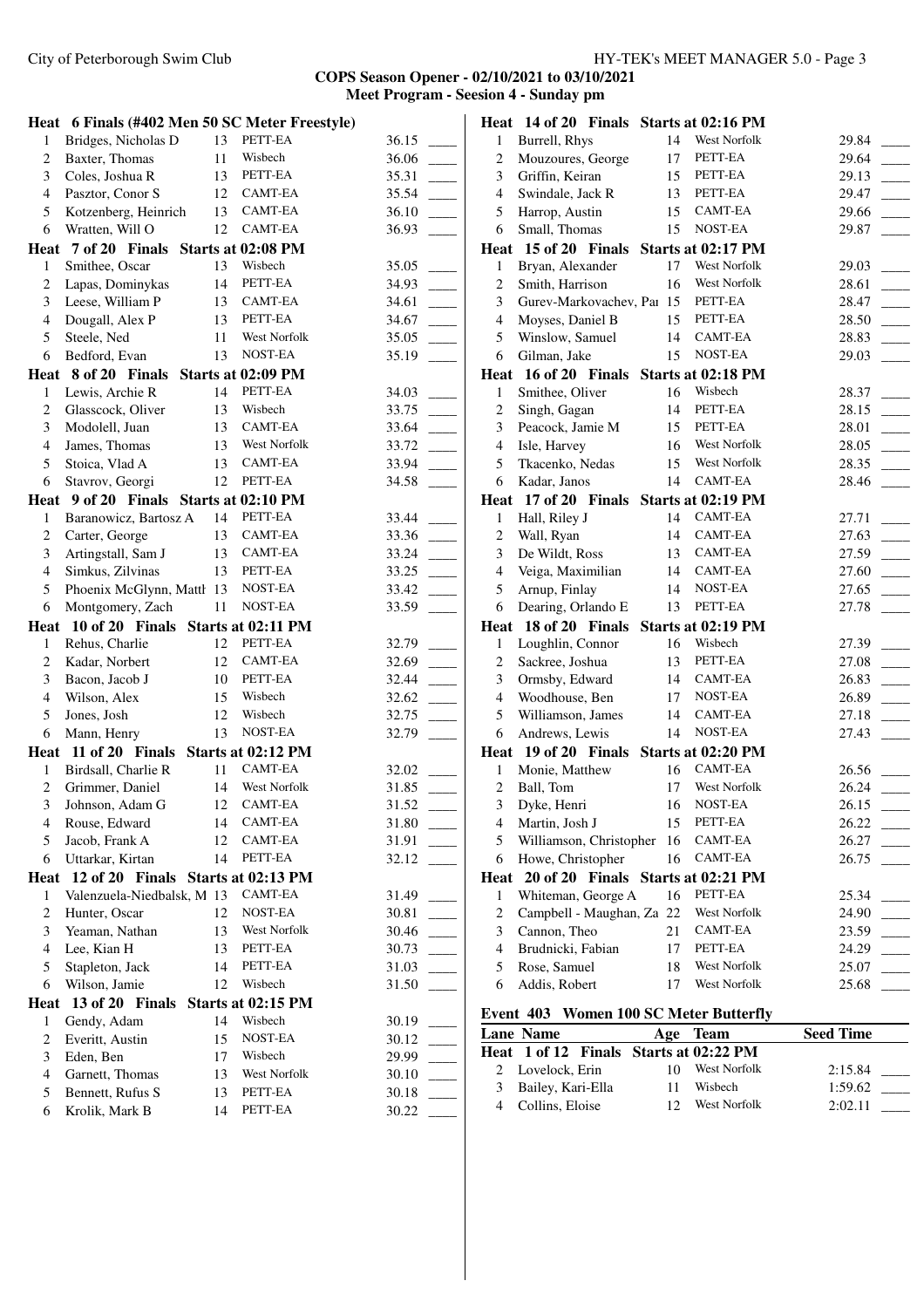|                | Heat 2 Finals (#403 Women 100 SC Meter Butterfly) |    |                    |         | Heat 1                                 |
|----------------|---------------------------------------------------|----|--------------------|---------|----------------------------------------|
| $\mathbf{1}$   | Kidman, Lola                                      | 12 | West Norfolk       | 1:58.07 | $\mathbf{1}$<br>Mi                     |
| $\mathbf{2}$   | Gyselings, Indya R                                | 13 | PETT-EA            | 1:53.13 | $\overline{c}$<br>Ha                   |
| 3              | Warby, Layla                                      | 12 | Wisbech            | 1:47.94 | 3<br>Sh                                |
| $\overline{4}$ | Hill, Charlie                                     | 12 | West Norfolk       | 1:48.18 | $\overline{4}$<br>Ze                   |
| 5              | Turner, Faith                                     | 11 | West Norfolk       | 1:56.44 | 5<br><b>B</b> l                        |
|                | Heat 3 of 12 Finals                               |    | Starts at 02:28 PM |         | 6<br>Lio                               |
| $\mathbf{1}$   | Johnson, Milly                                    | 11 | West Norfolk       | 1:42.58 | <b>Heat</b><br>$\mathbf{1}$            |
| $\overline{c}$ | Stimpson, Daisy                                   | 12 | West Norfolk       | 1:38.97 | 1<br>An                                |
| 3              | Virzintaite, Austeja                              | 12 | Wisbech            | 1:36.67 | $\overline{c}$<br>Sm                   |
| $\overline{4}$ | Jones, Megan                                      | 13 | West Norfolk       | 1:38.27 | 3<br>Sc                                |
| 5              | Mkwasa, Mwaba                                     | 15 | NOST-EA            | 1:40.05 | $\overline{4}$<br>Do                   |
| $\sqrt{6}$     | Murrell, Lily P                                   | 12 | NOST-EA            | 1:44.96 | 5<br>Ha                                |
|                | Heat 4 of 12 Finals Starts at 02:30 PM            |    |                    |         | 6<br>Co                                |
| $\mathbf{1}$   | Hornigold, Pemberley                              | 13 | West Norfolk       | 1:34.23 | Heat<br>$\mathbf{1}$                   |
| $\mathbf{2}$   | Gray, Mia                                         | 12 | NOST-EA            | 1:33.19 | 1<br>Tre                               |
| 3              | Tuffnell, Jemima M                                | 16 | PETT-EA            | 1:30.45 | $\overline{c}$<br>Sh                   |
| $\overline{4}$ | Garrod, Poppy                                     | 12 | PETT-EA            | 1:33.03 | 3<br>O'                                |
| 5              | Pitcher, Emily J                                  | 13 | NOST-EA            | 1:33.64 | $\overline{4}$<br>Ra                   |
| 6              | Whipp, Libby                                      | 13 | NOST-EA            | 1:36.59 | 5<br>Wi                                |
|                | Heat 5 of 12 Finals                               |    | Starts at 02:32 PM |         | 6<br>Sm                                |
| 1              | Jones, Bethan                                     | 15 | West Norfolk       | 1:29.24 |                                        |
| $\sqrt{2}$     | Clayton, Rhianna                                  | 14 | West Norfolk       | 1:28.94 | Event 4                                |
| 3              | Wilson, Zoe                                       | 13 | Wisbech            | 1:28.18 | Lane N                                 |
| $\overline{4}$ | Collins, Libby                                    | 15 | West Norfolk       | 1:28.44 | Heat 1                                 |
| 5              | Rumsby, Bethany                                   | 12 | NOST-EA            | 1:29.03 | $\overline{c}$<br>Ko                   |
| 6              | Simmonds, Freya                                   | 13 | NOST-EA            | 1:29.78 | 3<br>Tu                                |
|                | Heat 6 of 12 Finals                               |    | Starts at 02:34 PM |         | $\overline{4}$<br>Lio                  |
| $\mathbf{1}$   | Woodrow, Erin                                     | 13 | West Norfolk       | 1:27.57 | $\overline{2}$<br>Heat                 |
| $\mathbf{2}$   | Sutika-Totlebena, Kristin 13                      |    | West Norfolk       | 1:25.41 | 1<br>Jag                               |
| 3              | Harding, Charlisse                                | 12 | NOST-EA            | 1:24.81 | $\overline{c}$<br>Sta                  |
| $\overline{4}$ | Wingate, Juniper                                  | 14 | CAMT-EA            | 1:24.93 | 3<br>Be                                |
| 5              | Joslin, Scarlett O                                | 13 | CAMT-EA            | 1:26.31 | $\overline{4}$<br>Pa                   |
| 6              | Brace, Ruby                                       | 13 | PETT-EA            | 1:27.97 | 5<br>Pa                                |
|                | Heat 7 of 12 Finals Starts at 02:36 PM            |    |                    |         | 6<br><b>Br</b>                         |
| $\mathbf{1}$   | Marcinek, Wiktoria                                | 13 | West Norfolk       | 1:23.82 | Heat 3                                 |
| $\overline{c}$ | Nicholson, Abigail                                | 15 | West Norfolk       | 1:22.83 | 1<br>Pro                               |
| 3              | Riches, Abigail                                   | 12 | NOST-EA            | 1:22.63 | $\overline{c}$<br>Lo                   |
| $\overline{4}$ | Bellamy, Chloe                                    | 14 | West Norfolk       | 1:22.69 | 3<br>Re                                |
| 5              | Sangiorgio, Maya B                                | 12 | PETT-EA            | 1:23.28 | W<br>4                                 |
| 6              | Burrows, Molly                                    | 12 | PETT-EA            | 1:24.40 | 5<br>Sm                                |
|                | Heat 8 of 12 Finals                               |    | Starts at 02:38 PM |         | 6<br>Jor                               |
| $\mathbf{1}$   | Clayton, Elise                                    | 17 | West Norfolk       | 1:22.12 | <b>Heat</b><br>$\overline{\mathbf{4}}$ |
| $\mathbf{2}$   | Simmonds, Ella                                    | 15 | NOST-EA            | 1:20.15 | 1<br>Ga                                |
| 3              | Virzintaite, Aiste                                | 13 | Wisbech            | 1:19.78 | 2<br>Ut                                |
| $\overline{4}$ | Lauder, Elyn                                      | 14 | West Norfolk       | 1:19.88 | 3<br>Gr                                |
| $\mathfrak s$  | Watts, Alice                                      | 12 | CAMT-EA            | 1:20.82 | $\overline{4}$<br>M                    |
| 6              | Smith, Sydney                                     | 15 | CAMT-EA            | 1:22.58 | 5<br>Jar                               |
| Heat           | 9 of 12 Finals                                    |    | Starts at 02:40 PM |         | 6<br>Wi                                |
| $\mathbf{1}$   | Hopkins, Jessica                                  | 16 | NOST-EA            | 1:17.12 | Heat<br>-5                             |
| $\overline{c}$ | Fulluck-Holmes, Isla K                            | 14 | PETT-EA            | 1:15.66 | 1<br>Hu                                |
| 3              | Richardson, Caitlin                               | 15 | NOST-EA            | 1:14.46 | $\overline{c}$<br>Wi                   |
| $\overline{4}$ | Mahoney, Jessica J                                | 16 | PETT-EA            | 1:15.27 | 3<br>Bu                                |
| $\mathfrak s$  | Jones, Evie                                       | 17 | NOST-EA            | 1:15.94 | $\overline{4}$<br>M                    |
| 6              | Kidman, Esmie                                     | 15 | West Norfolk       | 1:18.03 | 5<br>Sa                                |
|                |                                                   |    |                    |         | 6<br>Kr                                |

|                | Heat 10 of 12 Finals Starts at 02:42 PM                     |          |                               |                    |  |
|----------------|-------------------------------------------------------------|----------|-------------------------------|--------------------|--|
| 1              | Minett, Olivia                                              | 13       | PETT-EA                       | 1:14.20            |  |
| 2              | Harris, Millie                                              | 13       | Wisbech                       | 1:13.07            |  |
| 3              | Shaw, Charlotte J                                           | 14       | PETT-EA                       | 1:11.16            |  |
| $\overline{4}$ | Zecchini, Anouk                                             | 14       | CAMT-EA                       | 1:12.85            |  |
| 5              | Bloomfield, Jessica                                         | 15       | CAMT-EA                       | 1:13.59            |  |
| 6              | Liddell, Chloe                                              | 15       | West Norfolk                  | 1:14.21            |  |
| Heat           | 11 of 12 Finals                                             |          | Starts at 02:43 PM            |                    |  |
| 1              | Ammann, Leonie E                                            | 15       | CAMT-EA                       | 1:10.73            |  |
| $\overline{c}$ | Smith, Rebecca                                              | 18       | NOST-EA                       | 1:08.86            |  |
| 3              | Scott, Indy M                                               | 15       | CAMT-EA                       | 1:08.51            |  |
| 4              | Donovan, Megan G                                            | 14       | PETT-EA                       | 1:08.54            |  |
| 5              | Hammond, Lauren                                             | 16       | <b>CAMT-EA</b>                | 1:10.57            |  |
| 6              | Coleman, Jasmine                                            | 15       | NOST-EA                       | 1:11.06            |  |
|                | Heat 12 of 12 Finals                                        |          | Starts at 02:45 PM            |                    |  |
| 1              | Treharne, Lara E                                            | 14       | PETT-EA                       | 1:07.69            |  |
| 2              | Shaw, Jess E                                                | 16       | PETT-EA                       | 1:06.22            |  |
| 3              | O'Keeffe, Ellie A                                           | 21       | CAMT-EA                       | 1:04.32            |  |
| 4              | Ransome, Matilda                                            | 15       | <b>CAMT-EA</b>                | 1:04.67            |  |
| 5              | Wightman, Leah                                              | 16       | West Norfolk                  | 1:07.52            |  |
| 6              | Smith, Charlotte                                            | 14       | NOST-EA                       | 1:07.72            |  |
|                |                                                             |          |                               |                    |  |
|                | Event 404 Men 100 SC Meter Butterfly                        |          |                               |                    |  |
|                | <b>Lane Name</b>                                            |          | Age Team                      | <b>Seed Time</b>   |  |
| Heat<br>2      | 1 of 8<br>Finals Starts at 02:47 PM<br>Kotzenberg, Heinrich | 13       | CAMT-EA                       | 2:12.38            |  |
| 3              | Turner, Toby                                                | 9        | West Norfolk                  | 2:05.00            |  |
| $\overline{4}$ | Liddell, Samuel                                             | 10       | West Norfolk                  | 2:08.02            |  |
|                |                                                             |          |                               |                    |  |
|                |                                                             |          |                               |                    |  |
|                | Heat 2 of 8 Finals Starts at 02:49 PM                       |          |                               |                    |  |
| 1              | Jagger, Thomas-Arthur                                       | 12       | West Norfolk                  | 1:48.85            |  |
| 2              | Stavrov, Georgi                                             | 12       | PETT-EA                       | 1:44.12            |  |
| 3              | Bedford, Evan                                               | 13       | NOST-EA                       | 1:39.74            |  |
| $\overline{4}$ | Pattison, Alexander                                         | 11       | West Norfolk                  | 1:41.09            |  |
| 5              | Pasztor, Conor S                                            | 12       | <b>CAMT-EA</b>                | 1:48.71            |  |
| 6              | Bridges, Nicholas D                                         | 13       | PETT-EA                       | 1:49.51            |  |
|                | Heat 3 of 8 Finals Starts at 02:52 PM                       |          |                               |                    |  |
| 1              | Profitt, Oliver L                                           | 12       | PETT-EA                       | 1:36.06            |  |
| $\overline{c}$ | Loughlin, Connor                                            | 16       | Wisbech                       | 1:33.60            |  |
| 3              | Rehus, Charlie                                              | 12       | PETT-EA                       | 1:32.47            |  |
| 4              | Wratten, Will O                                             | 12       | CAMT-EA                       | 1:33.02            |  |
| 5              | Small, Thomas                                               | 15       | NOST-EA<br>Wisbech            | 1:34.26            |  |
| 6              | Jones, Josh                                                 | 12       |                               | 1:37.38            |  |
| Heat           | 4 of 8 Finals                                               |          | Starts at 02:54 PM            |                    |  |
| 1              | Garnett, Thomas                                             | 13       | West Norfolk<br>PETT-EA       | 1:23.98            |  |
| $\overline{c}$ | Uttarkar, Kirtan                                            | 14       |                               | 1:21.15            |  |
| 3              | Grimmer, Daniel                                             | 14       | West Norfolk                  | 1:19.71            |  |
| $\overline{4}$ | Mouzoures, George                                           | 17       | PETT-EA<br>West Norfolk       | 1:21.08            |  |
| 5              | James, Thomas                                               | 13       | Wisbech                       | 1:21.63            |  |
| 6              | Wilson, Alex                                                | 15       |                               | 1:29.97            |  |
| Heat           | 5 of 8 Finals                                               |          | Starts at 02:56 PM<br>NOST-EA |                    |  |
| 1              | Hunter, Oscar                                               | 12       | Wisbech                       | 1:18.12            |  |
| 2              | Wilson, Jamie                                               | 12       | West Norfolk                  | 1:17.00            |  |
| 3<br>4         | Burrell, Rhys                                               | 14       | NOST-EA                       | 1:16.44            |  |
| 5              | Mann, Henry<br>Sackree, Joshua                              | 13<br>13 | PETT-EA                       | 1:16.87<br>1:17.61 |  |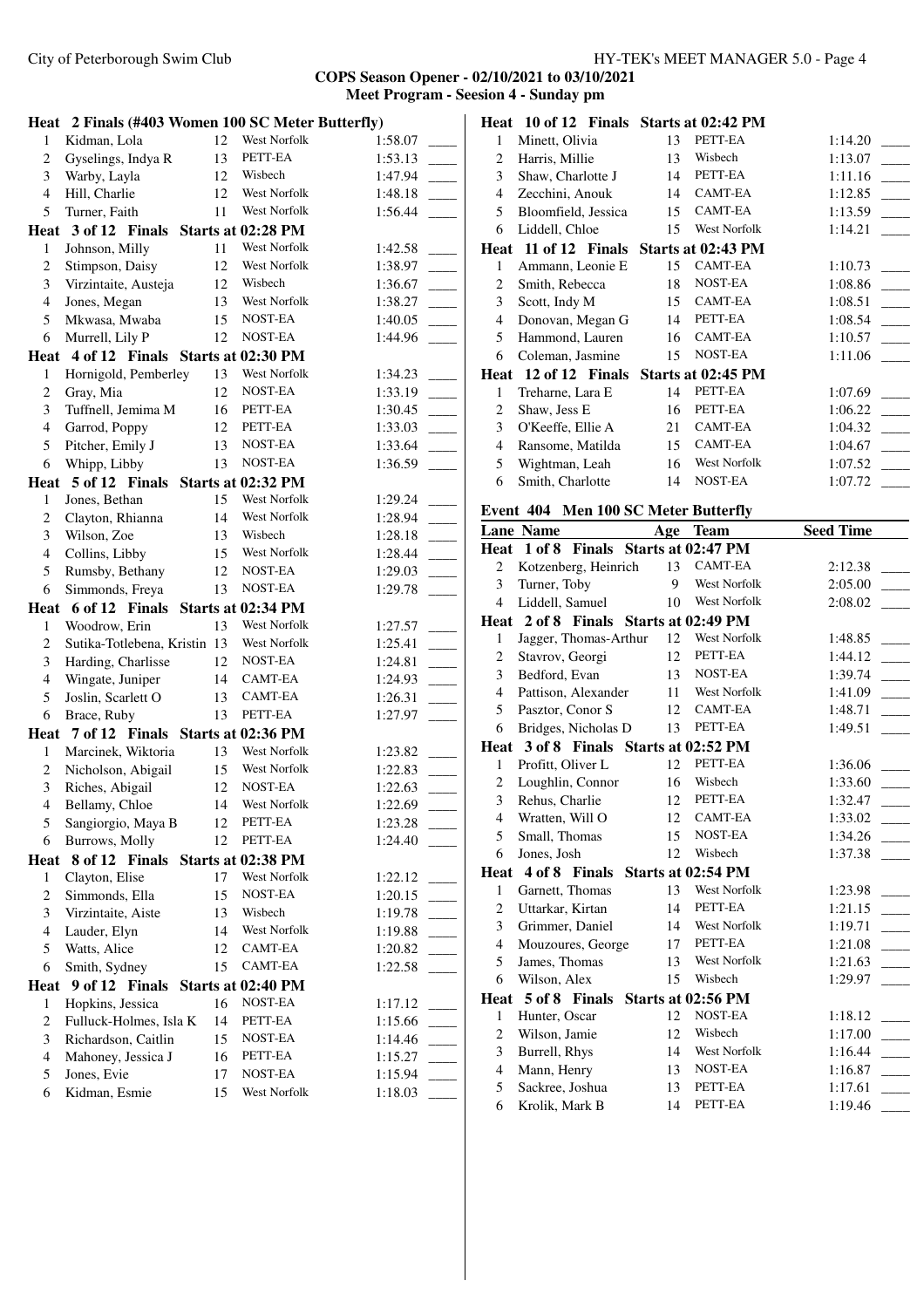#### **COPS Season Opener - 02/10/2021 to 03/10/2021 Meet Program - Seesion 4 - Sunday pm**

|                         | Heat 6 Finals (#404 Men 100 SC Meter Butterfly) |          |                                    |                    |                          |
|-------------------------|-------------------------------------------------|----------|------------------------------------|--------------------|--------------------------|
| 1                       | Lee, Kian H                                     | 13       | PETT-EA                            | 1:15.40            |                          |
| $\overline{c}$          | Arnup, Finlay                                   | 14       | NOST-EA                            | 1:14.97            |                          |
| 3                       | Moyses, Daniel B                                | 15       | PETT-EA                            | 1:14.00            |                          |
| $\overline{4}$          | Harrop, Austin                                  | 15       | <b>CAMT-EA</b>                     | 1:14.77            |                          |
| 5                       | Bennett, Rufus S                                | 13       | PETT-EA                            | 1:15.05            |                          |
| 6                       | Senturk, Batu                                   | 14       | CAMT-EA                            | 1:15.72            |                          |
|                         | Heat 7 of 8 Finals Starts at 02:59 PM           |          |                                    |                    |                          |
| 1                       | Williamson, James                               | 14       | CAMT-EA                            | 1:11.15            |                          |
| $\overline{c}$          | Hall, Riley J                                   | 14       | <b>CAMT-EA</b>                     | 1:08.26            | $\overline{\phantom{a}}$ |
| 3                       | Isle, Harvey                                    | 16       | West Norfolk                       | 1:07.70            |                          |
| 4                       | Ormsby, Edward                                  | 14       | <b>CAMT-EA</b>                     | 1:08.14            |                          |
| 5                       | Dearing, Orlando E                              | 13       | PETT-EA                            | 1:09.41            |                          |
| 6                       | Bryan, Alexander                                | 17       | <b>West Norfolk</b>                | 1:12.77            |                          |
| Heat                    | 8 of 8 Finals Starts at 03:01 PM                |          |                                    |                    |                          |
| 1                       | Peacock, Jamie M                                | 15       | PETT-EA                            | 1:05.54            |                          |
| 2                       | Addis, Robert                                   | 17       | West Norfolk                       | 1:02.47            |                          |
| $\overline{\mathbf{3}}$ | Williamson, Christopher                         | 16       | <b>CAMT-EA</b>                     | 1:00.81            |                          |
| $\overline{4}$          | Collins, Alfie                                  | 20       | CAMT-EA                            | 1:00.84            |                          |
| 5                       | James, Louis                                    | 15       | NOST-EA                            | 1:04.40            |                          |
| 6                       | Jayakody, Menuka                                | 14       | NOST-EA                            | 1:06.56            |                          |
|                         |                                                 |          |                                    |                    |                          |
|                         |                                                 |          |                                    |                    |                          |
|                         | Event 405 Women 200 SC Meter Backstroke         |          |                                    |                    |                          |
|                         | <b>Lane Name</b>                                | Age      | <b>Team</b>                        | <b>Seed Time</b>   |                          |
| $\mathbf{1}$            | Heat 1 of 5 Finals<br>Lovelock, Erin            | 10       | Starts at 03:03 PM<br>West Norfolk | 4:19.72            |                          |
| $\overline{c}$          |                                                 |          | West Norfolk                       | 3:41.43            |                          |
| 3                       | Campbell-Maughan, Spil 13<br>Haddock, Olivia    | 11       | West Norfolk                       | 3:26.10            | $\sim$                   |
| $\overline{4}$          | Smith, Ebony                                    | 11       | Wisbech                            | 3:29.75            |                          |
| 5                       | Johnson, Alexis F                               | 10       | PETT-EA                            | 3:54.46            |                          |
| 6                       | Bellamy, Chloe                                  | 14       | West Norfolk                       | NT                 |                          |
|                         | Heat 2 of 5 Finals Starts at 03:08 PM           |          |                                    |                    |                          |
| 1                       | Cushion, Emma J                                 | 11       | PETT-EA                            | 3:20.69            |                          |
| 2                       | Burrows, Molly                                  | 12       | PETT-EA                            | 3:12.12            |                          |
| 3                       | Wilson, Zoe                                     | 13       | Wisbech                            | 2:59.66            |                          |
| $\overline{4}$          | Steele, Eliza                                   | 13       | West Norfolk                       | 2:59.87            |                          |
| 5                       | Hill, Charlie                                   | 12       | West Norfolk                       | 3:16.70            |                          |
| 6                       | Virzintaite, Austeja                            | 12       | Wisbech                            | 3:25.00            |                          |
|                         | Heat 3 of 5 Finals Starts at 03:12 PM           |          |                                    |                    |                          |
| 1                       | Marcinek, Wiktoria                              | 13       | <b>West Norfolk</b>                | 2:47.35            |                          |
| 2                       | Woodrow, Erin                                   | 13       | West Norfolk                       | 2:45.88            |                          |
| 3                       | Wilson, Isla G                                  | 13       | PETT-EA                            | 2:43.85            |                          |
| $\overline{4}$<br>5     | Mahoney, Olivia R<br>Virzintaite, Aiste         | 13<br>13 | PETT-EA<br>Wisbech                 | 2:44.86<br>2:47.13 |                          |

6 Condon, Abi 13 Wisbech 2:50.99 \_\_\_\_\_

 Skittrell, Olivia 14 West Norfolk 2:41.34 \_\_\_\_\_ 2 Kidman, Esmie 15 West Norfolk 2:39.18 \_\_\_\_ Rayner, Jess 19 Wisbech 2:36.48 \_\_\_\_\_ 4 Fulluck-Holmes, Isla K 14 PETT-EA 2:37.75 <br>5 Cooper, Kacie 14 West Norfolk 2:40.82 5 Cooper, Kacie 14 West Norfolk 2:40.82 \_\_\_\_ Nicholson, Abigail 15 West Norfolk 2:42.78 \_\_\_\_\_

**Heat 4 of 5 Finals Starts at 03:16 PM**

#### **Heat 5 of 5 Finals Starts at 03:19 PM** 1 Cimermanova, Vanesa 12 PETT-EA 2:34.81

| 1 CHICHINAHOVA, VAHUSA |    | 17. LELET       | $2.9 + 0.01$ |
|------------------------|----|-----------------|--------------|
| 2 Donovan, Megan G     | 14 | PETT-EA         | 2:27.38      |
| 3 Willis, Hannah L     |    | 15 PETT-EA      | 2:23.65      |
| 4 Wightman, Leah       |    | 16 West Norfolk | 2:24.59      |
| 5 Gilbert, Esme A      | 14 | PETT-EA         | 2:33.37      |
| 6 Mahoney, Jessica J   |    | 16 PETT-EA      | 2:35.03      |

#### **Event 406 Men 200 SC Meter Backstroke**

|                | <b>Lane Name</b>                 | Age | <b>Team</b>         | <b>Seed Time</b> |
|----------------|----------------------------------|-----|---------------------|------------------|
| Heat           | $1$ of $5$<br>Finals             |     | Starts at 03:22 PM  |                  |
| 1              | Liddell, Samuel                  | 10  | West Norfolk        | 3:45.34          |
| 2              | Nowak, Patryk                    | 11  | PETT-EA             | 3:20.84          |
| 3              | Baranowicz, Bartosz A            | 14  | PETT-EA             | 3:05.50          |
| $\overline{4}$ | Steele, Ned                      | 11  | West Norfolk        | 3:16.00          |
| 5              | Jagger, Thomas-Arthur            | 12  | West Norfolk        | 3:21.10          |
| 6              | Roczniak, David                  | 11  | <b>West Norfolk</b> | 4:05.65          |
|                | Heat 2 of 5 Finals               |     | Starts at 03:27 PM  |                  |
| 1              | Bacon, Jacob J                   | 10  | PETT-EA             | 3:02.34          |
| $\overline{c}$ | Rehus, Charlie                   | 12  | PETT-EA             | 2:55.90          |
| 3              | Bennett, Rufus S                 | 13  | PETT-EA             | 2:53.20          |
| $\overline{4}$ | Phoenix McGlynn, Mattl           | 13  | NOST-EA             | 2:55.69          |
| 5              | James, Louis                     | 15  | NOST-EA             | 2:56.09          |
| 6              | Baxter, Thomas                   | 11  | Wisbech             | 3:02.37          |
| Heat           | 3 of 5 Finals                    |     | Starts at 03:31 PM  |                  |
| 1              | Garnett, Thomas                  | 13  | West Norfolk        | 2:50.91          |
| $\overline{c}$ | Wilson, Jamie                    | 12  | Wisbech             | 2:50.77          |
| 3              | James, Thomas                    | 13  | West Norfolk        | 2:45.88          |
| $\overline{4}$ | Krolik, Mark B                   | 14  | PETT-EA             | 2:49.28          |
| 5              | Lee, Kian H                      | 13  | PETT-EA             | 2:50.91          |
| 6              | Swindale, Jack R                 | 13  | PETT-EA             | 2:51.28          |
| Heat           | 4 of 5 Finals                    |     | Starts at 03:35 PM  |                  |
| 1              | Bryan, Alexander                 | 17  | <b>West Norfolk</b> | 2:36.59          |
| $\overline{c}$ | Loughlin, Connor                 | 16  | Wisbech             | 2:32.58          |
| 3              | Moyses, Daniel B                 | 15  | PETT-EA             | 2:26.34          |
| $\overline{4}$ | Eden, Ben                        | 17  | Wisbech             | 2:32.43          |
| 5              | Tkacenko, Nedas                  | 15  | West Norfolk        | 2:35.34          |
| 6              | Yeaman, Nathan                   | 13  | West Norfolk        | 2:40.65          |
| Heat           | 5 of 5 Finals Starts at 03:38 PM |     |                     |                  |
| $\mathbf{1}$   | Jayakody, Menuka                 | 14  | NOST-EA             | 2:23.98          |
| 2              | Brudnicki, Fabian                | 17  | PETT-EA             | 2:12.75          |
| 3              | Woodhouse, Ben                   | 17  | NOST-EA             | 2:09.79          |
| $\overline{4}$ | Rose, Samuel                     | 18  | <b>West Norfolk</b> | 2:12.24          |
| 5              | Addis, Robert                    | 17  | <b>West Norfolk</b> | 2:18.81          |
| 6              | Singh, Gagan                     | 14  | PETT-EA             | 2:25.31          |

#### **Event 407 Women 200 SC Meter IM**

|   | <b>Lane Name</b>                       | Age | Team                | <b>Seed Time</b> |
|---|----------------------------------------|-----|---------------------|------------------|
|   | Heat 1 of 13 Finals Starts at 03:41 PM |     |                     |                  |
|   | Anderson, Polly                        | 9   | West Norfolk        | 4:24.71          |
|   | Welham - Smith, Calleigl               | -11 | <b>West Norfolk</b> | 4:10.64          |
|   | Johnson, Alexis F                      | 10  | PETT-EA             | 4:01.50          |
| 4 | Smith, Esmai                           |     | Wisbech             | 4:08.20          |
|   | Woolford, Frances L                    |     | PETT-EA             | 4:22.76          |
|   | Lovelock, Erin                         |     | West Norfolk        | 4:26.54          |